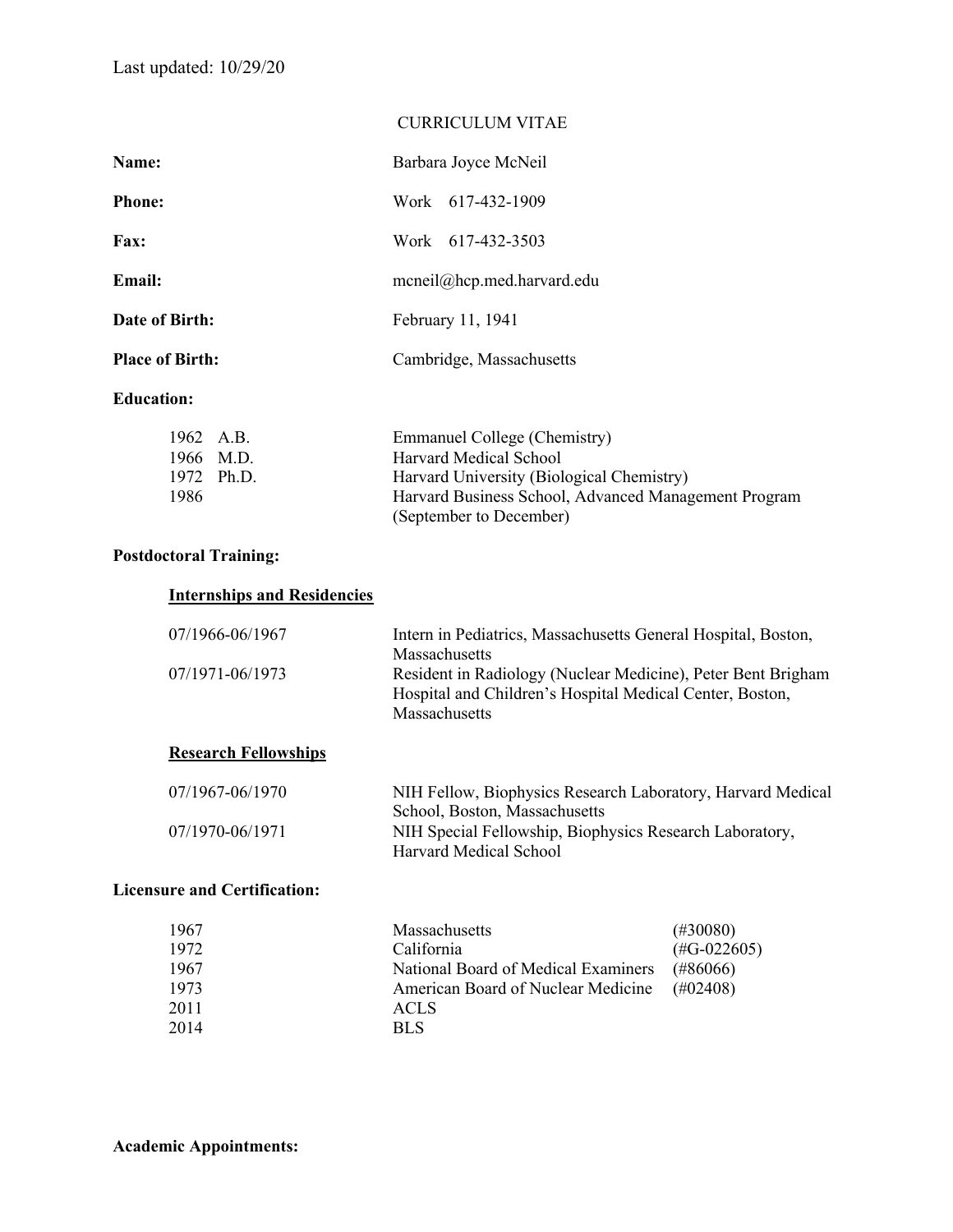| 1971-1974   | Clinical Fellow in Radiology, Harvard Medical School            |
|-------------|-----------------------------------------------------------------|
| 1974-1975   | Instructor in Radiology, Peter Bent Brigham Hospital, Harvard   |
|             | Medical School                                                  |
| 1975-1978   | Assistant Professor of Radiology, Peter Bent Brigham Hospital,  |
|             | Harvard Medical School                                          |
| 1978-1983   | Associate Professor of Radiology, Brigham and Women's           |
|             | Hospital, Harvard Medical School                                |
| 1983-1988   | Professor of Clinical Epidemiology, Harvard Medical School,     |
|             | Boston, Massachusetts                                           |
| 1983-       | Professor of Radiology, Harvard Medical School, Brigham and     |
|             | Women's Hospital                                                |
| 1987-       | Professor of Health Sciences and Technology, Harvard University |
|             | - Massachusetts Institute of Technology                         |
|             | - Member, Joint Faculty Committee (1987-1993)                   |
| 1988-       | Professor and Head, Department of Health Care Policy, Harvard   |
|             | Medical School                                                  |
| 1990-       | Ridley Watts Professor of Health Care Policy, Harvard Medical   |
|             | School                                                          |
| Summer 2007 | Interim Dean, Harvard Medical School                            |
| August 2016 | Acting Dean, Harvard Medical School                             |
|             |                                                                 |

# **Hospital Appointments:**

| 1967-1971           | Assistant in Medicine, Peter Bent Brigham Hospital, Boston,      |
|---------------------|------------------------------------------------------------------|
|                     | Massachusetts                                                    |
| $07/1974$ - Present | Radiologist (Nuclear Medicine), Brigham and Women's Hospital     |
| 07/1974-12/1997     | Associate Radiologist, The Children's Hospital, Boston,          |
|                     | Massachusetts                                                    |
| $09/1976$ - Present | Consulting Staff (Department of Imaging), Dana-Farber Cancer     |
|                     | Institute, Boston, Massachusetts                                 |
| 1978-1995           | Deputy Director for Residency Training, Joint Program in Nuclear |
|                     | Medicine, Harvard Affiliated Hospitals                           |
| 1980-1993           | Director, Center for Cost-Effective Care, Brigham and Women's    |
|                     | Hospital                                                         |
| 02/2012-12/2012     | Member, Medical Staff, Faulkner Hospital                         |
| $01/2013$ -Present  | Radiologist, Faulkner Hospital                                   |
|                     |                                                                  |

## **Other Professional Positions and Major Visiting Appointments:**

| 1978-1981 | Kieckhefer Lecturer, Harvard-MIT Division of Health Sciences  |
|-----------|---------------------------------------------------------------|
|           | and Technology                                                |
| 1979-1980 | Visiting Scholar, Massachusetts Institute of Technology,      |
|           | Cambridge, Massachusetts                                      |
| 1980      | Visiting Associate Professor of Radiology, Graduate School of |
|           | Business, Stanford, California (January - June)               |

### **Awards and Honors:**

| 1962  | Emmanuel College, summa cum laude |
|-------|-----------------------------------|
| -1966 | Harvard Medical School, cum laude |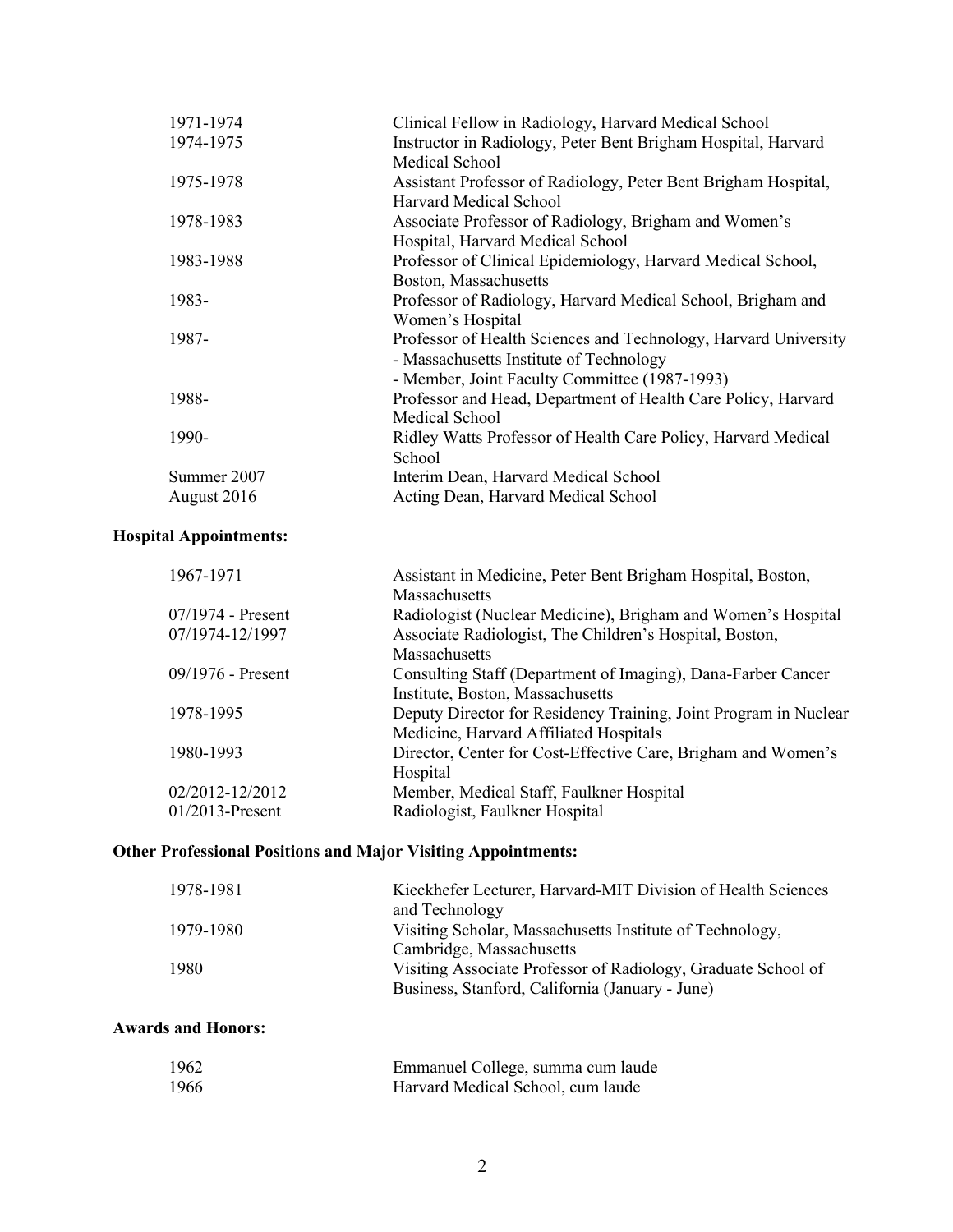| 1976-1981 | Research Career Development Award, National Institutes of      |
|-----------|----------------------------------------------------------------|
|           | Health                                                         |
| 1995      | Presidential Award, American College of Nuclear Physicians     |
| 1996      | Distinguished Fellow, Association for Health Services Research |
| 2001      | Shattuck Lecturer, Massachusetts Medical Society               |
| 2008      | National Associate of the National Research Council of the     |
|           | National Academies                                             |
| 2008      | Career Achievement Award, Society for Medical Decision Making  |
| 2017      | Walsh McDermott Medal, National Academy of Medicine            |

## **Major Harvard Committee Assignments:**

| 1975-1985            | Member, Board of Advisors, M.D - Ph.D. Program              |
|----------------------|-------------------------------------------------------------|
| 1977-1981            | Associate of Mather House                                   |
| 1978-1979            | Member, Associate Ladder Committee, Harvard Medical School  |
| 1978-1981            | Member, Committee on Quantitative Science in Medical Area,  |
|                      | Harvard Medical School                                      |
|                      | - Chairperson, Subcommittee I: Courses for Credit           |
| 1979-                | Member, Faculty of the Peabody Academic Society             |
| 1980                 | Member, Harvard Medical Center Ad Hoc Advisory Committee    |
|                      | on Competing Medical Services                               |
| 1980                 | Member, Rosenblith Committee on Information Processing in   |
|                      | Health and Medicine for the Harvard Medical Area            |
| 1980-1982            | Member, Information Systems Committee, Brigham and Women's  |
|                      | Hospital                                                    |
| 1980-1989            | Member, Medical Curriculum Committee, Harvard Medical       |
|                      | School                                                      |
|                      | - Member, Salzman Subcommittee to Review Third and Fourth   |
|                      | Year Curriculum (1981-1982; 1988-1989)                      |
| 1985-1988            | Member, Dunham Lectureship Standing Committee, Harvard      |
|                      | Medical School                                              |
| 1985-1990, 2014      | Member, Subcommittee of Professors, Harvard Medical School  |
| 1985-2005, 2017-2020 | Member, Faculty Council, Harvard Medical School             |
|                      | - Vice-Chairperson (1990-1991, 1992-1993)                   |
|                      | - Chair, Docket Committee (1990-1991, 1992-1993)            |
|                      |                                                             |
|                      | - Member, University Health Services Review Committee       |
|                      | (1999)                                                      |
|                      | - Member, Docket Committee (1999-00, 2003-2004)             |
| 1987-                | Harvard University Health Services: committees              |
|                      | - Member, General Advisory Committee, 1987-                 |
|                      | - Member, Clinical Executive Committee (2004-20005, 2005-   |
|                      | 2006)                                                       |
|                      | - Corporation Designee, Harvard University Health Services, |
|                      | 2003-                                                       |
| 1988-1991            | Chairperson, Preclinical Promotions Board, Harvard Medical  |
|                      | School                                                      |
| 1988-2015            | Alumni Council, Harvard Medical School                      |
|                      | - Treasurer (1988-1991)                                     |
|                      | - President Elect (2013-2014)                               |
|                      | - President (2014-2015)                                     |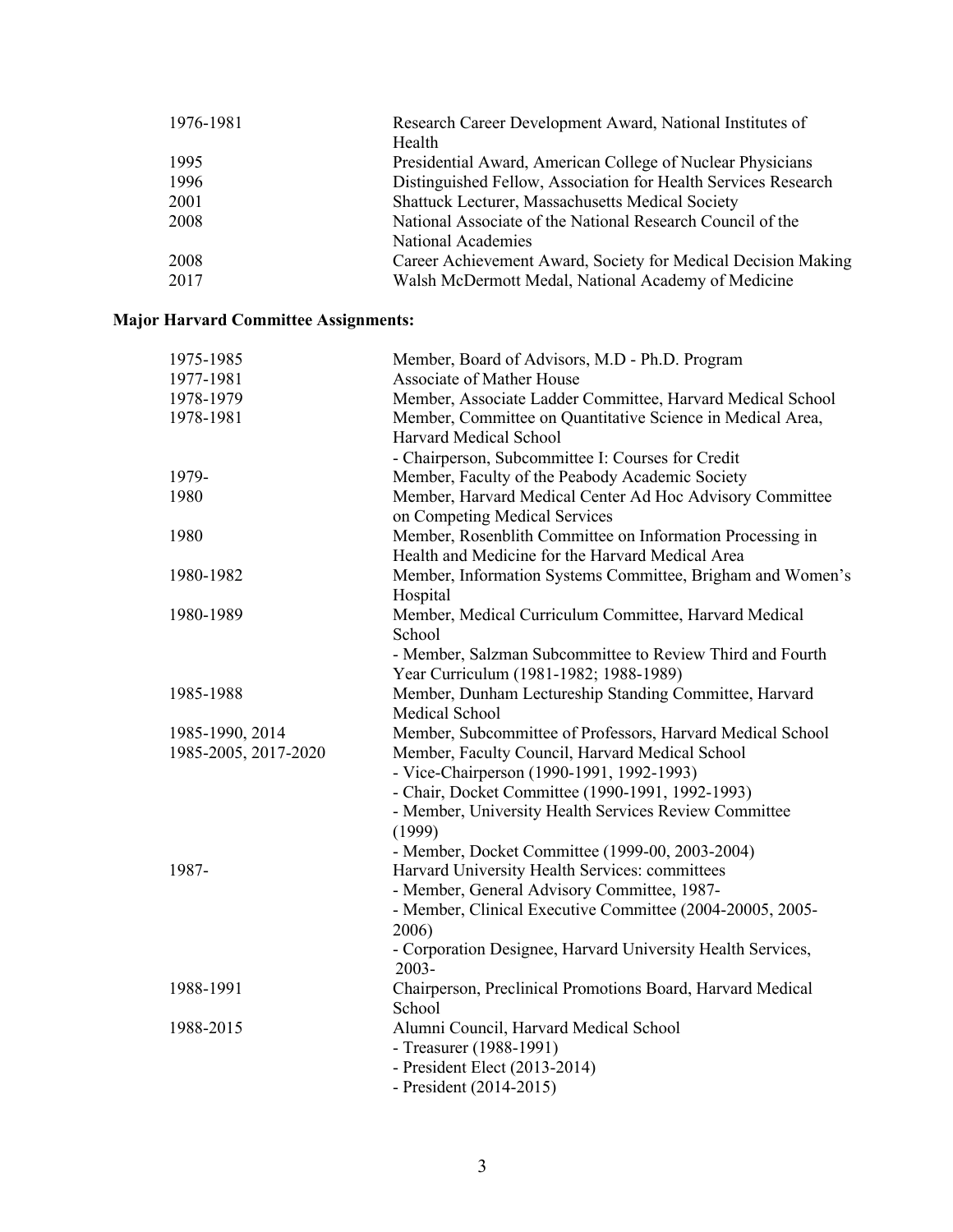| 1989-1995              | Member, Fellowship Committee for F. Stanton Deland<br>Fellowship, Brigham and Women's Hospital and Harvard Medical |
|------------------------|--------------------------------------------------------------------------------------------------------------------|
|                        | School                                                                                                             |
| 1989-1990              | Chairperson, Committee for the Review of Faculty of Medicine                                                       |
|                        | Policies on Conflicts of Interest and Commitment and                                                               |
|                        | Relationships with Industry                                                                                        |
| 1990-1991              | Member, Committee to Develop Guidelines for Clinical Trials                                                        |
| 1990-                  | Member, Scientific Advisory Committee for the Warren Alpert                                                        |
|                        | <b>Foundation Annual Prize</b>                                                                                     |
| 1990-1993              | Member, Scientific Advisory Board, Mind/Body Medical Institute,                                                    |
|                        | New England Deaconess Hospital                                                                                     |
| 1991-                  | Member, Standing Committee for Higher Degrees in Health                                                            |
|                        | Policy, FAS, Harvard University                                                                                    |
| 1992-1993              | Member, Committee for the Review of Faculty of Medicine                                                            |
|                        | Policies on Institutional Conflicts of Interest                                                                    |
| 1992-1993              | Member, University Committee on Union Health Negotiations                                                          |
| 1994-2018              | <b>LCME</b>                                                                                                        |
|                        | <b>LCME Finance Committee</b>                                                                                      |
|                        | 1994-1995 Member                                                                                                   |
|                        | 2003-2004 Co-Chair                                                                                                 |
|                        | 2011-2012 Co-Chair                                                                                                 |
|                        | LCME (1997-), Co-Chair, Governance Subcommittee                                                                    |
| 1995-                  | Member, University Benefits Committee                                                                              |
|                        | - Health Plan Subcommittee, Member (1995-)                                                                         |
|                        | - Health Plan Subcommittee, Chairman (1998-1999)                                                                   |
| 1997-1998; 2004-05     | Member, Screening Committee, Harvard University                                                                    |
| 1999-2000              | Member, Advisory Committee on Senior Management                                                                    |
|                        | Diversity, Harvard Medical School                                                                                  |
| 2001-2004              | Member, Advisory Committee, Harvard Division on Aging                                                              |
|                        | - Member, Hartford Foundation Center of Excellence in Geriatric                                                    |
|                        | Medicine Steering Committee                                                                                        |
|                        | - Member, Reynolds Educational Advisory Committee, 2004                                                            |
| 2003                   | Co-Chair, Subcommittee for the Review of Faculty of Medicine                                                       |
|                        | Policy on Conflicts of Interest and Commitment                                                                     |
| 2003-2004              | Member, Academic Task Force on Professional Schools for                                                            |
|                        | Allston Initiative                                                                                                 |
| 2004-2005              | Interim Chair, Organizational Committee, MD-PhD Program in                                                         |
|                        | Social Sciences, Harvard Medical School                                                                            |
| 2004-                  | Chairperson, Faculty Advisory Committee on Administration and                                                      |
|                        | Management, Harvard Medical School                                                                                 |
| 2004-2008              | Member, Medical Education Reform Executive Committee                                                               |
|                        | - Co-Chair, Fundamentals of Medicine Design Group, 2004-2008                                                       |
| 2004-                  | MD/MBA program with Harvard Business School                                                                        |
|                        | - Planning committee, 2004-2005                                                                                    |
|                        | - Co-Chair, Steering Committee (with W. Carl Kester, HBS), 2005-                                                   |
| 2005-2007<br>2006-2007 | Member, Task force to review promotions criteria at HMS<br>Member, Search Committee of Dean, HMS                   |
|                        |                                                                                                                    |
| 2008-2009              | Member, Strategic Planning Committee, HMS; Co-chair (with Jim                                                      |
|                        | Kim), Social Science and Global Health Planning Committee                                                          |
| 2008-2010              | Member, Subcommittee for the Review of Faculty of Medicine                                                         |
|                        | Policy on Conflicts of Interest and Commitment                                                                     |
| 2012-                  | Member, Roxbury Society for Medical Improvement                                                                    |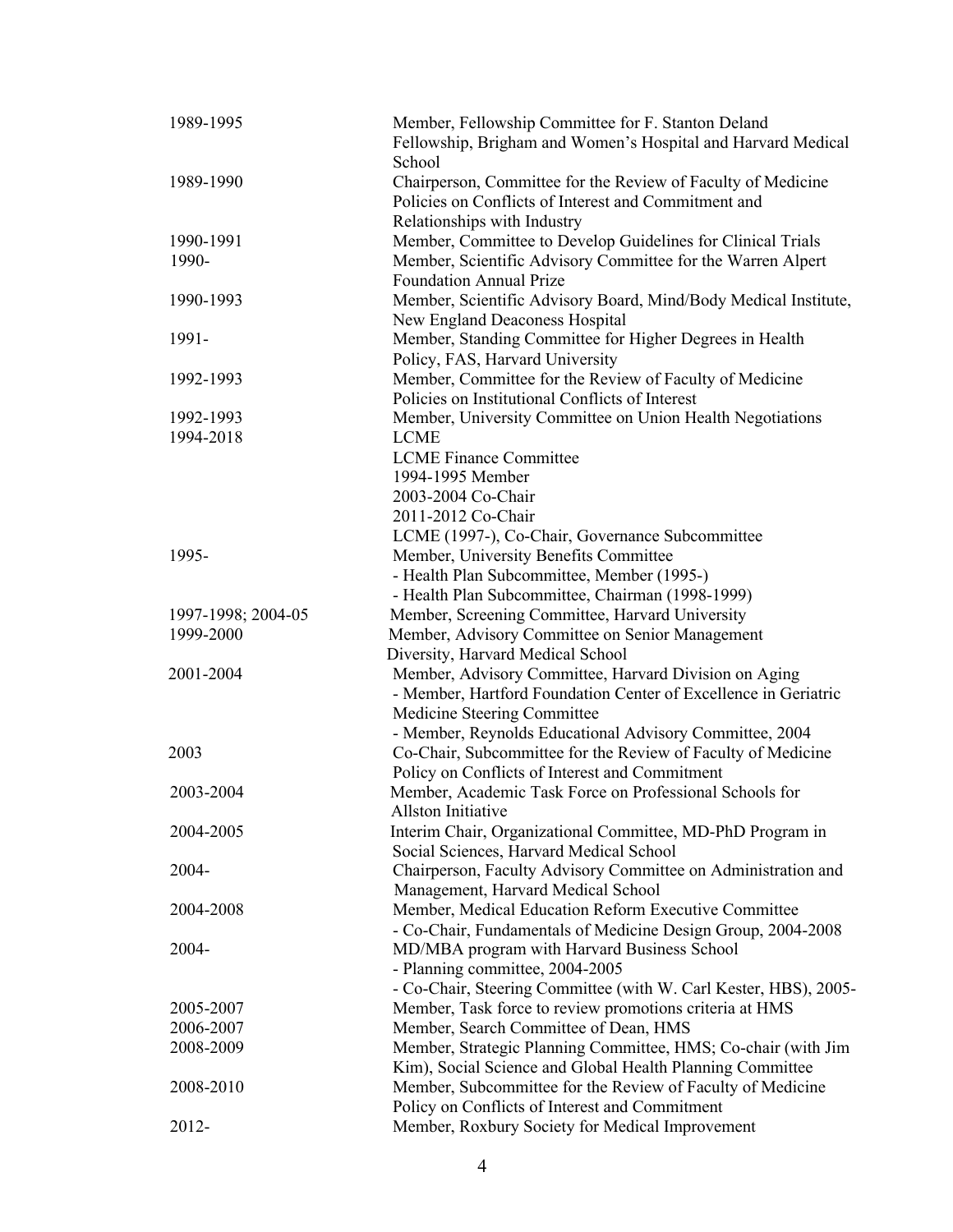| $2015 -$ | Member, Committee on Awards and Honors at HMS           |
|----------|---------------------------------------------------------|
| $2015 -$ | Member, Department of Biomedical Informatics Executive  |
|          | Committee                                               |
| 2017-    | Member, Information Security Risk Advisory Committee at |
|          | Harvard University                                      |
| 2017-    | Member, Standing Committee on Health Policy at          |
|          | Harvard University                                      |

## **Major External Committee Assignments:**

| 1976-1979 | Member, Radiopharmaceutical Advisory Committee, Food and                                       |
|-----------|------------------------------------------------------------------------------------------------|
| 1976-1979 | Drug Administration<br>Chairperson, Committee on Computed Tomography of the Body               |
|           | for MA Blue Cross and the Massachusetts Department of Health                                   |
| 1978-1995 | Member, Advisory Panels, Office of Technology Assessment,                                      |
|           | <b>United States Congress</b>                                                                  |
|           | 1991-1992 "Technology, Insurance and the Health Care System"                                   |
|           | 1992- "Prospects for Health Care Technology Assessment                                         |
| 1979-1981 | Member, National Council on Health Care Technology,                                            |
|           | Department of Health and Human Services                                                        |
| 1979-1984 | Member, John A. and George L. Hartford Fellowship Program                                      |
|           | <b>Selection Committee</b>                                                                     |
| 1980-1985 | Member, Executive Advisory Committee of the Health Systems                                     |
|           | Management Center of Case Western Reserve University                                           |
| 1980-2008 | Member, National Council on Radiation Protection &                                             |
|           | Measurements (NCRP)                                                                            |
|           | - Member, Committee #69 - Efficacy of Radiographic Procedures                                  |
|           | (1980)                                                                                         |
|           | - Member, Committee #62 - Priorities for Dose Reduction Efforts                                |
|           | (1982)                                                                                         |
|           | - Member, Committee #83 - Research Priorities (1989)                                           |
|           | - Member, Budget and Finance Committee (1995-2001)                                             |
|           | - Member, Board of Directors (1996-2001)                                                       |
|           | - Member, Program Committee (1999)                                                             |
|           | - Member, Ad Hoc Committee re Scientific Committee 92 (1999)                                   |
|           | - Member, Ad Hoc Committee re Strategic Plans (2000-2001)                                      |
|           | - Member, Council (2002-2008)                                                                  |
| 1981-1988 | Chairperson, Policy Committee for Blue Cross/Massachusetts                                     |
|           | Hospital Association Fund for Cooperative Innovation                                           |
| 1982-1983 | Member, Task Force on NMR Scanners, Council for Boston                                         |
|           | <b>Teaching Hospitals</b>                                                                      |
| 1982-     | Member, National Academy of Medicine of National Academy of                                    |
|           | Sciences (NAM/NAS), formerly called Institute of Medicine                                      |
|           | (ION)                                                                                          |
|           | - Member, Board of Health Sciences Policy (1982-85)                                            |
|           | - Member, Program Committee (1991-1993)                                                        |
|           | - Member, Council (1991-1997); Vice Chair (1992-1996)<br>Member, Finance Committee (1991-1994) |
|           | Member, Executive Committee (1993-1996)                                                        |
|           | Member, Membership Committee (1993-1996)                                                       |
|           |                                                                                                |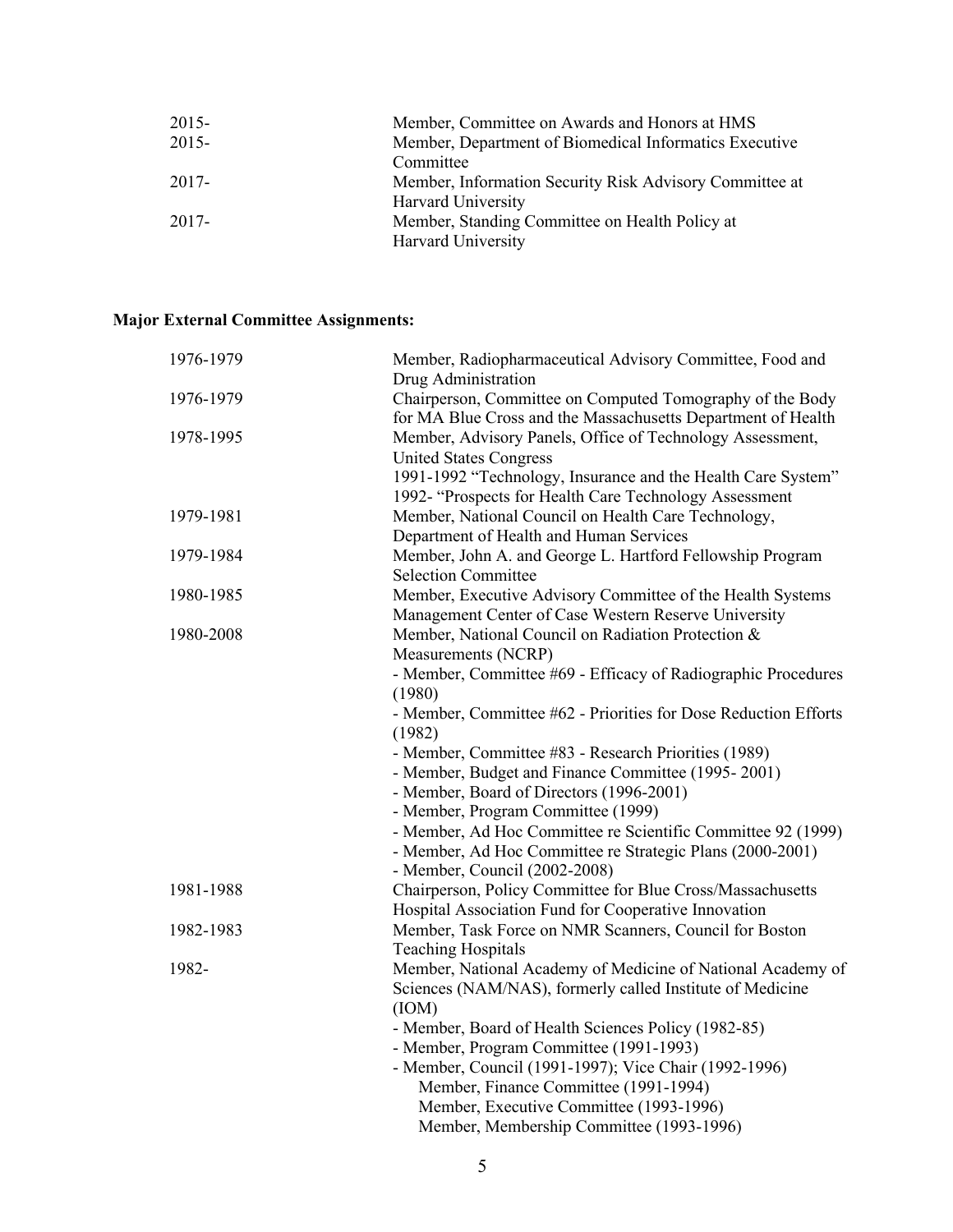|           | Vice-Chairperson, Membership Committee, Section 6<br>$(1993-1996)$                                                       |
|-----------|--------------------------------------------------------------------------------------------------------------------------|
|           | - Member, Board of Health Care Services (1996-2006)                                                                      |
|           | Vice Chair, Board of Health Care Services (1998-2001)                                                                    |
|           | Chair, Board of Health Care Services (2002-06)                                                                           |
|           | - Co-Chairperson, Quality Initiative Coordinating Committee                                                              |
|           | $(1996-98)$                                                                                                              |
|           | - Member of following:                                                                                                   |
|           | Committee for Evaluating Medical Technologies in                                                                         |
|           | Clinical Use, (1981-85)                                                                                                  |
|           | Effectiveness Initiative Research Workshop, (1988-90)<br>$\overline{\phantom{a}}$                                        |
|           | Review Panel, Committee on Federal Immunization, 1999<br>$\overline{\phantom{a}}$                                        |
|           | Steering Committee, Workshop on Developing Better                                                                        |
|           | Information on Metropolitan Areas (2001)                                                                                 |
|           | Committee on New Approaches to Early Detection and<br>$\overline{\phantom{a}}$<br>Diagnosis of Breast Cancer (2002-2004) |
|           | Assessing Improvements in Cancer Care in Georgia                                                                         |
|           | $(2003 - 2005)$                                                                                                          |
|           | Committee for Tracking Radiation Doses From Medical                                                                      |
|           | Diagnostic Procedures (2011-2012)                                                                                        |
|           | - Co-Chair, Committee on the Review of the Evidence on High                                                              |
|           | Clinical Value Services (2006-2007)                                                                                      |
|           | - Member, Selection Committee for the Gustav O. Lienhard                                                                 |
|           | Award, Institute of Medicine (2009-2010)                                                                                 |
| 1983-1985 | Member, Scientific and Technical Advisory Committee of the                                                               |
|           | Special Program for Research and Training, World Health                                                                  |
|           | Organization                                                                                                             |
| 1983-1991 | Commissioner, Prospective Payment Assessment Commission                                                                  |
|           | - Chairperson, Subcommittee on Diagnostic and Therapeutic                                                                |
|           | Practices (1983-1991)                                                                                                    |
| 1991-1998 | Member, Advisory Board, Center for the Study of Drug                                                                     |
|           | Development, Tufts University                                                                                            |
| 1991-1996 | Member, National Advisory Council for the Agency for Health                                                              |
|           | Care Policy, Research, and Evaluation (AHCPR)                                                                            |
| 1991-1994 | Member, Health Care Advisory Council, Alexander & Alexander                                                              |
|           | Consulting Group, NY                                                                                                     |
| 1992-2003 | Member, New York State Cardiac Advisory Committee,                                                                       |
|           | Department of Health, State of New York                                                                                  |
|           | - Chairperson, Subcommittee of the CSRS/CARS (1997)                                                                      |
|           | - Member, Executive Committee (1996)                                                                                     |
| 1993-1998 | Member, Commonwealth Fund Commission on Women's Health,                                                                  |
| 1993-     | New York, New York<br>Member, Medical Advisory Committee, Center for Clinical                                            |
|           | Effectiveness, Blue Cross and Blue Shield Association, Chicago,                                                          |
|           | IL                                                                                                                       |
|           | - Chairperson, Nominating Committee (1999-2004)                                                                          |
|           | - Member, Nominating Committee, (1999-)                                                                                  |
| 1994-2008 | Member, Board of Directors, CV Therapeutics, Palo Alto,                                                                  |
|           | California (company bought by Gilead)                                                                                    |
|           | - Audit Committee, member (2002-2008)                                                                                    |
|           | - Nominating and Governance Committee, member and chair                                                                  |
|           | $(2005 - 2008)$                                                                                                          |
|           |                                                                                                                          |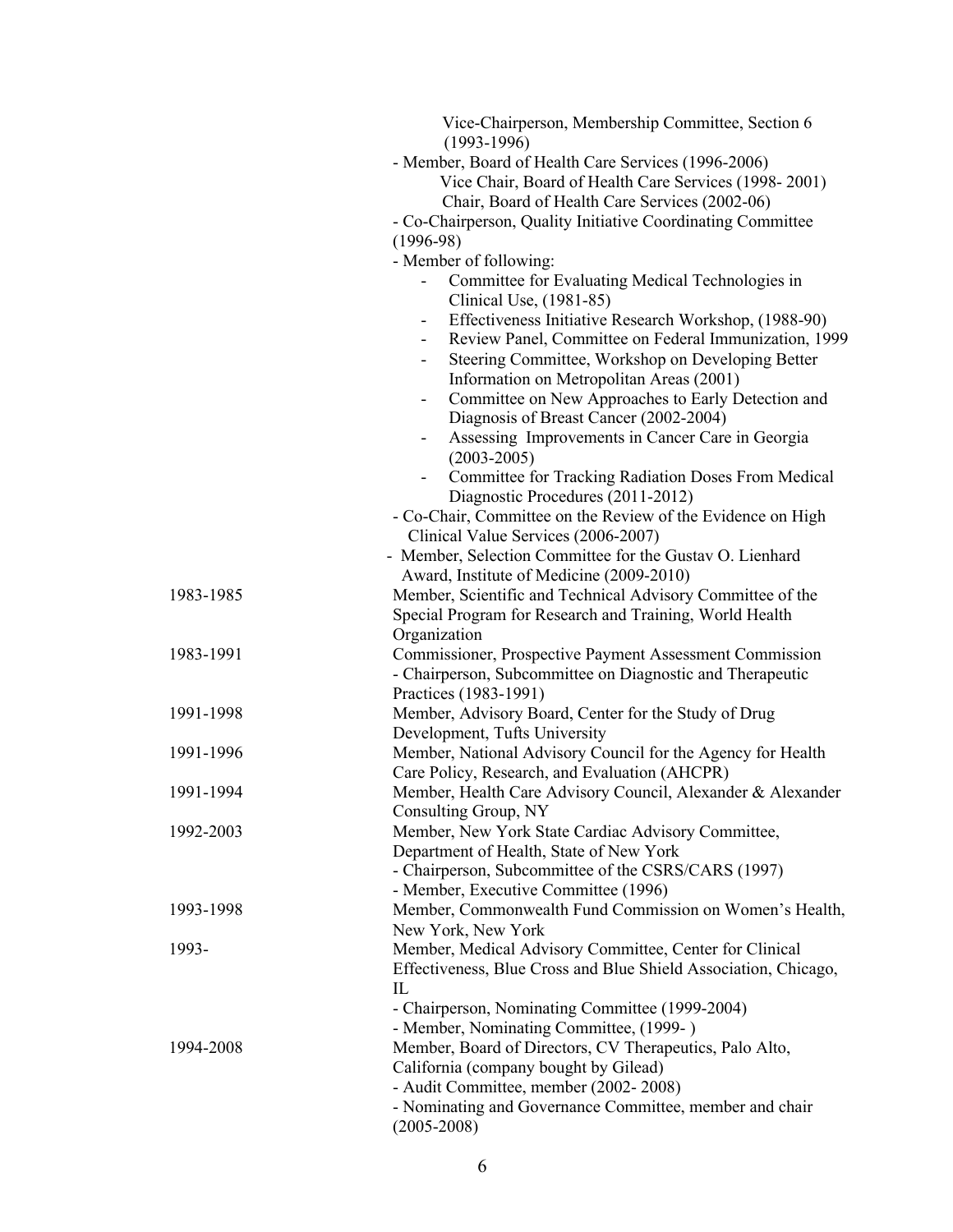| 1995-1996            | Member, Managed Care Advisory Board, Price Waterhouse, New<br>York, New York                                                                                                                                                                                                                     |
|----------------------|--------------------------------------------------------------------------------------------------------------------------------------------------------------------------------------------------------------------------------------------------------------------------------------------------|
| 1995-1997            | Member, Planning Group for International Society for Strategic<br>Studies in Radiology (IS3)                                                                                                                                                                                                     |
| 1995-1998            | Member, Advisory Board, Program Evaluation and Methodology<br>Division, United States General Accounting Office                                                                                                                                                                                  |
| 1995-1998            | Member, Medical Advisory Board, Health Payment Review, Inc.<br>(HPR), Cambridge, MA                                                                                                                                                                                                              |
| 1995-2001            | Member, Board of Directors Patient Infosystems Inc., Rochester,<br>New York                                                                                                                                                                                                                      |
| 1995-2006            | Member, Joint Commission on Accreditation of Healthcare<br>Organizations' Groups, Oakbrook Terrace, IL<br>- Council on Performance Measurement (1995-2006)<br>- Consultant, Research Unit (2000)                                                                                                 |
|                      | -Member, Ernest A. Codman Awards Evaluation Committee for<br>Individuals and Institutions (2001-2006)                                                                                                                                                                                            |
| 1996-                | Member, Board of Overseers, Rogerson Communities, Boston,<br>MA                                                                                                                                                                                                                                  |
| 1997-                | Member, International Society for Strategic Studies in Radiology<br>- Member, Selection Committee for Gold Medal Awardee (2016)<br>- Member, Awards and Honours Committee (2017-2021)                                                                                                            |
| 1997-2003            | Member, Cardiovascular Measurement Advisory Panel, National<br>Committee for Quality Assurance, Washington, DC                                                                                                                                                                                   |
| 1998-2002            | Member, Board of Scientific Advisors, Merck & Co., Inc.,<br>Rahway, NJ                                                                                                                                                                                                                           |
| 1998-2000            | Member, Working Group, Quality of Care Research Fund, Aetna,<br>Hartford, CT                                                                                                                                                                                                                     |
| 1998-1999            | Member, Clinical Disease and Information Management Advisory<br>Board, HBOC/Payor Solutions Group, Cambridge, MA                                                                                                                                                                                 |
| 1998-2012            | Member, Advisory Board, Institute for Health Policy<br>Partners HealthCare System/Massachusetts General Hospital<br>Boston, MA                                                                                                                                                                   |
| 1998-2000            | Member. Research Review Committee, Harvard Pilgrim<br>HealthCare Foundation, Boston, MA<br>Vice Chair (1999-2000)                                                                                                                                                                                |
| 1999-2001            | Member, Commission on Behavioral and Social Sciences and<br>Education (CBASSE), National Research Council, Washington<br>DC                                                                                                                                                                      |
| 2000-                | - Member, Committee on Future Research Directions for<br>Behavioral and Social Sciences at NIH (1999-2001)<br>Medical Advisor, Marine Polymer Technologies, Danvers, MA                                                                                                                          |
| 2001-2005; 2009-2012 | Member, CMS' Medicare Coverage Advisory Committee, now:<br>Medicare Evidence Development Coverage Advisory Committee<br>(MedCAC)<br>- Member, Diagnostic Imaging Panel (2001-2003)<br>- Vice-Chairperson, Diagnostic Imaging Panel (2001-2003)<br>- Vice-Chairperson, full committee (2003-2005) |
| 2002-2004            | - Chair, full committee (2007-2009)<br>Member, AHA's Advisory Working Group for the Disease<br>Management Project<br>- Member, Expert Panel on Disease Management (2003-2004)                                                                                                                    |
| 2003-2004            | Member, Secretary of Veterans Affairs Blue Ribbon Panel to                                                                                                                                                                                                                                       |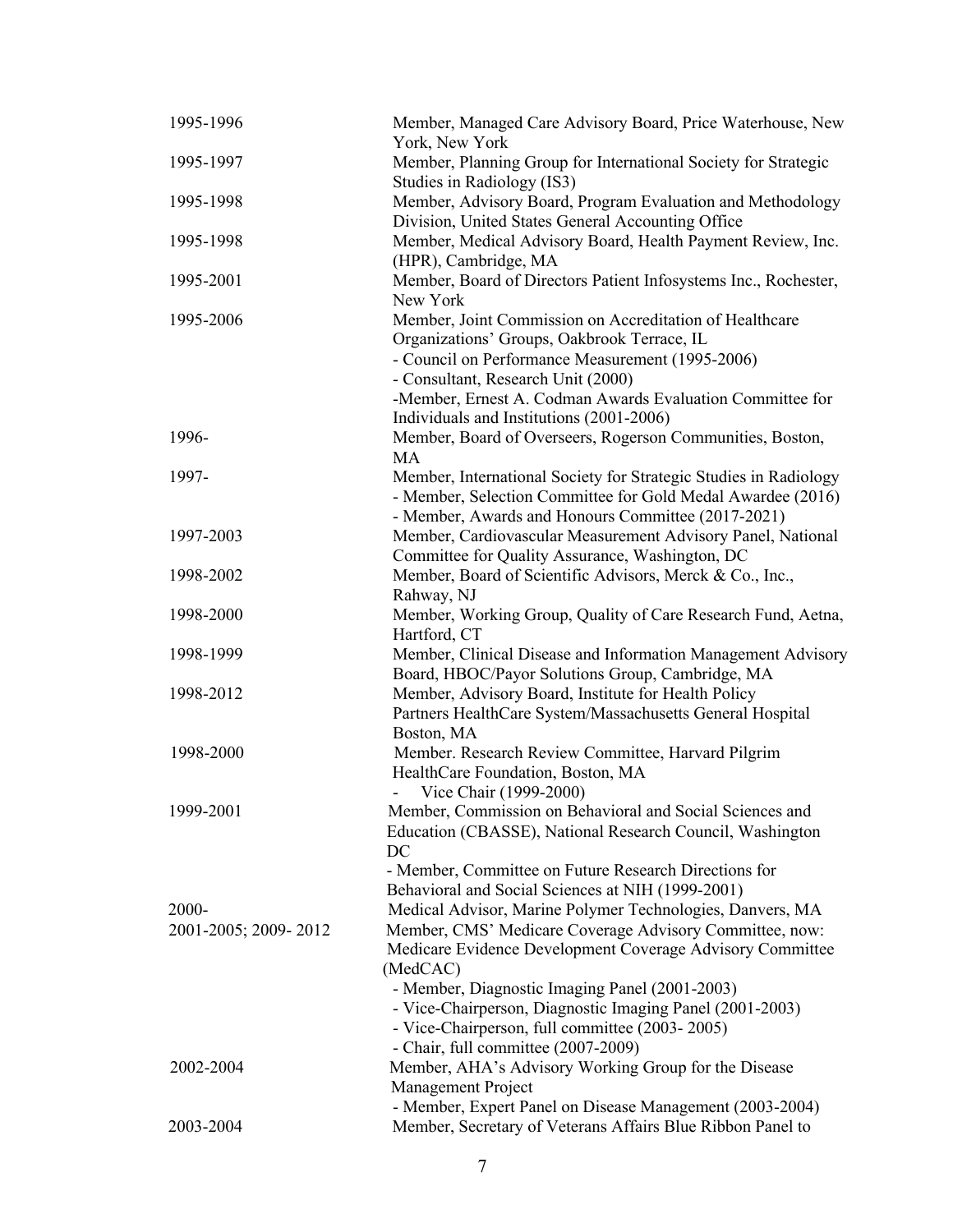|                                              | Improve Cardiac Care in the Dept of VA, Washington, DC         |
|----------------------------------------------|----------------------------------------------------------------|
| 2003-2005                                    | Member, National Advisory Council for Biomedical Imaging and   |
|                                              | Bioengineering, National Institutes of Health                  |
|                                              | - Member, Advisory Council Liaison, Intramural Research Blue   |
|                                              | Ribbon Panel (2004)                                            |
| 2004-2012                                    | Member, Science Advisory Council, Emmanuel College             |
| 2004-                                        | Member, Board of Directors, AGMednet, Boston, MA               |
| 2004-2007                                    | Member, Physician Advisory Committee, CIGNA Health Care        |
| 2004-                                        | Member, Advisory Committee, National Business Group on         |
|                                              | Health                                                         |
|                                              |                                                                |
| 2004-                                        | Member, The                                                    |
| Academic Medicine and Health Industry Forum, |                                                                |
|                                              | Brandeis University/Aetna                                      |
| 2005-2011                                    | Member, U.S. Food and Drug Administration Science Board        |
|                                              | - Member, Review Group for the state of science (2006-2008)    |
|                                              | - Chair, the Science Board to the Food and Drug Administration |
|                                              | Advisory Committee (2008-2010)                                 |
|                                              | -Member, Science Looking Forward Committee (2014-2015)         |
| 2006-2009                                    | Member, Board of Directors, Flagship Healthcare Management     |
|                                              | - Member, Compensation Committee (2008-2009)                   |
| 2006-2016                                    | Member, Board of Directors, Edwards Lifesciences               |
|                                              | - Member, Compensation Committee (2008-)                       |
| 2000-                                        | Member, AcademyHealth                                          |
|                                              | - 2006-2016 Member, Methods Council                            |
|                                              | - 2009- Member, Advisory Committee, Health Services            |
|                                              | <b>Research Consortium</b>                                     |
|                                              | - 2009-2011 Member, Distinguished Investigator Award           |
|                                              | Committee                                                      |
|                                              | - 2010-2011 Chair, Distinguished Investigator Award            |
|                                              | Committee                                                      |
| 2006-2010                                    | Member, Measures Implementation and Evaluation Advisory        |
|                                              | Committee of the Physician Consortium for Performance          |
|                                              | Improvement, AMA                                               |
| 2007-2016                                    | Member, Board of Directors, Boston Foundation for Sight        |
| 2009-                                        | Member, Centers for Medicare & Medicaid Services (CMS),        |
|                                              | Imaging Efficiency Measures Technical Panel                    |
| 2010-2015                                    | Member, Nuclear and Radiation Studies Board                    |
|                                              | -2013-2015, Vice Chair                                         |
| $2011 -$                                     | Member, John Eisenberg Legacy Lectureship Selection            |
|                                              | Committee                                                      |
| 2014-                                        | Member, Optum Labs Partnership Steering Committee              |
| 2014-                                        | Member, PCORI Board of Governors                               |
|                                              | -2014, Member, Science Oversight Committee                     |
|                                              | -2015, Member, Selection Committee                             |
| $2015 -$                                     | Member, Board of Directors Warren Alpert Foundation            |
|                                              | 2017-, Chair, Grant Subcommittee                               |
|                                              | 2018-, Member, Executive Committee                             |
| 2015-                                        | Member, HUBweek Steering Committee for MGH                     |
| 2016, 2017                                   | Member, PCOR CDS-LN Steering Committee                         |
| 2017                                         | Chair, External Advisory Committee for Department of Medical   |
|                                              | Ethics and Health Policy at Perelman School of Medicine, Univ. |
|                                              | of Pennsylvania                                                |
|                                              |                                                                |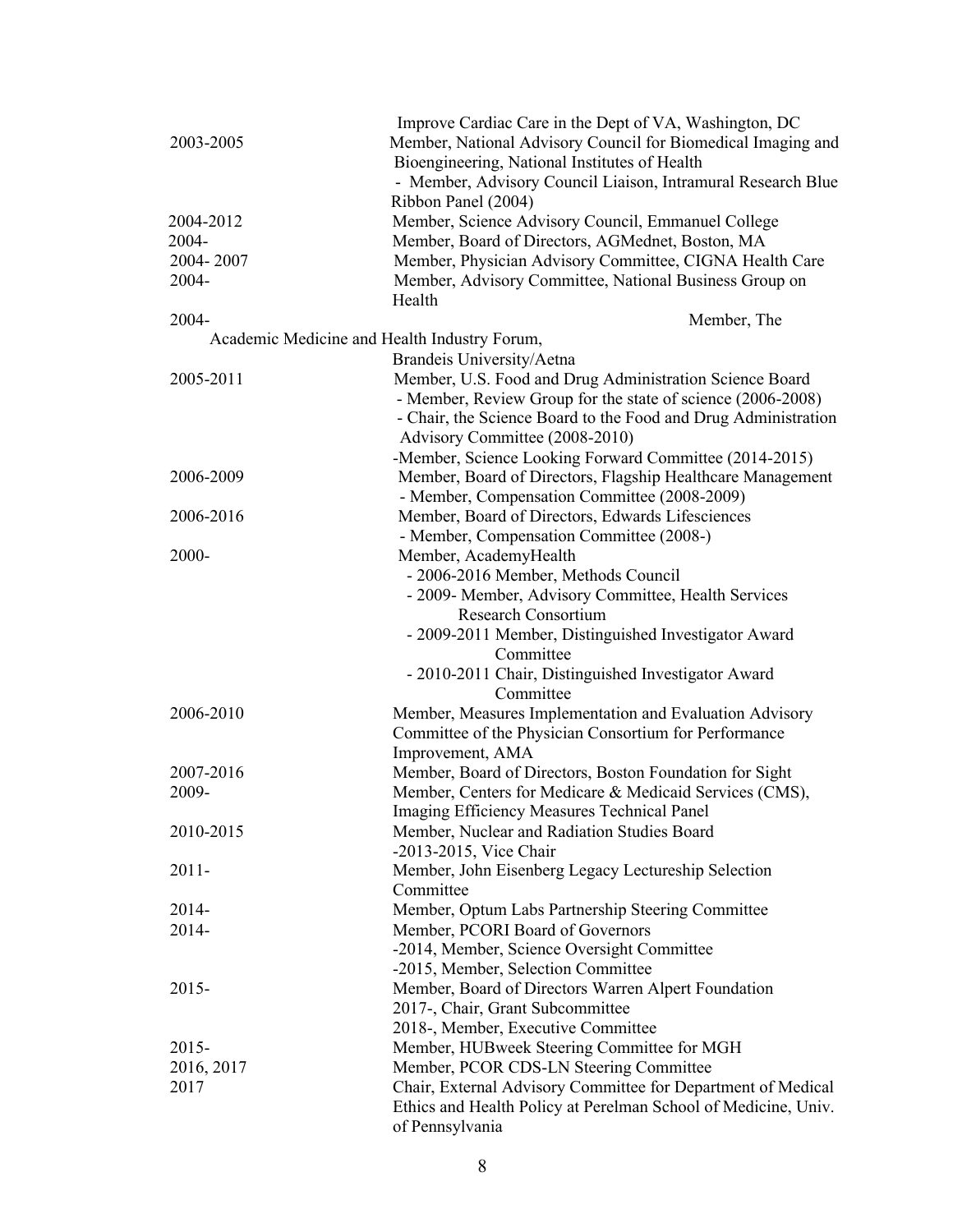| 2018-                          | Member, National Quality Forum's (NQF) Measure Incubator<br>Conflict of Interest (COI) Expert Panel                                                                                                                                                                                                                                          |
|--------------------------------|----------------------------------------------------------------------------------------------------------------------------------------------------------------------------------------------------------------------------------------------------------------------------------------------------------------------------------------------|
| <b>Professional Societies:</b> |                                                                                                                                                                                                                                                                                                                                              |
| 1967-1989<br>1967-             | American Chemical Society<br>American Association for the Advancement of Science - Fellow<br>- Member-at-Large, Section Committee of the Section on Social,<br>Economic, and Political Sciences (2002-2006)                                                                                                                                  |
| 1972-                          | - Member-at-Large, Section Committee on the Section of Medical<br>Sciences (2015-2019)<br>Society of Nuclear Medicine<br>- Special Committee on Public Health and Efficacy (1975)<br>- Vice Chairman for Clinical Sciences, 1981 Program Committee<br>- Member, Academic Council (1981-)                                                     |
| 1973-                          | - Member, Efficacy Subcommittee (1985-1990)<br>American College of Radiology (ACR)<br>- Member, Section on Nuclear Radiology for Professional Self-<br><b>Evaluation and Continuing Education</b><br>Part I: 1973-1974<br>Part II: 1974-1978<br>Part III: 1978-1983                                                                          |
|                                | Part IV: 1984-1990<br>- Member, Committee on Quality Assurances and Efficacy (1981-<br>1987)<br>- Member, Committee on Economics of Technology (1986-1988)<br>- Member, Commission on Cancer (1987-1991)<br>- Member, Committee on Economics of Technology (1986-1991)<br>- Commission on Research and Technology Assessment (1987-<br>1998) |
|                                | Member: 1987-1998<br>Chair: 1991-1998<br>- Member, Board of Chancellors (1991-1998)                                                                                                                                                                                                                                                          |
| 1974-1978                      | Massachusetts Radiologic Society, Consultant to Committee on<br>Nuclear Medicine                                                                                                                                                                                                                                                             |
| 1977-<br>1979-                 | Association of University Radiologists<br>Member, Society for Medical Decision Making<br>- Member, Board of Trustees, 1980-1983; 1986-1988                                                                                                                                                                                                   |
| 1980-1985                      | Member, Policy Council, Association for Public Policy Analysis<br>and Management                                                                                                                                                                                                                                                             |
| 1981-1983                      | Member of the Board, Association for Health Services Research<br>(AHSR), Center for Health Services and Policy Research                                                                                                                                                                                                                      |
| 1983-1991                      | Member, Fleischner Society                                                                                                                                                                                                                                                                                                                   |
| 1983-2004                      | Member, American College of Nuclear Physicians<br>- Fellow (1994)                                                                                                                                                                                                                                                                            |
| 1987-1988                      | Massachusetts Radiological Society, Councillor-at-Large                                                                                                                                                                                                                                                                                      |
| 1993-                          | American Academy of Arts and Sciences - Fellow (1993-)<br>- Member, Nominating Committee II/5, 1997-2001<br>- Chair, Nominating Committee II/5, 1998-2001                                                                                                                                                                                    |
| 1994-                          | Member, Massachusetts Medical Society<br>- Member, Ad Hoc Group on Patients' Rights<br>- Member, Committee on Publications (1994-2003)                                                                                                                                                                                                       |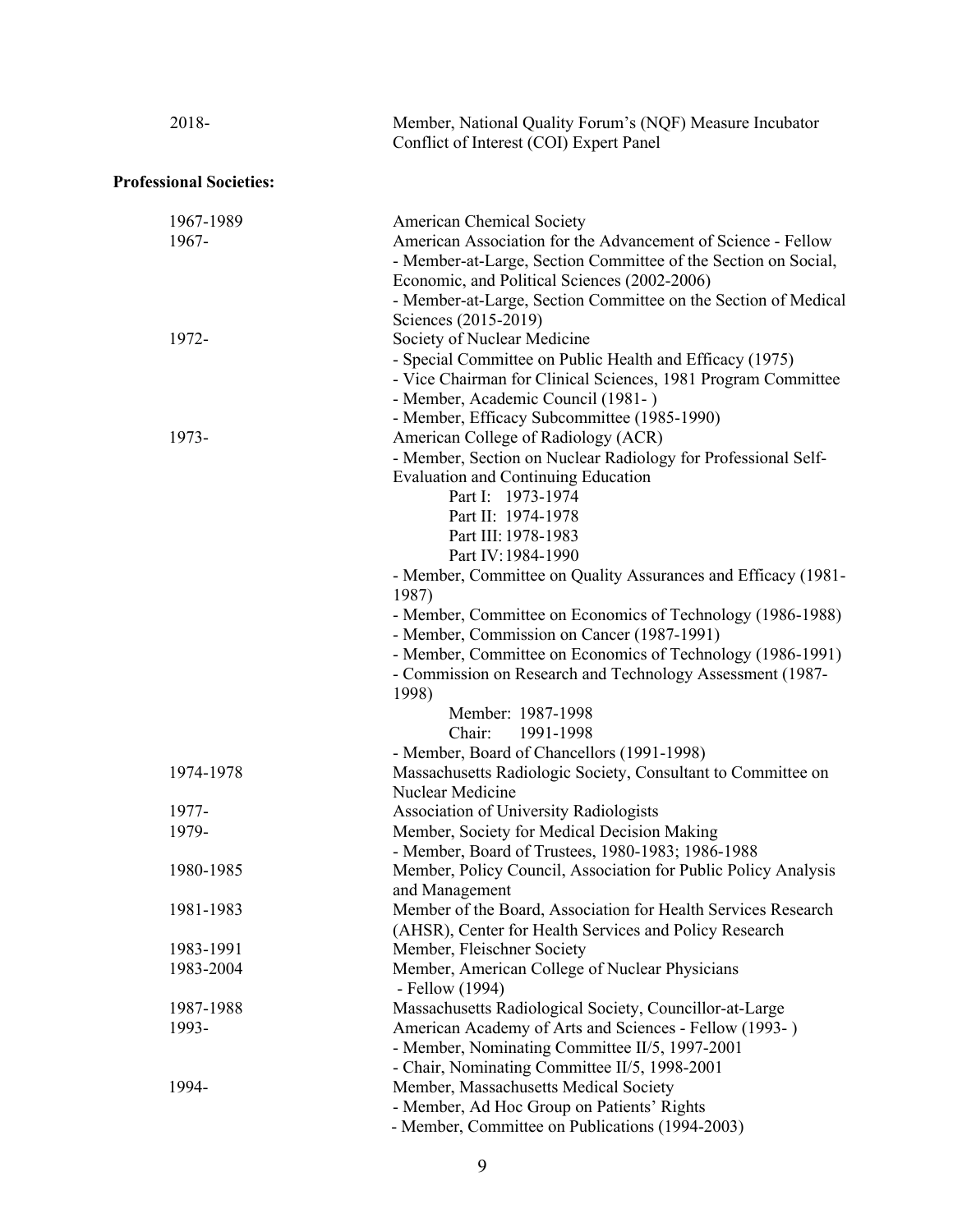|                          | Vision Working Group (1998-1999)<br>- Member, Task Force on Confidentiality and Privacy of<br>Patients Records (1998-1999)<br>- Member, Business Ventures Working Group (1999-2000)<br>- Member, Editor-in-Chief Search Committee (1999-2000)<br>- Member, Executive Vice President Search Committee (2001)<br>- Member, Boston Medical Library Trustees (2012-2015) |
|--------------------------|----------------------------------------------------------------------------------------------------------------------------------------------------------------------------------------------------------------------------------------------------------------------------------------------------------------------------------------------------------------------|
| <b>Editorial Boards:</b> |                                                                                                                                                                                                                                                                                                                                                                      |
| 1978-1980                | Member, Editorial Board, Health and Public Policy, MIT Press                                                                                                                                                                                                                                                                                                         |
| 1978-1980                | Associate Editor, Metamed                                                                                                                                                                                                                                                                                                                                            |
| 1979-2009                | Member, Editorial Advisory Board, Bibliography of Bioethics<br>(Joseph and Rose Kennedy Institute of Ethics, Georgetown<br>University)                                                                                                                                                                                                                               |
| 1980-1985                | Advisory Editor, Nuclear Medicine Communications                                                                                                                                                                                                                                                                                                                     |
| 1980-1985                | Member, Editorial Board, Medical Decision Making                                                                                                                                                                                                                                                                                                                     |
| 1981-1986                | Member, Editorial Board, Journal of Nuclear Medicine                                                                                                                                                                                                                                                                                                                 |
| 1984-1986                | Member, Advisory Board of the Harvard Medical School Health<br>Letter                                                                                                                                                                                                                                                                                                |
| 1984-1988                | Member, Editorial Board, Journal of Health Care Technology                                                                                                                                                                                                                                                                                                           |
| 1986-1990                | Associate Editor in Statistics - Efficacy Studies, Radiology                                                                                                                                                                                                                                                                                                         |
| 1996-2001                | Member, Editorial Board, Disease Management and Clinical<br>Outcomes                                                                                                                                                                                                                                                                                                 |

#### **Major Research Interests:**

- Cost-effectiveness of diagnostic and therapeutic procedures
- Quality of Care
- Health Policy

### **Teaching Experience:**

| 1973-1990  | Harvard Medical School Elective Course in Radiology (Nuclear      |
|------------|-------------------------------------------------------------------|
|            | Medicine)                                                         |
| 1973-      | Miscellaneous postgraduate and undergraduate lectures (separate   |
|            | listing)                                                          |
| 1976-1979  | Lectures in January and June Blocks in Preventive and Social      |
|            | Medicine                                                          |
| 1980       | Co-Chairperson, Harvard-MIT Health Sciences and Technology        |
|            | Course on "Critical Issues in Medical Technology"                 |
| 1980-1982  | Lecturer, Graduate School of Business, Stanford University,       |
|            | Stanford, California, Course B-3902: "Cost Benefit Analyses in    |
|            | Health"                                                           |
| 1981, 1982 | Course Participant, Harvard Medical School, Course, Preventative  |
|            | Medicine and Clinical Epidemiology (PMCE) 707.0, "Introduction    |
|            | to Preventative and Social Medicine"                              |
| 1981       | Course Director, Massachusetts General Hospital, "Introduction to |
|            | Quantitative Sciences"                                            |
| 1982-1990  | Course Director and Lecturer, Harvard Medical School, Course      |
|            | HCP 501.0, "Medical Decision Making and Clinical                  |
|            | Epidemiology"                                                     |
|            |                                                                   |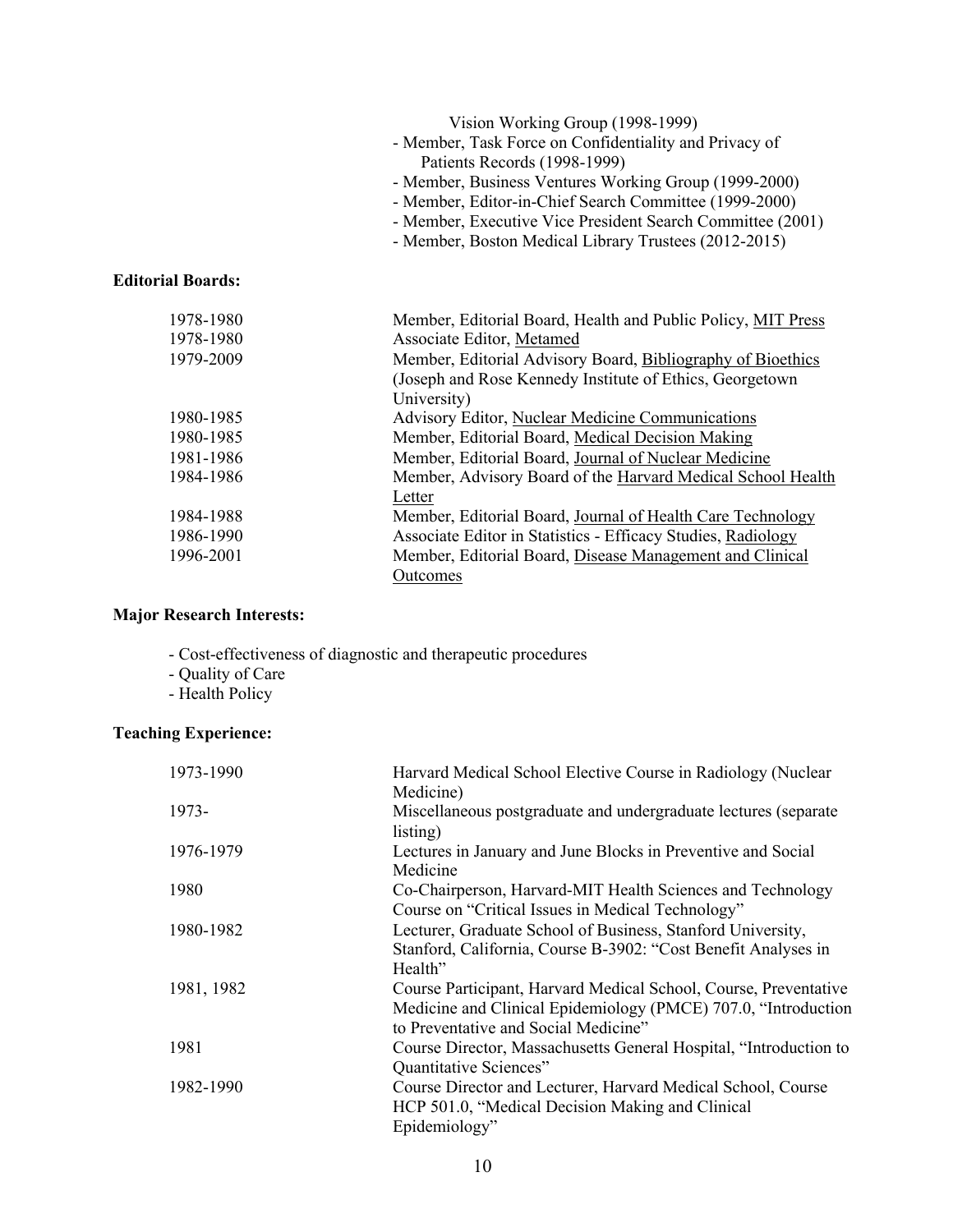| Program Director, Courses in Health Care Policy and Management<br>for Hospital Managers        |
|------------------------------------------------------------------------------------------------|
| 1983: New Approaches to Management: Relating<br>Clinical Practices and Hospital Administration |
| The Efficient Hospital in Competition:<br>1985:                                                |
| Surviving the '80s<br>1987: Hospitals in Transition: Competition and                           |
| Efficiency                                                                                     |
| 1991: Health Care in Transition                                                                |
| Chairperson, Program ("Bridges") for Senior Government Health                                  |
| Policy Makers, Harvard Medical School                                                          |
| Lecturer, Harvard University, Kennedy School of Government,                                    |
| Course HCP 299Y, "Core Seminar in Health Care Policy"                                          |
| Program Director and lecturer for managed care executives                                      |
| 2001-Health Economics in Managed Care                                                          |
| 2002-Health Economics in Managed Care: Paying for                                              |
| Quality                                                                                        |
| 2003-Health Economics in Managed Care                                                          |
| 2004-Health Policy Summit: New Issues with Medicare                                            |
| 2005-Current Issues in Health Policy                                                           |
| Co-Course Co-Director and Lecturer, Harvard Medical School,                                    |
| Course HC704.0, "Introduction to Health Care Policy"                                           |
| Co-Course Director & Lecturer HC750, Introduction to HCP                                       |
| Co-Course Director & Lecturer, Essentials of the Profession                                    |
|                                                                                                |

## **Principal Clinical and Hospital Service Responsibilities:**

| 1974-     | Attending Physician in Nuclear Medicine Units at Brigham and     |
|-----------|------------------------------------------------------------------|
|           | Women's Hospital, The Children's Hospital, and Dana-Farber       |
|           | Cancer Institute                                                 |
| 1978-1995 | Deputy Director for Residency Training, Joint Program in Nuclear |
|           | Medicine, Harvard Affiliated Hospitals                           |
| 1980-1993 | Director, Center for Cost-Effective Care, Brigham and Women's    |
|           | Hospital                                                         |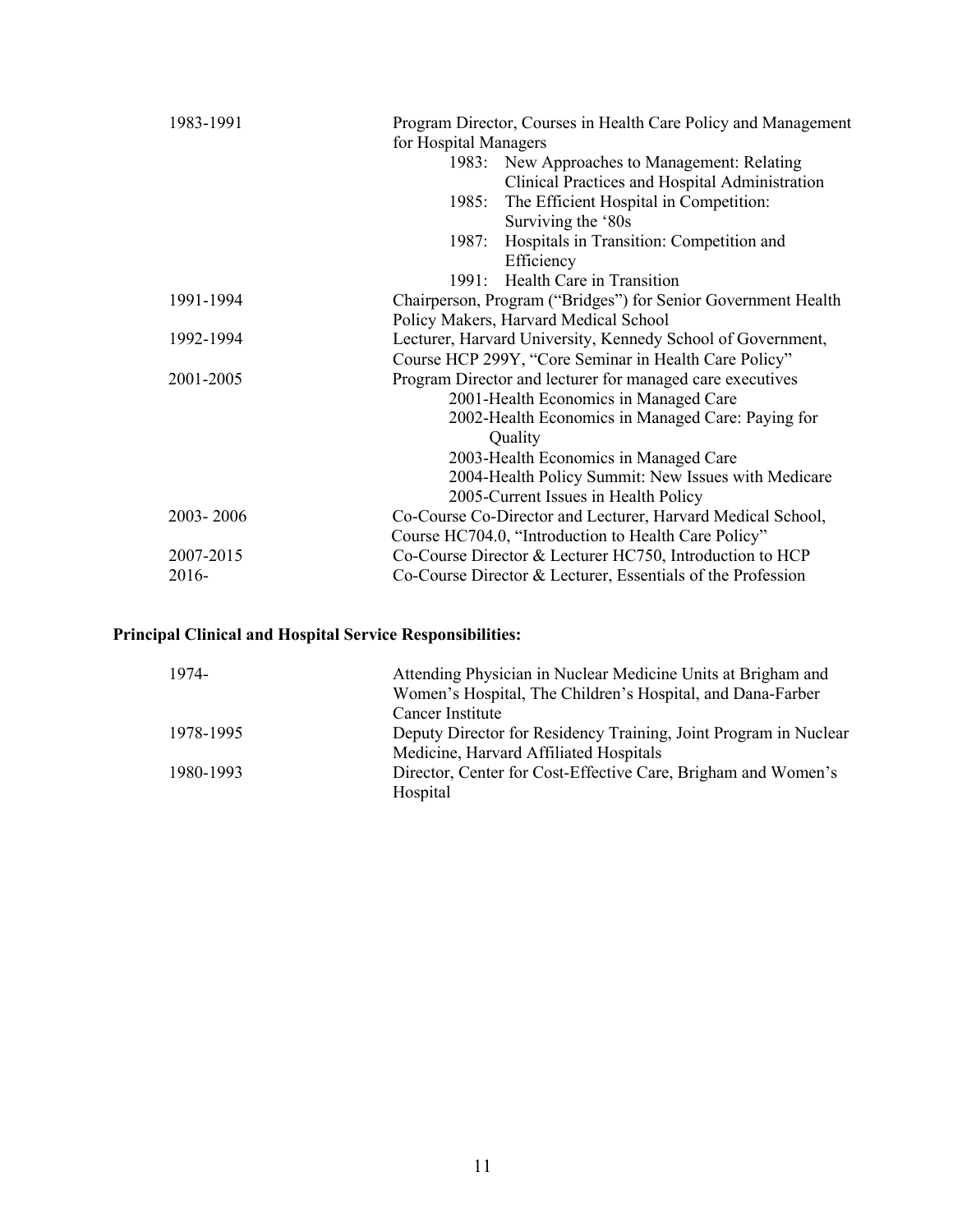#### **Original Reports**

- O-1. **McNeil BJ**, Nichol L, Bethune JL. Directed transport of monomer-dimertrimer systems. Comparison of the asymptotic and countercurrent distribution approaches. J Phys Chem. 1970;74:3846-52.
- O-2. **McNeil BJ**, Bethune JL. Theory of the dynamic aspects of ultracentrifugation. Biochemistry 1973;12:3244-53.
- O-3. **McNeil BJ**, Bethune JL. Experimental determination of sedimentation and diffusion coefficients employing concentration changes as a function of time. Biochemistry 1973; 12:3254-9.
- O-4. **McNeil BJ**, Treves S. Skeletal scintigraphy. I. Postgrad Med 1973; Dec;54(6):104-9.
- O-5. **McNeil BJ**, Cassady JR, Geiser CF, Jaffe N, Traggis D, Treves S. Fluorine-18 bone scintigraphy in children with osteosarcoma or Ewing's sarcoma. Radiology 1973; 109:627-31.
- O-6. **McNeil BJ**, Holman BL, Adelstein SJ. The scintigraphic definition of pulmonary embolism. JAMA 1974; 227:753-6.
- O-7. **McNeil BJ**, Holman BL, Button LN, Rosenthal DS. Use of indium chloride scintigraphy in patients with myelofibrosis. J Nucl Med 1974; 15:647-51.
- O-8. Kessler R, **McNeil BJ**. Impaired ventilation in angiographically demonstrated pulmonary emboli. Radiology 1975;144:111-2.
- O-9. **McNeil BJ**, Adelstein SJ. Measures of clinical efficacy. II. The value of case finding in renovascular disease. N Engl J Med 1975; 293:221-6.
- O-10. **McNeil BJ**, Keeler E, Adelstein SJ. Primer on certain elements of medical decision-making. N Engl J Med 1975; 293:211-5.
- O-11. **McNeil BJ**, Varady PD, Burrows BA, Adelstein SJ. Measures of clinical efficacy. I. Costeffectiveness calculations in the diagnosis and treatment of hypertensive renovascular disease. N Engl J Med. 1975;293:216-21.
- O-12. Bunn HF, **McNeil BJ**, Rosenthal DS, Kranz S. Bone-marrow imaging in pure red cell aplasia. Arch Intern Med 1976;136:1169-72.
- O-13. **McNeil BJ**. A diagnostic strategy using ventilation-perfusion studies in patients suspect for pulmonary embolism. J Nucl Med 1976;17:613-6.
- O-14. **McNeil BJ**. A summary of cost-effectiveness calculations in the diagnosis and treatment of hypertensive renovascular disease. Bull NY Acad Med 1976;52:680-9.
- O-15. **McNeil BJ**, Adelstein SJ. Determining the value of diagnostic and screening tests. J Nucl Med 1976;17:439-48.
- O-16. **McNeil BJ**, Hessel SJ, Branch WT, Bjork L, Adelstein SJ. Measure of clinical efficacy. III. The value of the lung scan in the evaluation of young patients with pleuritic chest pain. J Nucl Med 1976;17:163-9.
- O-17. **McNeil BJ**, Rappeport JM, Nathan DG. Indium chloride scintigraphy: an index of severity in patients with aplastic anaemia. Brit J Haematol 1976;34:599-604.
- O-18. Schoenbaum SC, **McNeil BJ**, Kavet J. The swine-influenza decision. N Engl J Med 1976;295:759-65.
- O-19. Bjork L, **McNeil BJ**. Blood flow in pulmonary and bronchial arteries in acute experimental pneumonia and pulmonary embolism. Acta Radiol Diagn (Stockh)1977;18:393-9.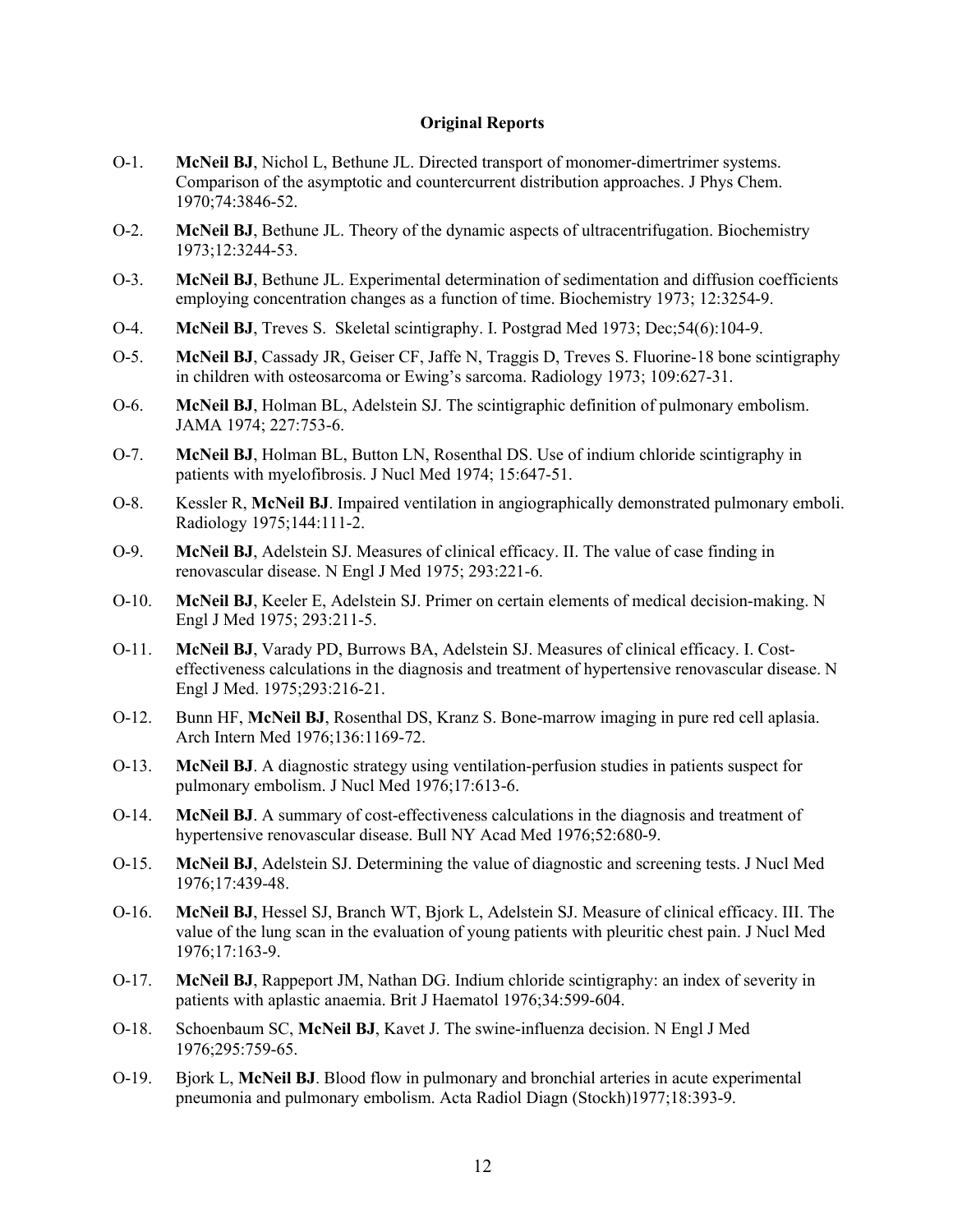- O-20. Carrera GF, Gerson DE, Schnur J, **McNeil BJ**. Computed tomography of the brain in patients with headache or temporal lobe epilepsy: findings and cost-effectiveness. J Comput Assist Tomogr 1977;1:200-3.
- O-21. **McNeil BJ**, Collins JJ, Adelstein SJ. Rationale for seeking occult metastases in patients with bronchogenic carcinoma. Surg Gynecol Obstet 1977;144:389-93.
- O-22. **McNeil BJ**, Weber E, Harrison D, Hellman S. Use of signal detection theory in examining the results of a contrast examination: a case study using the lymphangiogram. Radiology 1977;123:613-7.
- O-23. Abrams HL, **McNeil BJ**. Computed tomography: cost and efficacy implications. Am J Roentgenol 1978;131:81-7.
- O-24. Abrams HL, **McNeil BJ**. Medical implications of computed tomography ("CAT scanning"). Part I. N Engl J Med 1978;298:255-61.
- O-25. Abrams HL, **McNeil BJ**. Medical implications of computed tomography ("CAT scanning"). Part II. N Engl J Med 1978;298:310-8.
- O-26. Adelstein SJ, **McNeil BJ**. A new diagnostic test for pulmonary embolism: how good and how costly? N Engl J Med 1978;299:305-7.
- O-27. Banta HD, **McNeil BJ**. Evaluation of the CAT scanner and other diagnostic technologies. Health Care Manage Rev 1978;3:7-19.
- O-28. Hill TC, Costello P, Gramm HF, **McNeil BJ,** Treves S. Early clinical experience with a radioisotope computerized emission tomographic brain imaging system. Radiology 1978;128:803- 6.
- O-29. Jeffcoat MK, **McNeil BJ**, Davis MA. Indium and iron as tracers for erythroid precursors. J Nucl Med 1978;19:496-500.
- O-30. Li DK, Seltzer SE, **McNeil BJ**. V/Q mismatches unassociated with pulmonary embolism: a case report and review of the literature. J Nucl Med 1978;19: 1331-3.
- O-31. **McNeil BJ**. Rationale for the use of bone scans in selected metastatic and primary bone tumors. Sem Nucl Med 1978;8:336-45.
- O-32. **McNeil BJ**, Pace PD, Gray EB, Adelstein SJ, Wilson RE. Preoperative and follow-up bone scans in patients with primary carcinoma of the breast. Surg Gynecol Obstet 1978;147:745-8.
- O-33. **McNeil BJ**, Sherman H. Bayesian calculations for the determination of the etiology of pleuritic chest pain in young adults in a teaching hospital. Comput Biomed Res 1978;11:187-94.
- O-34. **McNeil BJ**, Weichselbaum R, Pauker SG. Fallacy of the five-year survival in lung cancer. N Engl J Med 1978;299:1397-401.
- O-35. Papanicolaou N, **McNeil BJ**, Funkenstein HH, Sudarsky LR. Abnormal cisternogram associated with Diamox therapy. J Nucl Med 1978;19:501-3.
- O-36. **McNeil BJ**, Weichselbaum R, Pauker SG. Preferences of patients and the fallacy of the five-year survival. N Engl J Med 1979;300(16):928.
- O-37. Biello DR, Mattar AG, Osei-Wusu A, Alderson PO, **McNeil BJ,** Siegal BA. Interpretation of indeterminate lung scintigrams. Radiology 1979;133:189-94.
- O-38. Fischer KC, McNeil BJ. The indeterminate lung scan: Its characteristics and its association with pulmonary embolism. Eur J Nucl Med 1979;4:49-53.
- O-39. Gerson DE, Lewicki AM, **McNeil BJ**, Abrams HL, Korngold E. The barium enema: evidence for proper utilization. Radiology 1979;130:297-301.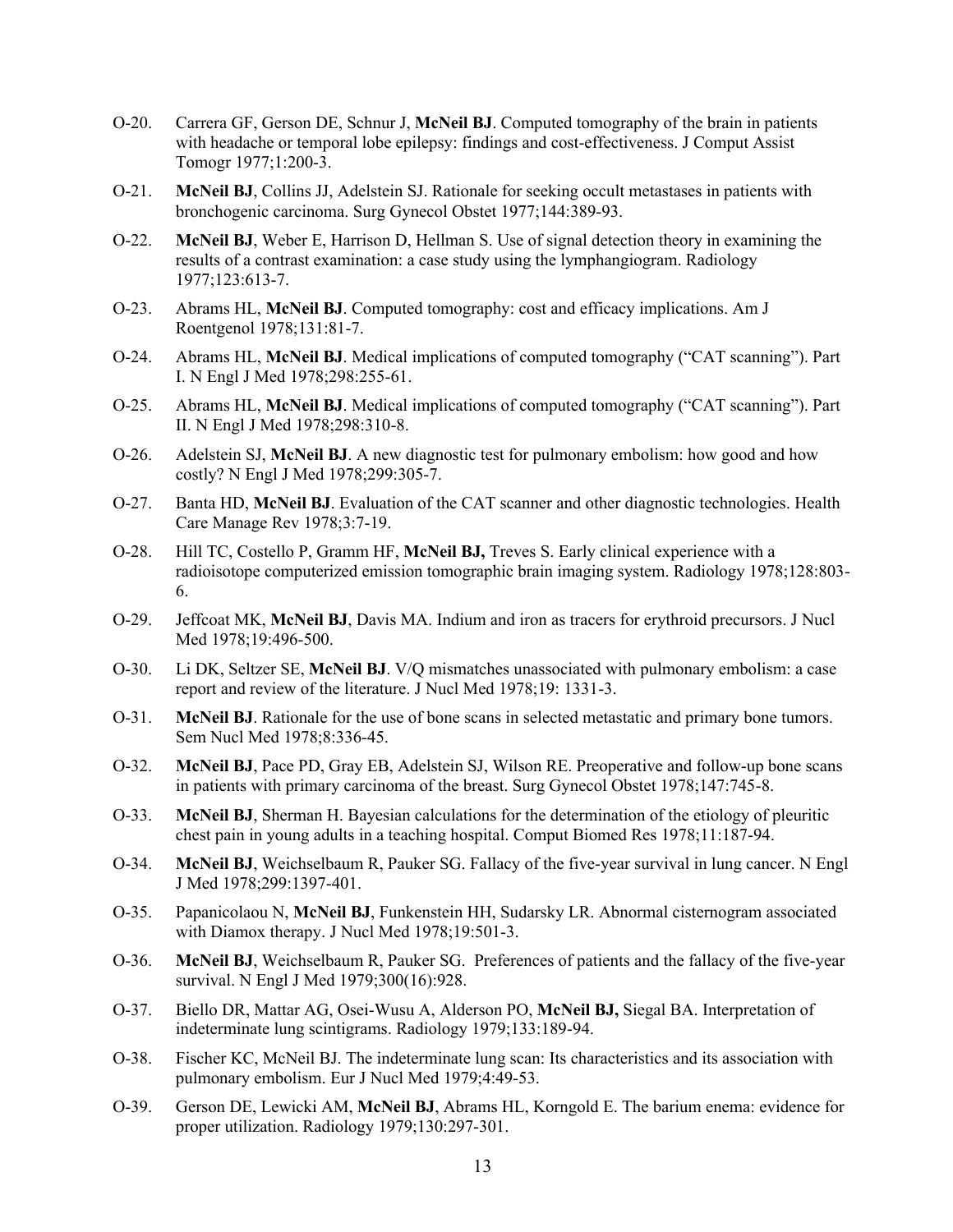- O-40. Henschke CI, Hessel SJ, **McNeil BJ**. Automated diagnosis in radiology. Invest Radiol 1979;14:195-201.
- O-41. **McNeil BJ**, Pauker SG. The patient's role in assessing the value of diagnostic tests. Radiology 1979;132:605-10.
- O-42. Mellins HZ, **McNeil BJ**, Abrams HL, Van Houten FX, Murphy MA, Korngold E. Selection of patients for excretory urography. Radiology 1979;130:293-6.
- O-43. **McNeil BJ**, Mellins HZ. Evaluation of diagnostic tests in uroradiology. Radiol Clin North Am 1979;17(2):175-85.
- O-44. Goldstein H, **McNeil BJ**, Zufall E, Jaffe N, Treves S. Changing indications for bone scintigraphy in patients with osteosarcoma. Radiology 1980;135:177-80.
- O-45. Goldstein H, **McNeil BJ**, Zufall E, Treves S. Is there still a place for bone scanning in Ewing's sarcoma? J Nucl Med 1980;21:10-2.
- O-46. Hill TC, Lovett RD, **McNeil BJ**. Observations on the clinical value of emission tomography. J Nucl Med 1980;21:613-6.
- O-47. **McNeil BJ**. Ventilation-perfusion studies and the diagnosis of pulmonary embolism. J Nucl Med 1980;21:319-23.
- O-48. **McNeil BJ**, Thompson M, Adelstein SJ. Cost effectiveness calculations for the diagnosis and treatment of tuberculous meningitis. Eur J Nucl Med 1980;21(7):613-6.
- O-49. **McNeil BJ**, Hanley J. Analysis of serial radionuclide bone images in osteosarcoma and breast carcinoma. Radiology 1980;135:171-6. treatment of tubercular meningitis. Eur J Nucl Med 1980;5:271-6.
- O-50. Royal HD, Papanicolaou N, Bettmann M, **McNeil BJ**. Scintigraphic identification of bleeding duodenal varices: a case report. Am J Gastr 1980;74:173-5.
- O-51. **McNeil BJ**, Dudley RA, Hoop B, Metz C, Thompson M, Adelstein SJ. A cost-effectiveness analysis of screening for hepatitis B surface antigen in India. Med Decis Making 1981;1:345-59.
- O-52. **McNeil BJ**, Hanley JA. Statistical approaches to clinical predictions. N Engl J Med 1981;304:1292-4.
- O-53. **McNeil BJ**, Hanley J, Funkenstein HH, Rumbaugh C. Utilization of computed tomography of the head in a tertiary care hospital. Radiology 1981;139:113-8.
- O-54. Pauker SG, **McNeil BJ**. Impact of patient preferences on the selection of therapy. J Chron Dis 1981;34:77-86.
- O-55. **McNeil BJ**, Sanders R, Alderson PO, Hessel SJ, Finberg H, Siegelman SS, Adams DF, Abrams HL. A prospective study of computed tomography, ultrasound, and gallium imaging in patients with fever. Radiology 1981;139:647-53.
- O-56. **McNeil BJ**, Weichselbaum R, Pauker SG. Speech and survival: Tradeoffs between quality and quantity of life in laryngeal cancer. N Engl J Med 1981;305:982-7.
- O-57. Pauker SG, Pauker SP, **McNeil BJ**. The effect of private attitudes on public policy: Prenatal screening for neural defects as a prototype. Med Decis Making 1981;1:103-14.
- O-58. Thompson MS, **McNeil BJ**, Ganatra RD, Larsen PR, Adelstein SJ. Cost-effectiveness of screening for hypo- and hyperthyroidism in India. Med Decis Making 1981;1:44-58.
- O-59. Abrams HL, Siegelman SS, Adams DF, Sanders R, Finberg HL, Hessel SJ, **McNeil BJ**. Computed tomography vs. ultrasound of the adrenal gland: A prospective study. Radiology 1982;143:121-8.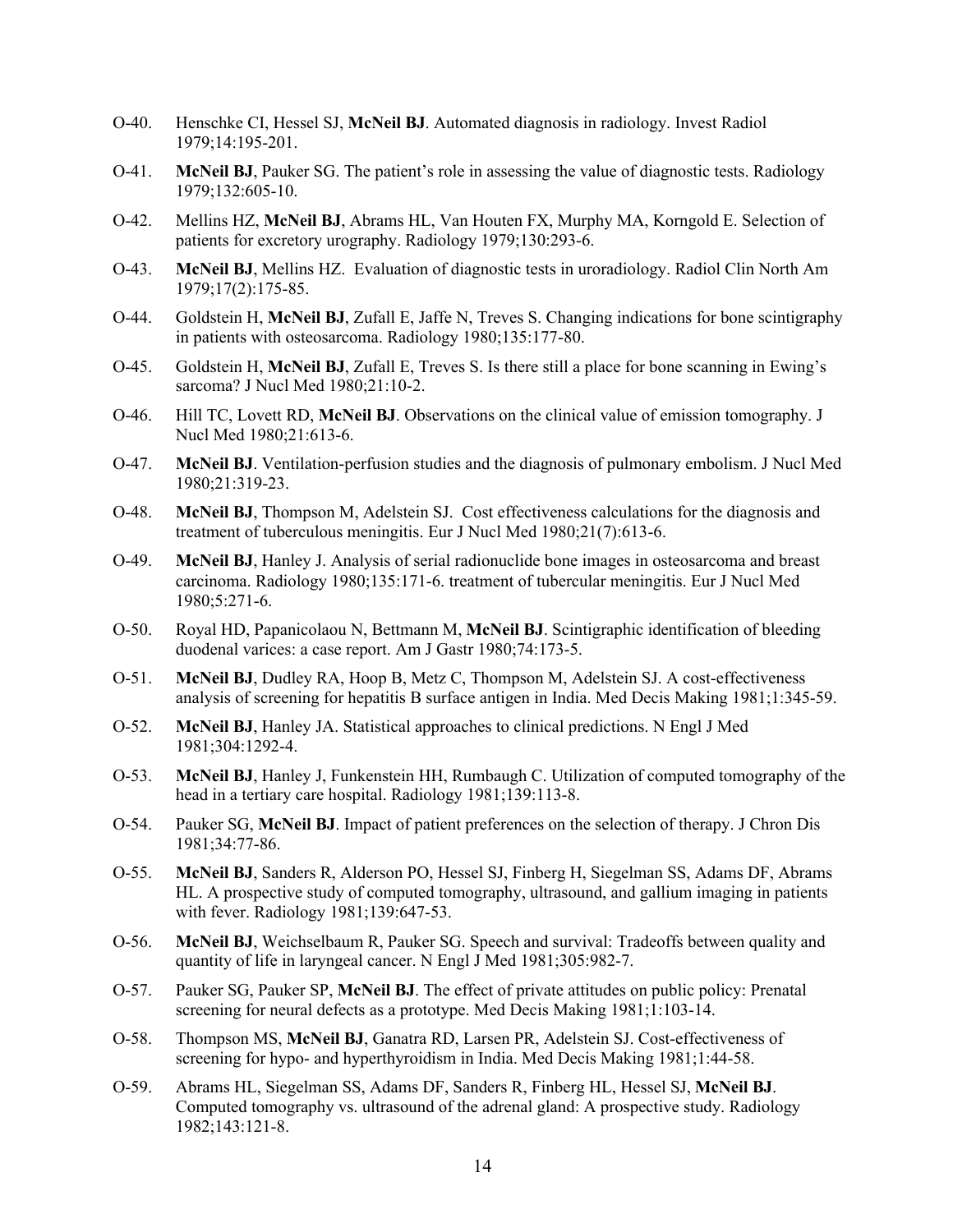- O-60. Budinger TF, **McNeil BJ**, Alderson PO. Perspectives in nuclear medicine: pulmonary studies. J Nucl Med 1982;23:60-5.
- O-61. Doubilet PM, **McNeil BJ**. Treatment choice in gastric carcinoma: a decision analytic approach. Med Decis Making 1982;2:261-74.
- O-62. Goldhaber SZ, Hennekens CH, Markisz JA, **McNeil BJ**, Glynn MA, Bettmann MA, Schur PH. Low sensitivity of plasma DNA in screening for pulmonary embolism. Am Rev Respir Dis 1982;2:360-1.
- O-63. Hanley JA, **McNeil BJ**. Maximum attainable discrimination and the utilization of radiologic examinations. J Chron Dis 1982;35:601-11.
- O-64. Hanley JA, **McNeil BJ**. The meaning and use of the area under a receiver operating characteristic (ROC) curve. Radiology 1982;143:29-36.
- O-65. Hessel SJ, Siegelman SS, **McNeil BJ**, Sanders R, Adams DF, Alderson PO, Finberg HL, Abrams HL. A prospective evaluation of computed tomography and ultrasound of the pancreas. Radiology 1982;143:129-33.
- O-66. **McNeil BJ**, Eddy D. The costs and effects of screening for cancer among asbestos-exposed workers. J Chronic Dis 1982;35:351-8.
- O-67. **McNeil BJ**, Kirkwood JR, Hanley JA, Polak JA, Wilkinson RA, Funkenstein HH. Computed tomography studies of the head in a teaching hospital and a community hospital: A comparison. Radiology 1982;145:367-70.
- O-68. **McNeil BJ**, Pauker SG, Sox HC, Tversky A. On the elicitation of preferences for alternative therapies. N Engl J Med 1982;306:1259-62.
- O-69. Alderson PO, Adams DF, **McNeil BJ**, Sanders R, Siegelman SS, Finberg HJ, Hessel SJ, Abrams HL. Computed tomography, ultrasound and scintigraphy of the liver in patients with colon or breast carcinoma: A prospective comparison. Radiology 1983;149:225-30.
- O-70. Branch WT, **McNeil BJ**. Analysis of the differential diagnosis and assessment of pleuritic chest pain in young adults. Am J Med 1983;75:671-9.
- O-71. Doubilet P, **McNeil BJ**, Weinstein MC. Optimal strategies for the diagnosis and treatment of coronary artery disease: Analysis using microcomputer. Med Decis Making 1983;3:23-38.
- O-72. Douglass CW, **McNeil BJ**. Clinical decision analysis methods applied to diagnostic tests in dentistry. J Dent Ed 1983;47:708-12.
- O-73. Epstein AM, Begg CB, b. The effects of group size on test ordering for hypertensive patients. N Engl J Med 1983;309:464-8.
- O-74. Hanley JA, **McNeil BJ.** A method of comparing the areas under receiver operating characteristic curves derived from the same cases. Radiology 1983;148:839-43.
- O-75. **McNeil BJ**, Hanley JA, Funkenstein HH, Wallman J. Paired receiver operating characteristic curves and the effect of history on radiographic interpretation. Radiology 1983;149:75-7.
- O-76. Sanders RC, **McNeil BJ**, Finberg H, Hessel SJ, Siegelman SS, Adams DF, Alderson PO, Abrams HL. A prospective study of computed tomography and ultrasound in the detection and staging of pelvic masses. Radiology 1983;146:439-42.
- O-77. Wijesinha A, Begg CB, Funkenstein HH, **McNeil BJ**. Methodology for the differential diagnosis of a complex data set: A case study using data from routine CT-scan examination. Med Decis Making 1983;3:133-54.
- O-78. Epstein AM, Begg CB, **McNeil BJ**. The effects of physicians' training and personality on test ordering for ambulatory patients. Am J Public Health 1984;74:1271-3.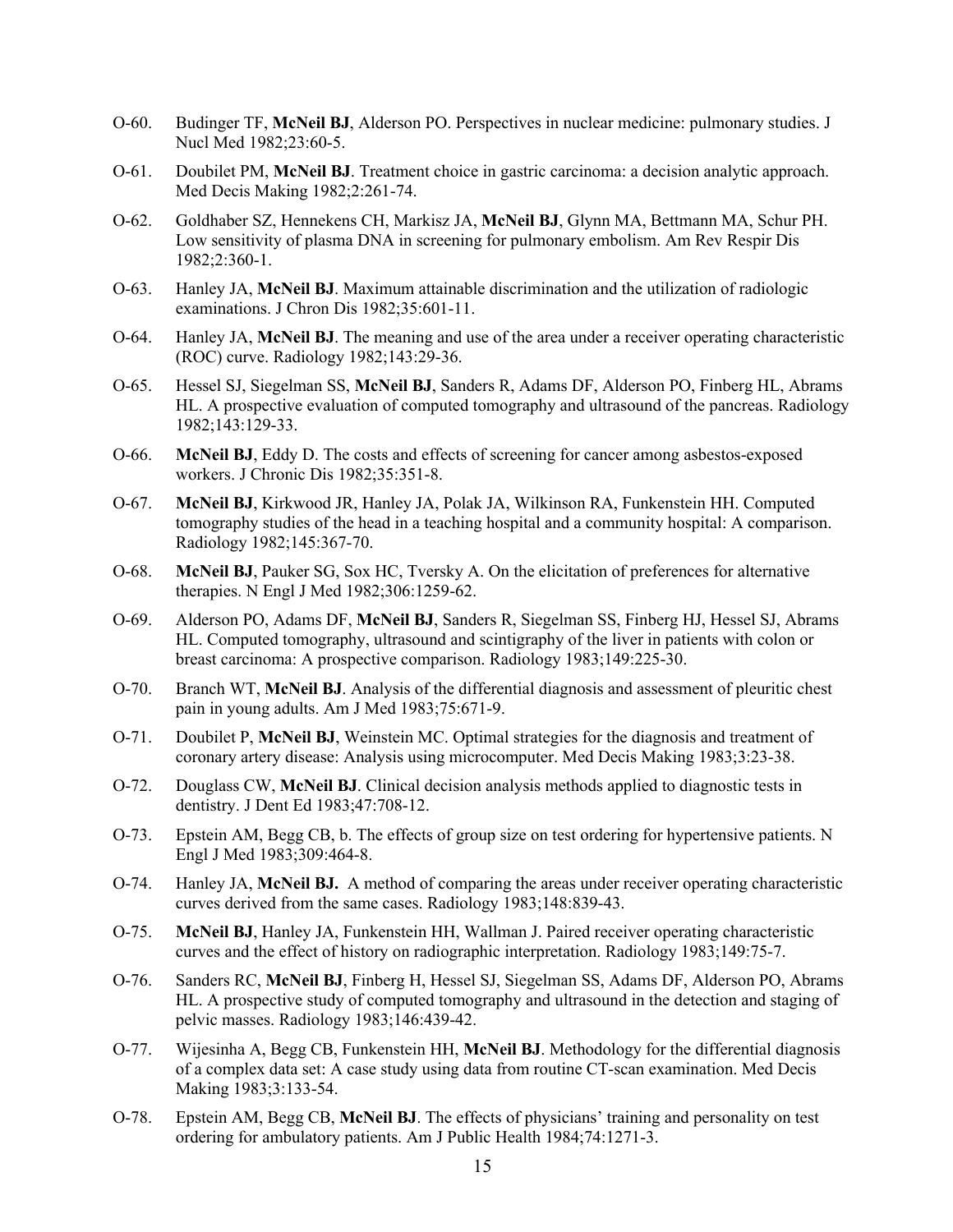- O-79. Epstein AM, Hartley RM, Charlton JR, Harris CM, Jarman B, **McNeil BJ**. A comparison of ambulatory test ordering for hypertensive patients in the United States and England. JAMA 1984;252:1723-6.
- O-80. Epstein AM, Krock SJ, **McNeil BJ**. Office laboratory tests: perceptions of profitability. Med Care 1984;22:160-6.
- O-81. Greenes RA, Begg CB, Cain KC, Swets JA, Feehrer CE, **McNeil BJ**. Patient-oriented performance measures of diagnostic tests: 2. Assignment potential and assignment strength. Med Decis Making 1984;4:17-31.
- O-82. **McNeil BJ**. Value of bone scanning in neoplastic disease. Sem Nucl Med 1984;14:277-86.
- O-83. **McNeil BJ**, Hanley JA. Statistical approaches to the analysis of receiver operating characteristic (ROC) curves. Med Decis Making 1984;4:137-50.
- O-84. **McNeil BJ**, Wijesinha A, Bynum TE, Greenes RA, Berenberg A, Van Houten FX, Ratnofsky S, Millan D, Abrams HL. Selection criteria for upper gastrointestinal examinations: Attempts at Improvement. Radiology 1984;150:311-6.
- O-85. Till JE, **McNeil BJ**, Bush RS. Measurement of multiple components of quality of life. Cancer Treatment Symposia 1984;1:177-81.
- O-86. Doubilet P, Begg CB, Weinstein MC, Braun P, **McNeil BJ**. Probabilistic sensitivity analysis using Monte Carlo simulation: A practical approach. Med Decis Making 1985;5:157-77.
- O-87. Doubilet P, **McNeil BJ**, Van Houten FX, Berenberg A, Ratnofsky S, Greenes RA, Andersen JW, Mellins HZ, Abrams HL. Excretory urography in current practice: Evidence against overutilization. Radiology 1985;154:601-11.
- O-88. Epstein AM, **McNeil BJ**. Physician characteristics and organizational factors influencing use of ambulatory tests. Med Decis Making 1985;5:401-15.
- O-89. Epstein AM, **McNeil BJ**. The effects of patient characteristics on ambulatory test ordering. Soc Sci Med 1985;21:1071-5.
- O-90. Falchuk KH, Peterson L, **McNeil BJ**. Microparticulate-induced phlebitis: Its prevention by in-line filtration. N Engl J Med 1985;312:78-82.
- O-91. **McNeil BJ**. Hospital response to DRG-based prospective payment. Med Decis Making 1985;5:15-21.
- O-92. **McNeil BJ**, Sapienza A, Van Gerpen J, Sheriff CR, Gillis AE, Sack DJ, Komarof AL. Radiology department management system: technologists' costs. Radiology 1985;156:57-60.
- O-93. **McNeil BJ**, Tihansky D, Wennberg JE. Use of medical radiographs: Extent of variation and associated bone marrow doses. Radiology 1985;156:51-6.
- O-94. Doubilet P, **McNeil BJ**, Weinstein MC. The decision concerning coronary angiography in patients with chest pain: A cost-effectiveness analysis. Med Decis Making 1985;5:293-309.
- O-95. Doubilet P, Weinstein MC, **McNeil BJ**. Use and misuse of the term "cost effective" in medicine. N Engl J Med 1986;314:253-6.
- O-96. Douglass CW, Valachovic RW, Wijesinha A, Chauncey HH, **McNeil BJ**. The clinical efficacy of dental radiography in the detection of dental caries and periodontal diseases. Oral Surg Oral Med Oral Path 1986;62:330-9.
- O-97. Epstein AM, Begg CB, **McNeil BJ**. The use of ambulatory testing in prepaid and fee-for-service group practices: Relation to perceived profitability. N Engl J Med 1986;314:1089-94.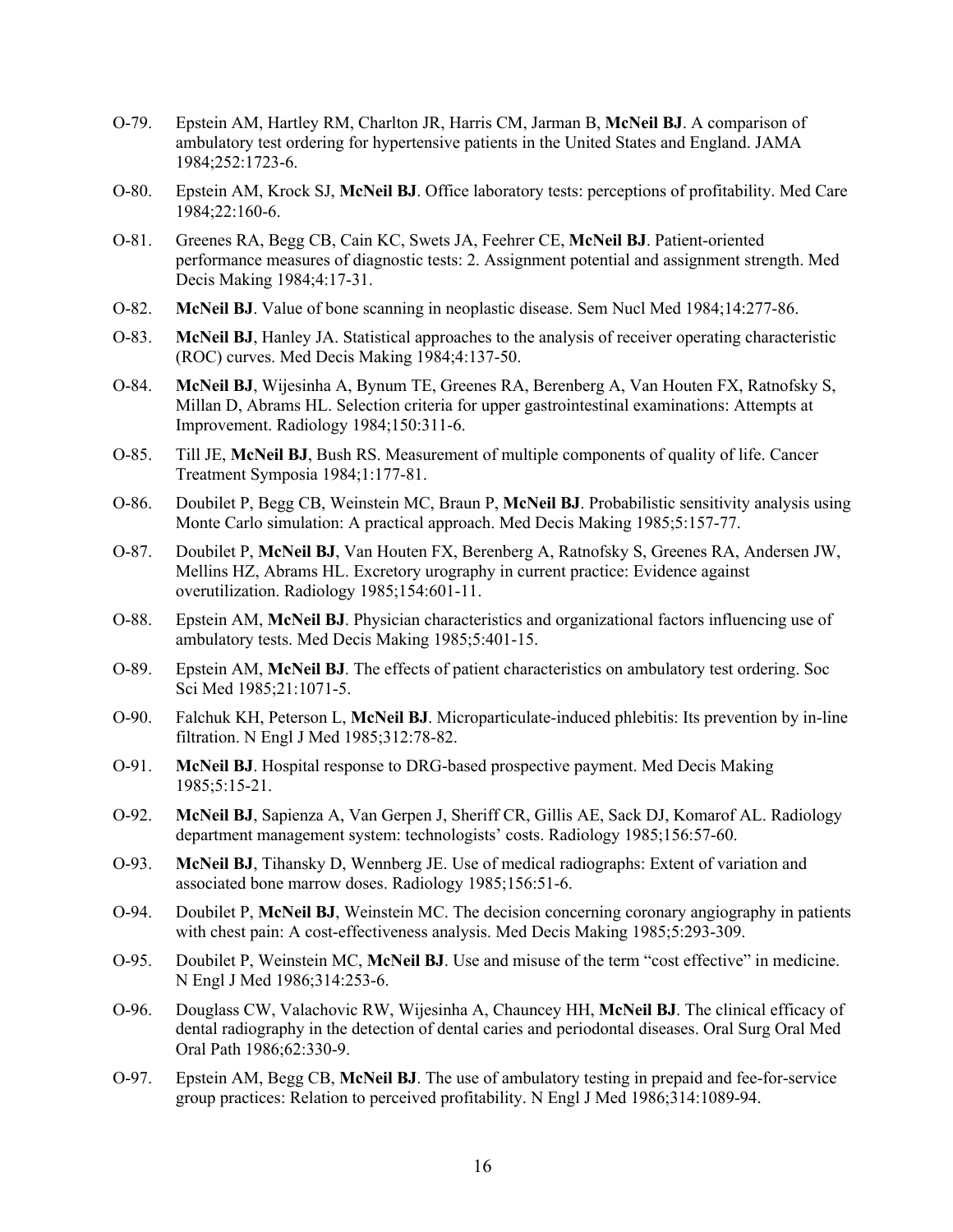- O-98. Epstein AM, McNeil BJ. Relationship of beliefs and behavior in test ordering. Am J Med 1986;80:865-70.
- O-99. Evans JS, Wennberg JE, **McNeil BJ**. The influence of diagnostic radiography on the incidence of breast cancer and leukemia. N Engl J Med 1986;315:810-15.
- O-100. Tumeh SS, Aliabadi P, Weissman BN, **McNeil BJ**. Chronic osteomyelitis: Bone and gallium scan patterns associated with active disease. Radiology 1986;158:685-88.
- O-101. Valachovic RW, Douglass CW, Berkey CS, Chauncey HH, **McNeil BJ**. Examiner reliability in dental radiography. J Dental Res 1986;65:432-6.
- O-102. Valachovic RW, Douglass CW, Reiskin AB, Chauncey HH, **McNeil BJ**. The use of panoramic radiology in the evaluation of asymptomatic adult dental patients. Oral Surg Oral Med Oral Path 1986;61:289-96.
- O-103. Epstein AM, Hall JA, Besdine R, Cumella E Jr, Feldstein M, **McNeil BJ**, Rowe JW. The emergence of geriatric assessment units: The "new technology of geriatrics." Ann Intern Med 1987;106:299-303.
- O-104. Hartley RM, Epstein AM, Harris CM, **McNeil BJ**. Differences in ambulatory test ordering in England and America: Role of doctors' beliefs and attitudes. Am J Med 1987;82:513-17.
- O-105. Liberati A, Patterson WB, Bienter L, **McNeil BJ**. Determinants of physicians' preferences for alternative treatments in women with early breast cancer. Tumori 1987;73:601-9.
- O-106. Trisolini MG, **McNeil BJ**, Komarof AL. The chemistry laboratory: Development of average, fixed, and variable costs for incorporation into a management control system. Med Care 1987;286-99.
- O-107. Tumeh SS, Aliabadi P, Weissman BN, **McNeil BJ**. Disease activity in osteomyelitis: Role of radiography. Radiology 1987;165:781-4.
- O-108. Cleary PD, **McNeil BJ**. Patient satisfaction as an indicator of quality care. Inquiry 1988;25:25-36.
- O-109. Begg CB, **McNeil BJ**. Assessment of radiologic tests: Control of bias and other design considerations. Radiology 1988;167:565-9.
- O-110. Douglass CW, Valachovic RW, Berkey CS, Chauncey HH, **McNeil BJ**. Clinical indicators of radiographically detectable dental diseases in the adult patient. J Am Dental Assoc 1988;65:474- 82.
- O-111. Epstein AM, **McNeil BJ**. Changes in ambulatory testing for hypertensive patients 1971-1980. Med Care 1988;26:1-8.
- O-112. Lee TH, Gottlieb LK, Weitzman LJ, Mulley AG, Pauker SG, **McNeil BJ**. Lengths of stay of patients with uncomplicated acute myocardial infarction at three Boston hospitals: impact of predischarge tactics. J Gen Intern Med 1988;3:239-44.
- O-113. **McNeil BJ**, Kominski GF, Williams-Ashman A. Modified DRGs as evidence for variability in patient severity. Med Care 1988;26:53-61.
- O-114. Trisolini MG, Boswell SB, Johnson SK, **McNeil BJ**. Radiology workload measurements reflecting variables specific to hospital, patient and examination: Results of a collaborative study. Radiology 1988;166:247-53.
- O-115. Tumeh SS, Aliabadi P, Seltzer SE, Weissman BN, **McNeil BJ**. Chronic osteomyelitis: The relative roles of scintigrams, plain radiographs and transmission computed tomography. Clin Nucl Med 1988;13(10):710-15.
- O-116. Gatsonis C, **McNeil BJ**. Collaborative evaluations of diagnostic tests: Experience of the Radiology Diagnostic Oncology Group. Radiology 1990;175(2):571-5.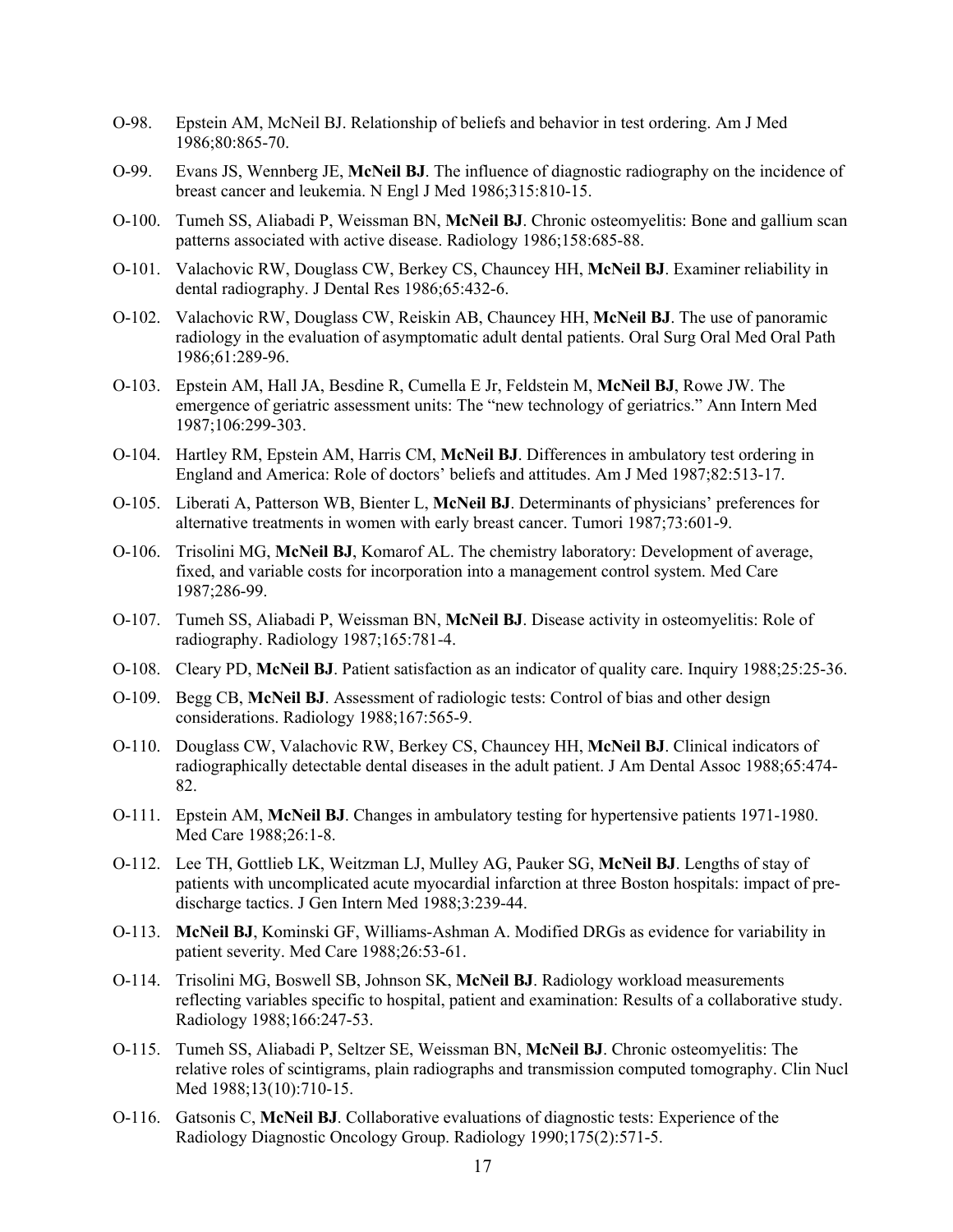- O-117. Aliabadi P, Tumeh SS, Weissman BN, **McNeil BJ**. Cemented total hip prosthesis: Radiographic and scintigraphic evaluation. Radiology 1989;173(1):203-6.
- O-118. Hall JA, Epstein AE, **McNeil BJ**. Multidimensionality of health status in an elderly population: Construct validity of a measurement battery. Med Care 1989;27(3):S168-77.
- O-119. Epstein AM, Hall JA, Fretwell M, Feldstein M, DeCiantis ML, Tognetti J, Cutler C, Constantine M, Besdine R, Rowe J, **McNeil BJ**. Consultative Geriatric Assessment for Ambulatory Patients. JAMA 1990;263(4):538-44.
- O-120. Berkey CS, Douglass CW, Valachovic RW, Chauncey HH, **McNeil BJ**. Statistical methods for comparing dental diagnostic procedures. Community Dentistry and Oral Epidemiology 1990;18(4):169-76.
- O-121. Rifkin MD, Zerhouni EA, Gatsonis CA, Quint LE, Paushter DM, Epstein JI, Hamper U, Hricak H, Walsh P, **McNeil BJ**. Comparison of MRI and US in staging early prostate cancer: Results of a multi-institutional cooperative trial. N Engl J Med 1990;323(10):621-6.
- O-122. Swets JA, Getty DJ, Pickett RM, D'Orsi CJ, Seltzer SE, **McNeil BJ**. Enhancing and evaluating diagnostic accuracy. Med Decis Making 1991;11(1):9-18.
- O-123. Webb WR, Gatsonis C, Zerhouni EA, Heelan RT, Glazer GM, Francis IR, **McNeil BJ**. CT and MR in staging non-small cell bronchogenic carcinoma: Report of the Radiological Diagnostic Oncology Group. Radiology 1991;178(3):705-13.
- O-124. Cleary P, Greenfield S, Mulley A, Pauker S, Schroeder S, Wexler L, **McNeil BJ**. Variations in length of stay and outcomes for six medical and surgical conditions in Massachusetts and California. JAMA 1991;266(1):73-9.
- O-125. Cleary P, Greenfield S, **McNeil BJ**. Assessing quality of life after surgery. Controlled Clinical Trials 1991;12(4):189S-203S.
- O-126. Seltzer SE, **McNeil BJ**, D'Orsi CJ, Getty DJ, Pickett RM, Swets JA. Feature analysis in medical imaging. Invest Radiol 1991;26:1138.
- O-127. **McNeil BJ**, Pedersen SH, Gatsonis C. Current issues in profiling quality of care. Inquiry 1992;29(3):298-307.
- O-128. D'Orsi CJ, Getty DJ, Swets JA, Pickett RM, Seltzer SE, **McNeil BJ**. Reading and decision aids for improved accuracy and standardization of mammographic diagnosis. Radiology 1992;184:619-22.
- O-129. Tumeh SS, Belville JS, Pugatch R, **McNeil BJ**. Ga-67 Scintigraphy and computed tomography in the diagnosis of pneumocystis carinii pneumonia in patients with AIDS: A prospective comparison. Clin Nucl Med 1992:17(5):387-94.
- O-130. Udvarhelyi IS, Gatsonis C, Epstein AM, Pashos CL, Newhouse JP, **McNeil BJ**. Acute myocardial infarction in the Medicare population: Process of care and clinical outcomes. JAMA 1992;28(18):2530-6.
- O-131. Seltzer SE, **McNeil BJ**, D'Orsi CJ, Getty DJ, Pickett RM, Swets JA. Combining evidence from multiple imaging modalities: A feature-analysis method. Computerized Medical Imaging and Graphics 1992;16(6):373-80.
- O-132. **McNeil BJ**. Socioeconomic forces affecting medicine: Times of increased retrenchment and accountability. Semin Nucl Med 1993;XXIII(1):3-8.
- O-133. Hall JA, Epstein AM, DeCiantis ML, **McNeil BJ**. Physicians' liking for their patients: More evidence for the role of affect in medical care. Health Psychology 1993;12(2):140-6.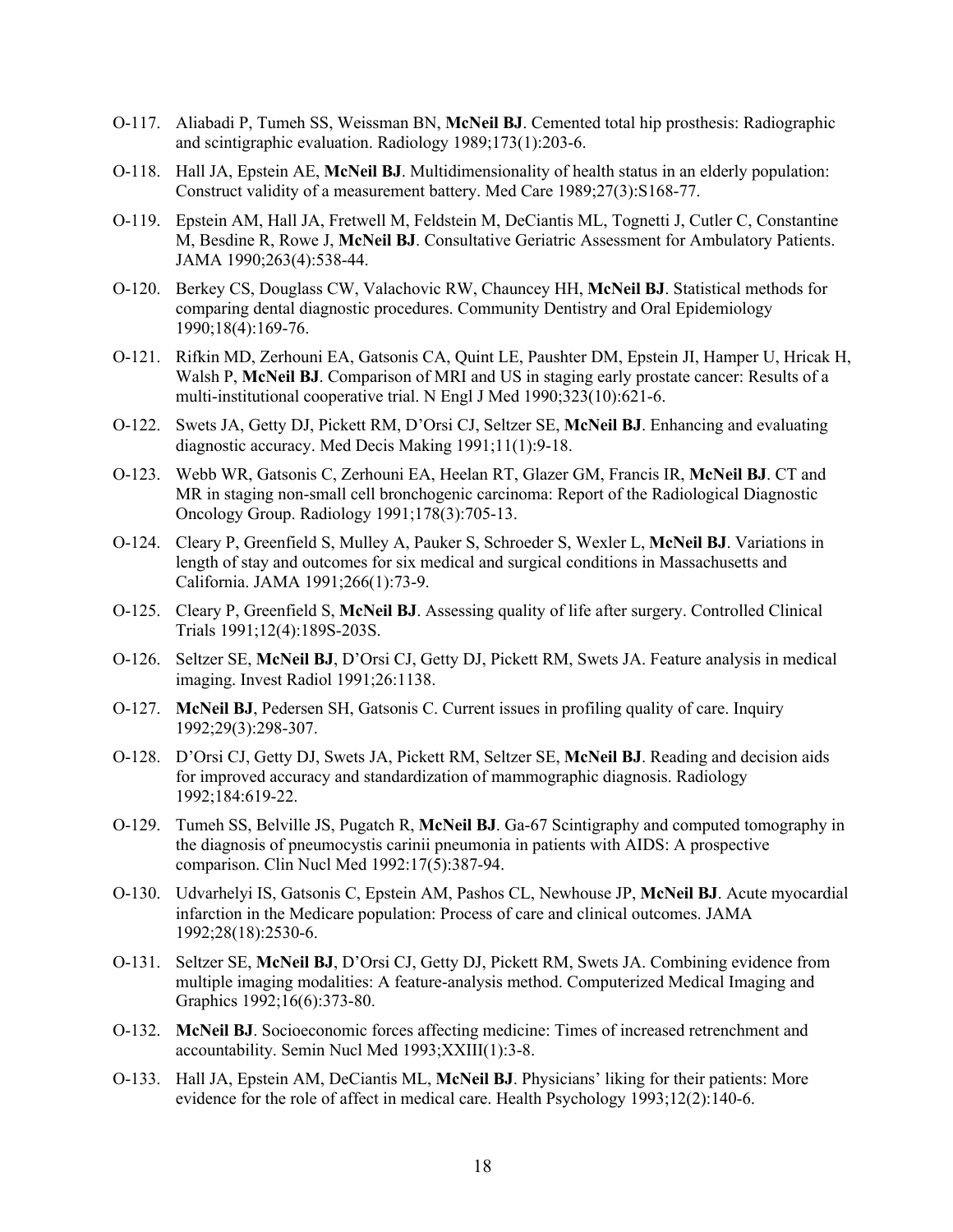- O-134. Hillman BJ, Fryback DG, Holden RW, **McNeil BJ**, Molitor RM, Moss AA, Peck PV, Putman CE, Thompson WM. An industry-academic collaboration to improve clinical research in radiology. Invest Radiol 1993;28(5):395-7.
- O-135. **McNeil BJ**. Reimbursement and imaging technology: Assessment in the United States. Invest Radiol 1993;28(Suppl 3):S57.
- O-136. Greenfield S, Apolone G, **McNeil BJ,** Cleary PD. The importance of co-existent disease in the occurrence of postoperative complications and one year recovery in patients undergoing total hip replacement. Medical Care 1993;31(2):141-54.
- O-137. Pashos CL, Newhouse JP, **McNeil BJ**. Temporal changes in the care and outcomes of elderly patients with acute myocardial infarction, 1987 through 1990. JAMA 1993;270(15):1832-6.
- O-138. Cleary PD, Reilly DT, Greenfield S, Mulley AG, Wexler L, Frankel F, **McNeil BJ**. Using patient reports to assess health-related quality of life after total hip replacement. Qual Life Res 1993;2:3- 11.
- O-139. **McNeil BJ**. Use of claims data to monitor patients over time: Acute myocardial infarction as a case study. Ann NY Acad Sci 1993;703:63-73.
- O-140. Wolf GL, Walsh SJ, **McNeil BJ**. Utility of Magnetic Resonance contrast agents in routine cranial imaging. Case study of an evaluative method. Neuroimaging Clin N Am 1994;4(1):55-62.
- O-141. Guadagnoli E, **McNeil BJ**. Outcomes research hope for the future or the latest rage? Inquiry 1994;31(1):14-24.
- O-142. Pashos CL, Normand S-LT, Garfinkle JB, Newhouse JP, Epstein AM, **McNeil BJ**. Trends in the use of drug therapies in patients with acute myocardial infarction: 1988 to 1992. J Am Coll Cardiol 1994;23(5):1023-30.
- O-143. Mort EA, Guadagnoli E, Schroeder SA, Greenfield S, Mulley AG, **McNeil BJ**, Cleary PD. The influence of age on clinical and patient-reported outcomes after cholecystectomy. J Gen Intern Med 1994;9(2):61-5.
- O-144. Ellis JH, Tempany C, Sarin MS, Gatsonis C, Rifkin MD, **McNeil BJ**. MR imaging and sonography of early prostatic cancer: Pathologic and imaging features that influence identification and diagnosis. AJR 1994;162:865-72.
- O-145. Tempany CM, Zhou X, Zerhouni EA, Rifkin MD, Quint LE, Piccoli CW, Ellis JH, **McNeil BJ**. Staging of prostate cancer; Results of Radiology Diagnostic Oncology Group project: Comparison of three magnetic resonance imaging techniques. Radiology 1994;192(1):47-54.
- O-146. McClellan M, **McNeil BJ**, Newhouse JP. Does more intensive treatment of acute myocardial infarction in the elderly reduce mortality? JAMA 1994;272(11):859-66.
- O-147. Ayanian JZ, Hauptman PJ, Guadagnoli E, Antman EM, Pashos CL, **McNeil BJ**. Knowledge and practices of generalist and specialist physicians regarding drug therapy for acute myocardial infarction. N Engl J Med 1994;331(17):1136-42.
- O-148. Gatsonis CA, Epstein AM, Newhouse JP, Normand SL, **McNeil BJ.** Variations in the utilization of coronary angiography for elderly patients with an acute myocardial infarction: An analysis using hierarchical logistic regression. Med Care 1995;33(6):625-42.
- O-149. Guadagnoli E, Cleary PD, **McNeil BJ**. The influence of socioeconomic status on change in health status after hospitalization. Soc Sci Med 1995;40(10):1399-1406.
- O-150. Normand SLT, Morris CN, Fung KS, **McNeil BJ**, Epstein AM. Development and validation of a claims based index for adjusting for risk of mortality: The case of acute myocardial infarction. J Clin Epidemiol 1995;48(2):229-43.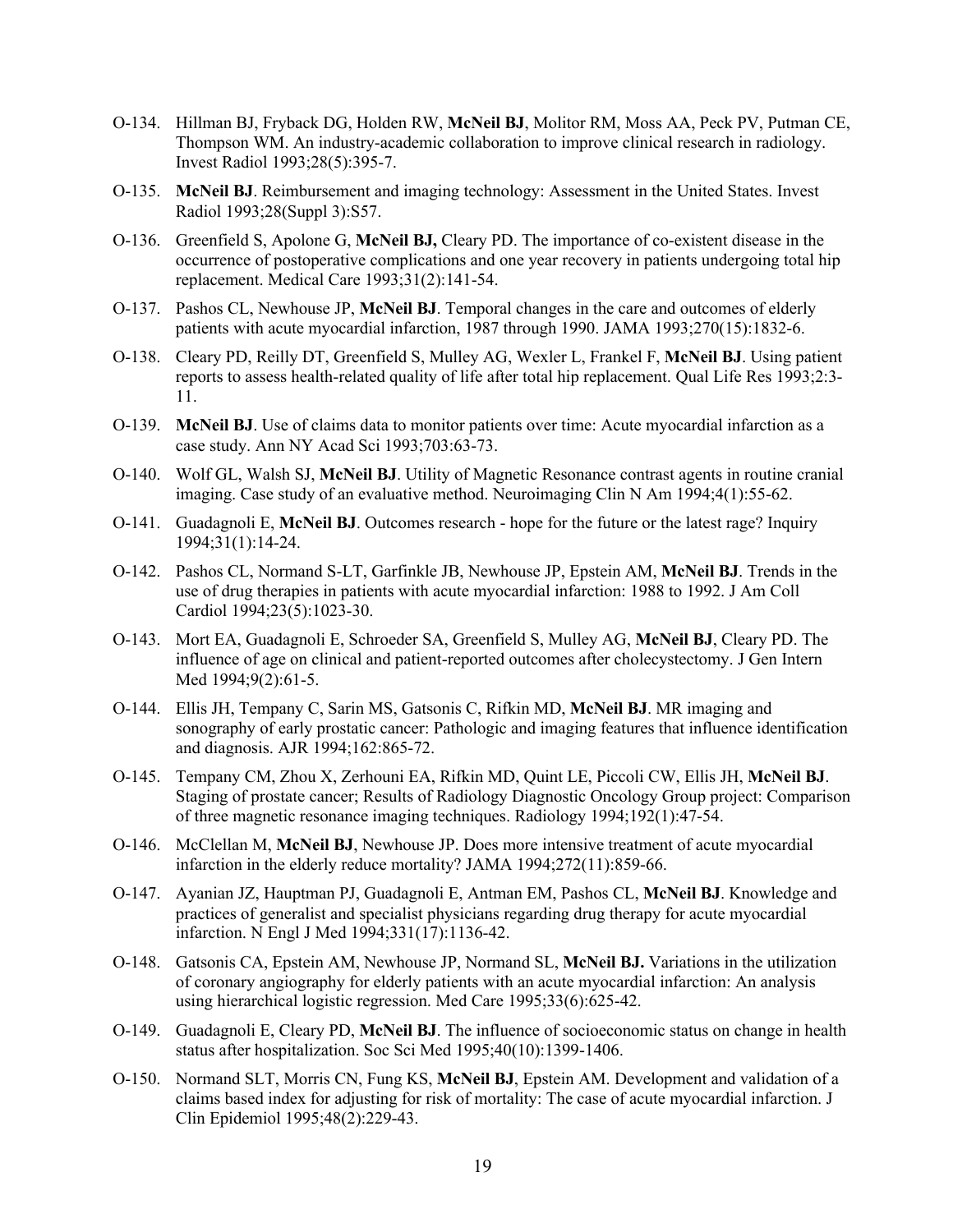- O-151. Megibow, AJ, Zhou XP, Rotterdam H, Francis IR, Zerhouni EA, Balfe DM, Weinreb JC, Aisen A, Kuhlman J, Gatsonis C, **McNeil BJ**. Pancreatic adenocarcinoma: CT vs. MR imaging in the evaluation of resectability. Report of the Radiologic Oncology Group. Radiology 1995;195:327- 32.
- O-152. Guadagnoli E, Ayanian JZ, Gibbons G, **McNeil BJ**, LoGerfo FW. The influence of race on the use of surgical procedures for treatment of peripheral vascular disease of the lower extremities. Arch Surg 1995;130(4):381-6.
- O-153. Lamas GA, Pashos CL, Normand SL, **McNeil BJ**. Permanent pacemaker selection and subsequent survival in elderly Medicare pacemaker recipients. Circulation 1995;91(4):1063-9.
- O-154. Guadagnoli E, Hauptman PJ, Ayanian JZ, Pashos CL, **McNeil BJ**, Cleary PD. Variation in the use of cardiac procedures after acute myocardial infarction. NEJM 1995;333(9):573-8.
- O-155. Baum RA, Rutter CM, Sunshine JH, Blebea JS, Blebea J, Carpenter JP, Dickey KW, Quinn SF, Gomes AS, Grist TM, **McNeil BJ**. Multicenter trial to evaluate vascular magnetic resonance angiography of the lower extremity. JAMA 1995;274:875-80.
- O-156. **McNeil BJ**. Technology assessment. Acad Radiol 1995;2(Suppl2):S100-S102.
- O-157. **McNeil BJ**. Prospects for outcomes research in radiology and health policy. Acad Radiol 1996;3:S19-S20.
- O-158. Normand SL, Glickman ME, Sharma R, **McNeil BJ**. Using admission characteristics to predict short-term mortality from myocardial infarction in elderly patients. JAMA 1996;275:1322-8.
- O-159. Zerhouni EA, Rutter C, Hamilton SR, Balfe DM, Megibow AJ, Francis IR, Moss AA, Heiken JP, Tempany CM, Aisen AM, Weinreb JC, Gatsonis C, **McNeil BJ**. CT and MR imaging in the staging of colorectal carcinoma: Report of the Radiological Diagnostic Oncology Group II. Radiology 1996;200:443-51.
- O-160. Tu JV, Naylor CD, Kumar D, DeBuono BA, **McNeil BJ**, Hannan EL and the Steering Committee of the Cardiac Care Network of Ontario. Coronary artery bypass graft surgery in Ontario and New York State: Which rate is right? Ann Intern Med 1997;126:13-19.
- O-161. Panicek DM, Gatsonis C, Rosenthal DI, Seeger LL, Huvos AG, Moore SG, Caudry DJ, Palmer WE, **McNeil BJ**. CT and MR imaging in the local staging of primary malignant musculoskeletal neoplasms: Report of the Radiology Diagnostic Oncology Group. Radiology 1997;202:237-46.
- O-162. Seltzer SE, Getty DJ, Tempany CMC, Pickett RM, Schnall MD, **McNeil BJ**, Swets JA. Staging prostate cancer with MR imaging: A combined radiologist-computer system. Radiology 1997;202:219-26.
- O-163. Sunshine JH, **McNeil BJ**. Rapid method for rigorous assessment of radiologic imaging technologies. Radiology 1997;202:549-57.
- O-164. Tu JV, Pashos CL, Naylor CD, Chen E, Normand SL, Newhouse JP, **McNeil BJ**. Use of cardiac procedures and outcomes in elderly patients with myocardial infarction in the United States and Canada. N Engl J Med 1997;336(21):1500-5.
- O-165. Ayanian JZ, Guadagnoli E, **McNeil BJ**, Cleary PC. Treatment and outcomes of acute myocardial infarction among patients of cardiologists and generalist physicians. Arch of Int Med 1997;Dec 8/22(157):2570-76.
- O-166. Getty DJ, Seltzer SE, Tempany CMC, Pickett RM, Swets JA, **McNeil BJ**. Prostate cancer: Relative effects of demographic, clinical, histologic, and MR imaging variables on the accuracy of staging. Radiology 1997;204:471-79.
- O-167. Tu JV, Weinstein MC, **McNeil BJ**, Naylor CD, et al. Predicting mortality after coronary artery bypass surgery: What do artificial neural networks learn? Med Decis Making 1998;18:229-35.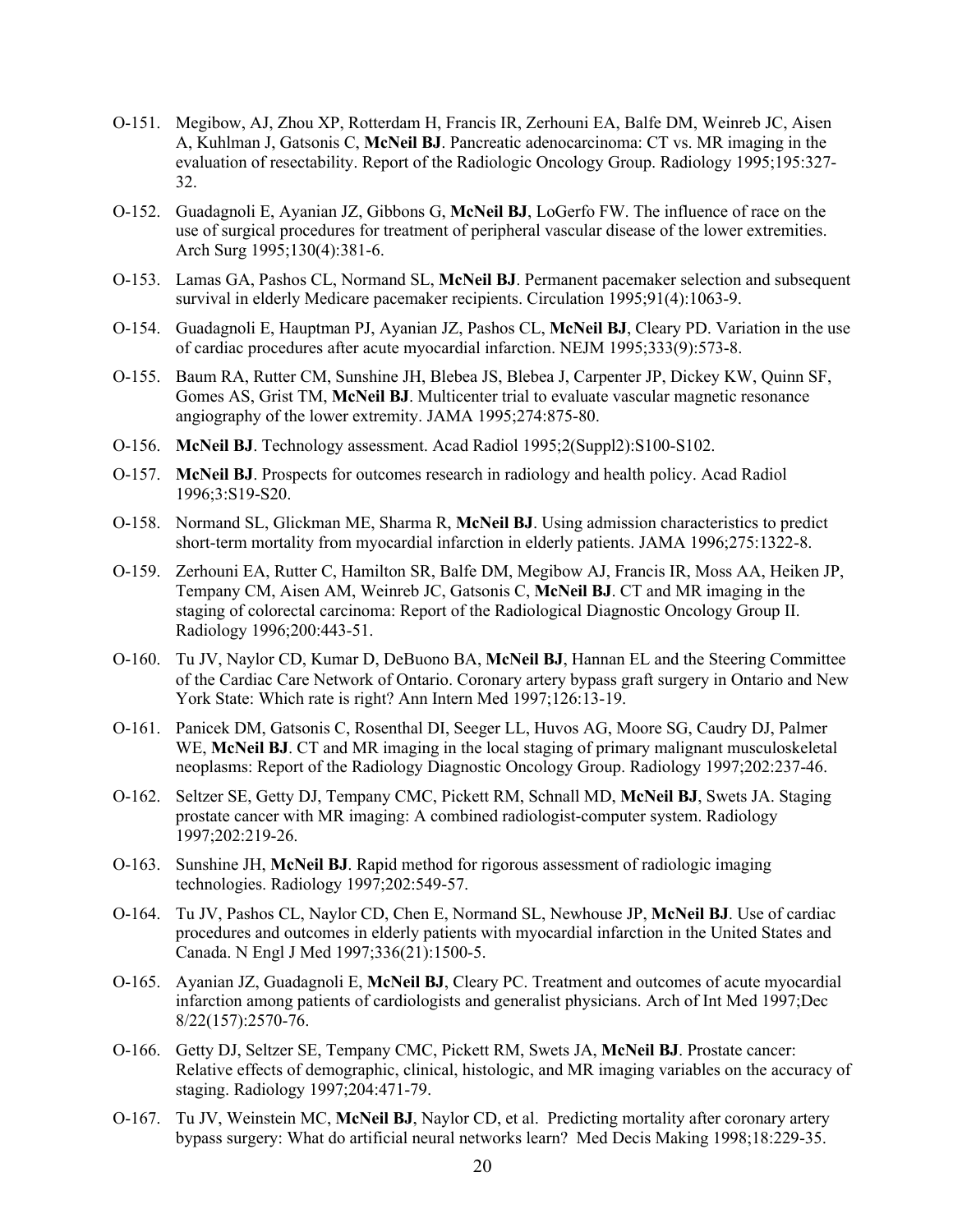- O-168. Pisano ED, Fajardo LL, Tsimikas J, Sneige N, Frable WJ, Gatsonis C, Evans WP, Tocino I, **McNeil BJ**. Rate of insufficient samples for fine-needle aspiration for nonpalpable breast lesions in a multicenter clinical trial. Cancer 1998;82:679-88.
- O-169. Curtin HD, Ishwaran H, Mancuso AA, Dalley RW, Caudry DJ, **McNeil BJ**. Comparison of CT and MR imaging in staging of neck metastases. Radiology 1998;207(1):123-29.
- O-170. Tu JV, Naylor CD, Pashos CL, **McNeil BJ**. Coronary angiography and revascularization after acute myocardial infarction: Which rate is right? Eur Heart J 1998;19:529-30.
- O-171. **McNeil BJ**. Quality of care in the USA in the 1990s: Emphasis areas and stakeholders. Acad Radiol 1998; 5(Suppl2):S355-S356.
- O-172. **McNeil BJ**. Medical technologies: Concern about and assurance of value. Acad Radiol 1998;5(Suppl2):S257-S258.
- O-173. Normand SL, **McNeil BJ**, Peterson LE, Palmer RH. Eliciting expert opinion using the Delphi technique: Identifying performance indicators for cardiovascular disease. Int Journal Qual Health Care 1998;10:247-60.
- O-174. Ayanian JZ, Landrum MB, Normand SLT, Guadagnoli E, **McNeil BJ**. Rating the appropriateness of coronary angiography—Do practicing physicians agree with an expert panel and with each other? N Engl J Med 1998;338:1896-1904.
- O-175. Landrum MB, **McNeil BJ**, Silva L, Normand SL. Understanding variability in physician ratings of the appropriateness of coronary angiography after acute myocardial infarction. J Clin Epidemiol 1999:52:309-19.
- O-176. Kurtz AB, Tsimikas JV, Tempany CMC, Hamper UM, Arger PH, Bree RL, Wechsler RJ, Francis IR, Kuhlman JE, Siegelman ES, Mitchell DG, Silverman SG, Brown DL, Sheth S, Coleman DG, Ellis JH, Kurman RJ, Caudry DJ, **McNeil BJ**. Diagnosis and staging of ovarian cancer: Comparative values of doppler and conventional US, CT, and MR imaging correlated with surgery and histopathologic analysis—Report of the Radiology Diagnostic Oncology Group. Radiology 1999;212:19-27.
- O-177. **McNeil BJ** (Committee Member, Quality of Care and Outcomes Research in CVD and Stroke Working Groups). Measuring and Improving Quality of Care: A Report from the AHA/ACC First Scientific Forum on Assessment of Healthcare Quality in Cardiovascular Disease and Stroke. Circulation 2000; 101: 1483-1493
- O-178. Tempany CM, Zou KH, Silverman SG, Brown DL, Kurtz AB, **McNeil BJ**. Staging of advanced ovarian cancer: Comparison of imaging modalities—Report from the Radiological Diagnostic Oncology Group. Radiology 2000;215:761-67.
- O-179. Chertow GM, Normand SLT, Silva LR, **McNeil BJ**. Survival after acute myocardial infarction in patients with end-stage renal disease: Results from the cooperative cardiovascular project. Am J Kidney Dis 2000;35:1044-51.
- O-180. **McNeil BJ**. Changing roles of decision analysis and cost-effectiveness analyses in medicine and radiology. Eur Radiol 2000; 10 (Suppl.3):S340-S343.
- O-181. Guadagnoli E, Landrum MB, Peterson EA, Gahart MT, Ryan TJ, **McNeil BJ**. Appropriateness of coronary angiography after myocardial infarction among Medicare beneficiaries: Managed care versus fee for service. NEJM 2000;343:1460-66.
- O-182. Petersen LA, Normand SLT, Daley J, **McNeil BJ**. Outcome of myocardial infarction in Veterans Health Administration Patients as compared with Medicare patients. N Engl J Med 2000;343:1934-1941.
- O-183. Tempany CMC, **McNeil BJ**. Advances in biomedical imaging. JAMA 2001; 285:562-67.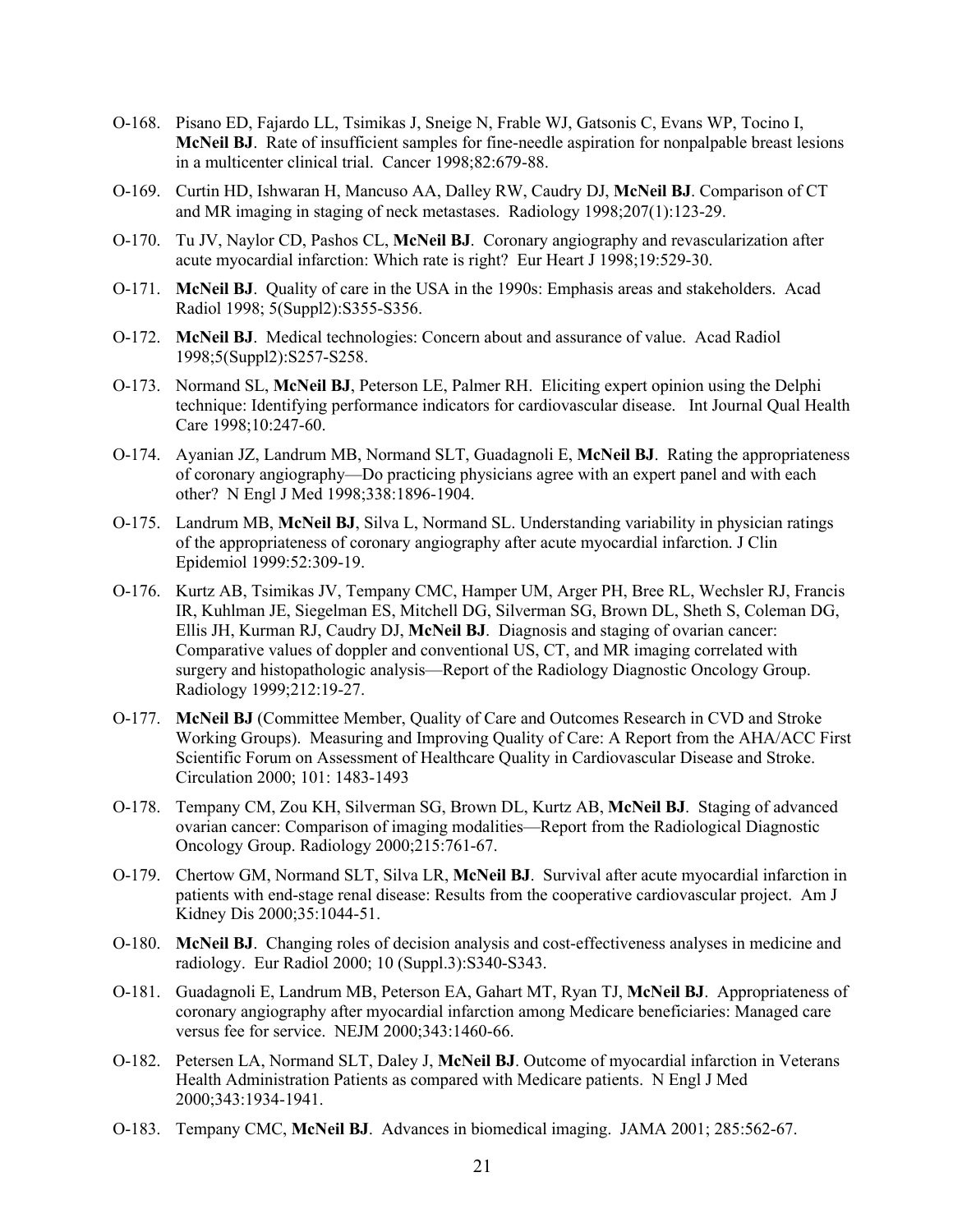- O-184. Pisano ED, Fajardo LJ, Caudry D, Sneige N, Frable WJ, Berg WA, Tocino I, Schnitt S, Connolly J, Gatsonis CA, **McNeil BJ**. Fine-needle aspiration biopsy of nonpalpable breast lesions in a multicenter clinical trial: Results from the Radiologic Diagnostic Oncology Group V. Radiology 2001;219:785-92.
- O-185. Normand SLT, Landrum MB, Guadagnoli E, Ayanian JZ, Ryan TJ, Cleary PD, **McNeil BJ**. Validating recommendations for coronary angiography following acute myocardial infarction in the elderly: A matched analysis using propensity scores. Jour Clin Epidemiol 2001;54/4:387-98.
- O-186. Seddon ME, Ayanian JZ, Landrum MB, Cleary PD, Peterson EA, Gahart MT, **McNeil BJ**. Quality of ambulatory care after myocardial infarction among Medicare patients by type of insurance and region. Am J Med 2001;111:24-32.
- O-187. Hauptman PJ, O'Connor KJ, Wolf RE, **McNeil BJ**. Angiography of potential cardiac donors. JACC 2001;37:1252-8.
- O-188. Brown DL, Zou KH, Tempany CMC, Frates MD, Silverman SG, **McNeil BJ**, Kurtz AB. Primary versus secondary ovarian malignancy: Imaging findings of the adnexal masses in the Radiology Diagnostic Oncology Group study. Radiology 2001;219:213-18.
- O-189. Havighurst CC, Hutt PB, **McNeil BJ**, Miller W. Evidence: Its Meanings in Health Care and in Law. J Health Polit Policy Law 2001;26:195-215.
- O-190. Guadagnoli E, Landrum MB, Normand SLT, Ayanian JZ, Garg P, Hauptman PJ, Ryan TJ, **McNeil BJ**. Impact of underuse, overuse, and discretionary use on geographic variation in the use of coronary angiography after acute myocardial infarction. Med Care 2001;39:446-58.
- O-191. Di Salvo TG, Normand SLT, Hauptman PJ, Guadagnoli E, Palmer RH, **McNeil BJ**. Pitfalls in assessing the quality of care for patients with cardiovascular disease. Am J Med 2001;111:297- 303.
- O-192. **McNeil BJ**. Shattuck lecture—Hidden barriers to improvement in the quality of care. N Engl J Med 2001;345:1612-20.
- O-193. Petersen LA, Normand SLT, Leape LL, **McNeil BJ**. Comparison of use of medications after acute myocardial infarction in the Veterans Health Administration and Medicare. Circulation 2001;104:2898-2904.
- O-194. Ayanian JZ, Landrum MB, **McNeil BJ**. Use of cholesterol-lowering therapy by elderly adults after myocardial infarction. Arch Intern Med 2002;162:1013-19.
- O-195. Ayanian JZ, Landon BE, Landrum MB, Grana JR, **McNeil BJ**. Use of cholesterol-lowering therapy and related beliefs among middle-aged adults after myocardial infarction. J Gen Intern Med 2002;17:95-102.
- O-196. Siegel MJ, Ishwaran H, Fletcher BC, Meyer J, Hoffer FA, Jaramillo D, Hernandez R, Siegel BA, Caudry DJ, **McNeil BJ**. Staging of neuroblastoma at imaging: Report of the Radiology Diagnostic Oncology Group. Radiology 2002;223:168-175.
- O-197. Garg PP, Landrum MB, Normand SLT, Ayanian JZ, Hauptman PJ, Ryan TJ, **McNeil BJ**, Guadagnoli E. Understanding individual and small area variation in the underuse of coronary angiography following acute myocardial infarction. Med Care 2002;40:614-26.
- O-198. Newhouse JP, Buchanan JL, Bailit HL, Blumenthal D, Beeuwkes Buntin M, Caudry D, Cleary PD, Epstein AM, Fitzgerald P, Frank RG, Gorski H, Huskamp H, Keating N, Landon BE, **McNeil BJ**, Palmer R H, Rosenthal MB Zaslavsky A. Managed care: An industry snapshot. Inquiry 39:207-20 (Fall 2002).
- O-199. Bronskill SE, Normand SLT, **McNeil BJ**. Post-acute service use following acute myocardial infarction in the elderly. Health Care Financ Review;24:77-93 (Winter 2002).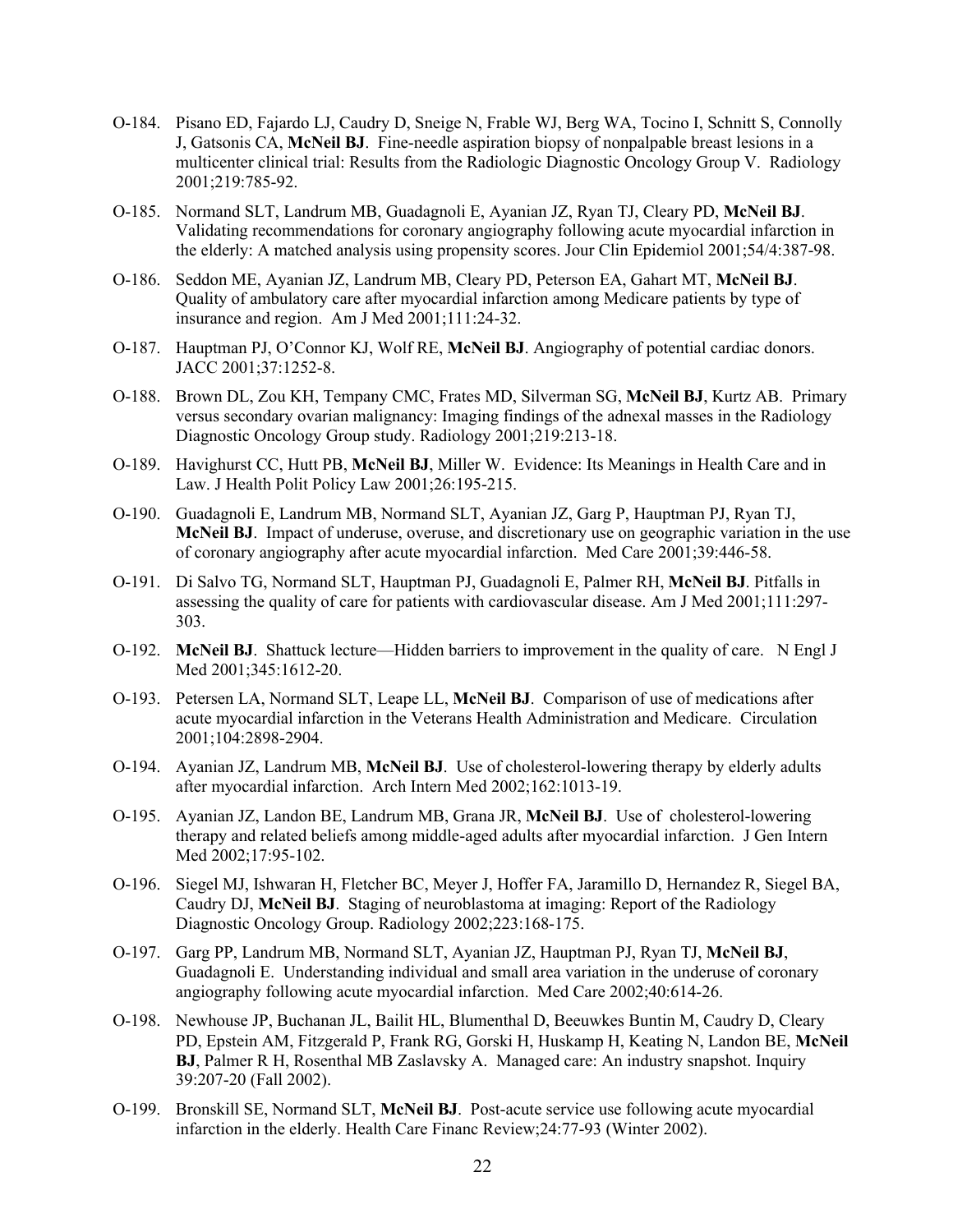- O-200. Dendukuri N, Normand SLT, **McNeil BJ**. Impact of cardiac service availability on case-selection for angiography and survival associated with angiography. Health Services Res 38:1:21-40, Part I (February 2003).
- O-201. Petersen LA, Normand SLT, Leape LL, **McNeil BJ**. Regionalization and the underuse of angiography in the Veterans Affairs Health Care System as compared with a fee-for-service system. N Engl J Med 2003;348:2209-17.
- O-202. Fernandopulle R, Ferris T, Epstein A, **McNeil BJ**, Newhouse JP, Pisano G, Blumenthal D. Bridging the gap: A research agenda for bridging the "Quality Chasm". Health Aff 2003;22:178- 190.
- O-203. Zou KH, Gastwirth JL, **McNeil BJ**. A goodness-of-fit test for a receiver operating characteristic curve from continuous diagnostic test data. Institute of Mathematical Statistics: Statistical Science 2003;43:59-68.
- O-204. Hannon EL, Wu C, Ryan TJ, Bennett E, Culliford AT, Gold JP, Hartman A, Isom OW, Jones RH, **McNeil BJ**, Rose EA, Subramanian VA. Do hospitals and surgeons with higher CABG surgery volumes still have lower risk-adjusted mortality rates? Circulation 2003;108:795-801.
- O-205. Collins LC, Connolly JL, Page DL, Goulart RA, Pisano ED, Fajardo LL, Berg WA, Caudry DJ, **McNeil BJ**, Schnitt SJ. Diagnostic agreement in the evaluation of image-guided breast core needle biopsies: Results from a randomized clinical trial. Am J Surg Pathol 2004;28:126-131.
- O-206. Fajardo LL, Pisano ED, Caudry DJ, Gatsonis CA, Berg WA, Connolly J, Schnitt S, **McNeil BJ**. Stereotactic and sonographic large-core biopsy of nonpalpable breast lesions: Results of the Radiologic Diagnostic Oncology Group V study. Acad Radiol. 2004 Mar;11:293-308.
- O-207. Wu CT, Hannan EL, Ryan TJ, Bennett E, Culliford AT, Gold JP, Isom OW, Jones RH, **McNeil BJ**, Rose EA, Subramanian VAl. Is the impact of hospital and surgeon volumes on the in-hospital mortality rate for coronary artery bypass graft surgery limited to patients at high risk? Circulation 2004;110:784-9.
- O-208. Meara E, Landrum MB, Ayanian JZ, **McNeil BJ**, Guadagnoli E. The effect of managed care market share on appropriate use of coronary angiography among traditional Medicare beneficiaries. Inquiry 2004; 41:144-158.
- O-209. Landrum MB, Guadagnoli E, Zummo R, Chin D, **McNeil BJ**. Care following acute myocardial infarction in the Veterans Administration Medical Centers: A comparison with Medicare. Health Services Res 2004;39:1773-92.
- O-210. Guadagnoli E, Normand SLT, DiSalvo TG, Palmer RH, **McNeil BJ**. Effects of treatment recommendations and specialist intervention on care provided by primary care physicians to patients with myocardial infarction or heart failure. Am J Med 2004;117:371-79.
- O-211. Faxon DP, Schwamm LH, Pasternak RC, Peterson ED, **McNeil BJ**, Bufalino V, Yancy CW, Brass LM, Baker DW, Bonow RO, Smaha LA, Jones D, Smith SC, Ellrodt G, Allen J, Schwartz S, Fonarow G, Duncan P, Horton K, Smith R, Stranne S, Shine K. Improving quality of care through disease management: Principles and recommendations from the American Heart Association's expert panel on disease management. Circulation 2004;109:2651-54.
- O-212. Chertow GM, Normand SLT, **McNeil BJ**. "Renalism": Inappropriately low rates of coronary angiography in elderly persons with renal insufficiency. Jour Am Soc of Nephrol 2004;2462-68.
- O-213. Faxon DP, Schwamm LH, Pasternak RC, Peterson ED, **McNeil BJ**, Bufalino V, Yancy CW, Brass LM, Baker DW, Bonow RO, Smaha LA, Jones D, Smith SC, Ellrodt G, Allen J, Schwartz S, Fonarow G, Duncan P, Horton K, Smith R, Stranne S, Shine K. Improving quality of care through disease management: Principles and recommendations from the American Heart Association's expert panel on disease management. Stroke 2004;35:1527-30.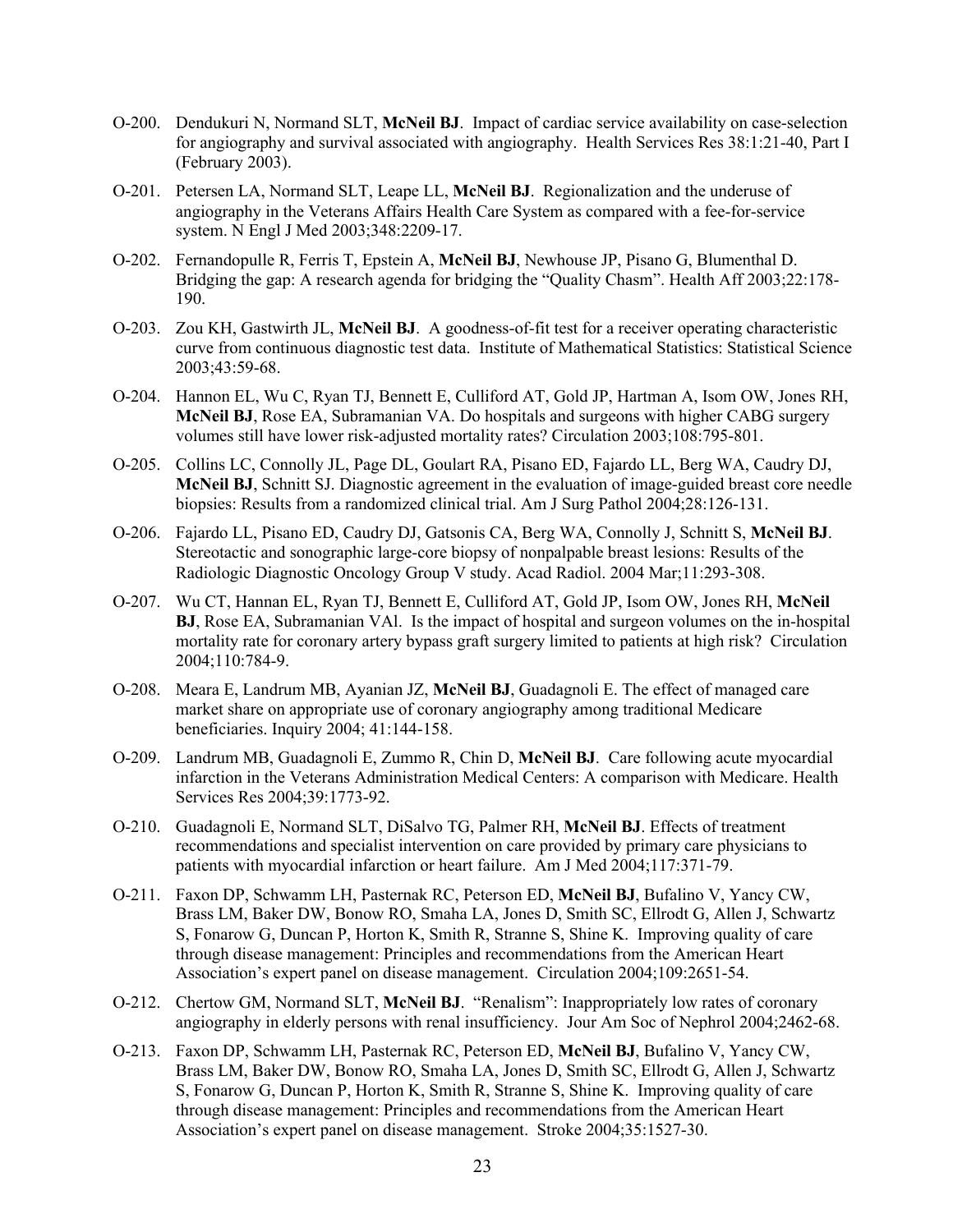- O-214. Landon BE, Normand S-LT, Frank R, **McNeil BJ.** Characteristics of medical practices in three developed managed care markets. Health Services Res 2005; 40: 675-95.
- O-215. O'Malley AJ, Frank RG, Kaddis A, Rothenberg B, **McNeil BJ**. Impact of alternative interventions on changes in generic dispensing rates. Health Services Res 2006; 41:1876-94.
- O-216. Hicks LS, O'Malley AJ, Lieu TA, Keegan T, Cook NL, **McNeil BJ**, Landon BE, Guadagnoli, E. The quality of chronic disease care in U.S. community health centers. Health Aff (Millwood) 2006; 25 (6): 1712-23.
- O-217. Landon BE, Normand S-LT, Lessler A, O'Malley AJ, Schmaltz S, Loeb J, **McNeil BJ**. Quality of care for the treatment of acute medical conditions in US hospitals. Arch Intern Medicine 2006; 166: 2511-17.
- O-218. Normand SLN, Wolf RE, Ayanian JZ, **McNeil BJ**. Assessing the accuracy of hospital clinical performance measures. Med Decis Making 2007; 27: 9-20.
- O-219. Landon BE, Hicks LS, O'Malley AJ, Lieu TA, Keegan T, **McNeil BJ**, Guadagnoli E. Improving the management of chronic disease at community health centers. N Engl J Med 2007; 356: 921- 34.
- O-220. Mehrotra A, **McNeil BJ**, Landon BE, Congestive heart failure disease management in Medicaremanaged care. Am Heart J, 2007; 154(6): 1153-1159.
- O-221. Landon BE, Normand SLT, Meara E, Zhou QI, Simon SR, Frank R, **McNeil BJ**. The relationship between medical practice characteristics and quality of care for cardiovascular disease. Med Care Res Rev, 2008; 65(2): 167-86.
- O-222. Perry CD, Hutter MM, Smith DB, Newhouse JP, **McNeil BJ**. Survival and changes in comorbidities after bariatric surgery. Ann Surg 2008; 247: 21-27.
- O-223. Normand SLT, Wolf RE, **McNeil BJ**. Discriminating Quality of Hospital Care in the United States. Med Decis Making 2008; 28:308-322.
- O-224. Oh WK, Landrum MB, Lamont EB, **McNeil BJ**, Keating NL. Does oral antiandrogen use before luteinizing hormone-releasing hormone therapy in patients with metastatic prostate cancer prevent clinical consequences of a testosterone flare? Urology 2010; 75(3) 642-647.
- O-225. Lamont EB, Landrum MB, Keating NL, Archer L, Lan L, Strauss GM, Lilenbaum R, Niell HB, Maurer LH, Kosty MP, Miller AA, Clamon GH, Elias AD, McClay EF, Vokes EE, and **McNeil BJ**. Differences in clinical trial patient attributes and outcomes according to enrollment setting. J of Clin Oncol. 2010; 28 (2), 215-221. PMCID: PMC2815711
- O-226. Keating NL, Landrum MB, Lamont EB, Earle CC, Bozeman S, **McNeil BJ**. End-of-life care for older cancer patients in the Veterans Health Administration versus the private sector. *Cancer* August 2010; 116(15) 3732-3739.
- O-227. Hicks LS, O'Malley AJ, Lieu TA, Keegan T, **McNeil BJ**, Guadagnoli E, Landon BE. Impact of health disparities collaboratives on racial/ethnic and insurance disparities in US community Health Centers. Arch of Intern Med 2010; Feb 8; 170(3):279-86.
- O-228. Normand SL, **McNeil BJ**. What is evidence? Statistics in medicine August 2010; 29(19): 1985- 1988. PMCID: PMC2917254.
- O-229. Oh WK, Landrum MB, Lamont EB, **McNeil BJ**, Keating NL. Does Oral antiandrogen use before luteinizing hormone-releasing hormone therapy in patients with metastatic prostate cancer prevent clinical consequences of testosterone flare? Urology 2010; 75:642-647.
- O-230. Dreyer NA, Schneeweiss S, **McNeil BJ**, Berger, ML, Walker A, Ollendorf DA, Gliklich RE. GRACE principles: Recognizing high-quality observational studies of comparative effectiveness. Am J of Manag Care. June 2010; 16(6): 467-471.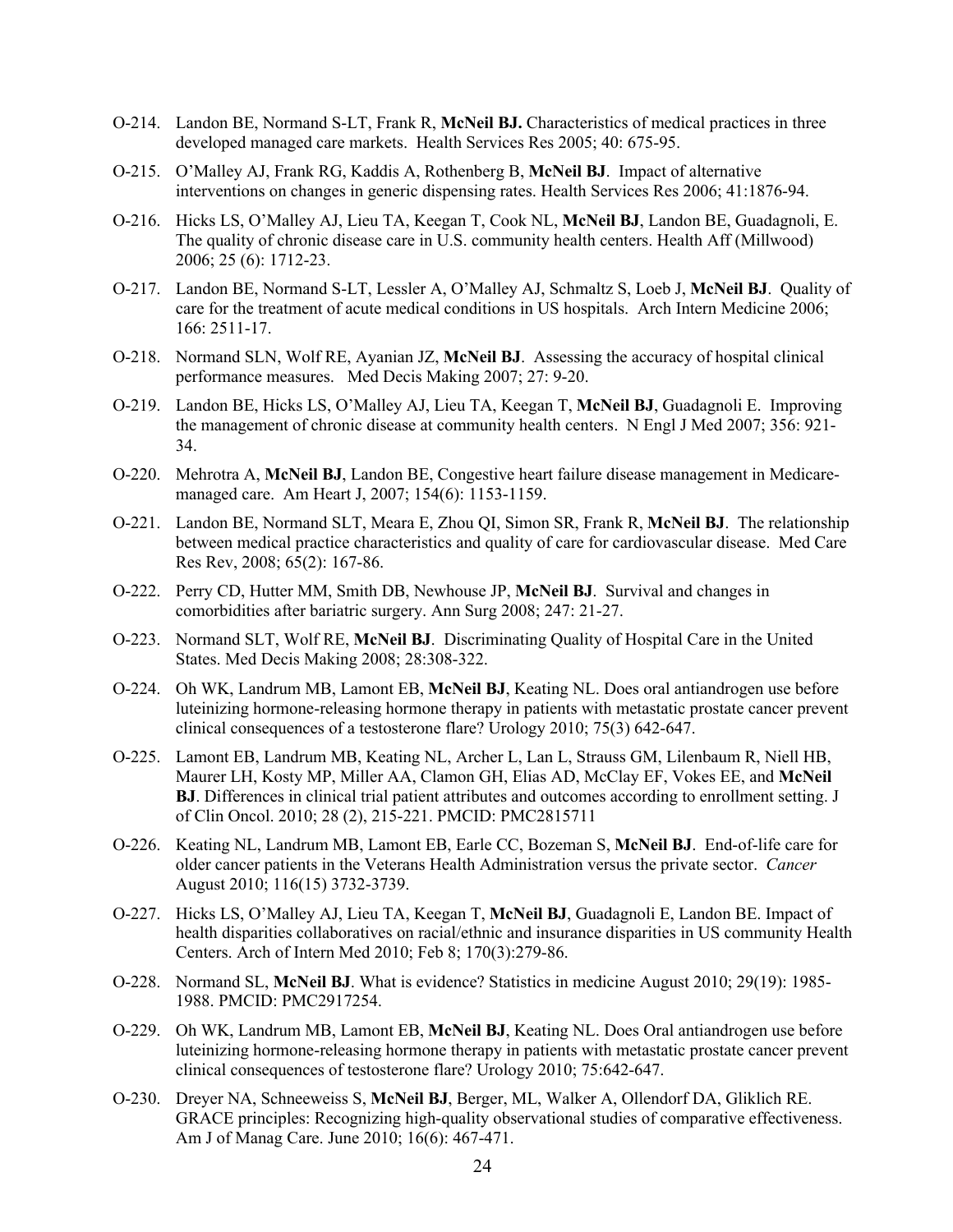- O-231. Lamont EB, Landrum MB, Keating NL, Bozeman SR, **McNeil BJ**. Evaluating colorectal cancer care in the Veterans Health Administration: How good are the data? Journal of Geriatric Oncology 2011; 187-193.
- O-232. Landrum MB, Keating NL, Lamont EB, Bozeman SR, **McNeil BJ**. Reasons for Underuse of Recommended Therapies for Colorectal and Lung Cancer in the Veterans Health Administration. Cancer Nov 9, 2011 118 (13): 3345–3355.
- O-233. Keating NL, Landrum MB, Lamont EB, Bozeman SR, Krasnow SH, Shulman LN, Brown JR, Earle CC, Oh WK, Rabin M, **McNeil BJ**. Quality of Care for older patients with cancer in the Veterans Health Administration versus the private sector: a cohort study. Annals of Internal Medicine, June 2011, 154(11), 727-36.
- O-234. Nambudiri VE, Landrum MB, Lamont EB, **McNeil BJ**, Bozeman SR, Freedland SJ, Keating NL. Understanding variation in primary prostate cancer treatment within the Veterans Health Administration. Urology 2012; 79:537-45.
- O-235. Landrum MB, Keating NL, Lamont EB, Bozeman SR, Krasnow SH, Shulman L, Brown JR, Earle CC, Rabin M, **McNeil BJ**. Survival of older cancer patients in the Veterans Health Administration versus Fee-for-Service Medicare. Journal of Clinical Oncology, April 2012; 30(10), 1072-9.
- O-236. Kouri EM, Landrum MB, Lamont EB, Bozeman SR, **McNeil BJ**, Keating NL. Location of Cancer Surgery for Older Veterans with Cancer. Health Services Research, April 2012; 47 (2): 783-793.
- O-237. Gray SW, Landrum MB, Lamont EB, **McNeil BJ**, Jaklitsch MT, Keating NL. Improved outcomes associated with higher surgery rates for older patients with early stage nonsmall cell lung cancer. Cancer 2012; 118: 1404-1411. PMCID: PMC3208066.
- O-238. Keating NL, Landrum MB, Lamont EB, Bozeman SR, **McNeil BJ**. Area-level variations in cancer care and outcomes. Med Care 2012; 50 (5): 366-373.
- O-239. Keating NL, Landrum MB, Lamont EB, Bozeman SR, Shulman LN, **McNeil BJ**. Tumor Boards and the Quality of Cancer Care? J Nat Canc Inst, 2013; 105:113-121.
- O-240. Chien A, Song Z, Chernew ME, Landon BE, **McNeil BJ**, Safran D, Schuster M. Two-year Impact of the Alternative Quality Contract on Pediatric Healthcare Quality and Spending. Pediatrics. 2014; 133 (1): 96-104. PMCID: PMC4079291.
- O-241. Samuel, CA, Landrum, MB, **McNeil, BJ**, Bozeman, SR, Williams, CD, Keating, NL. Racial disparities in cancer care in the Veterans Healthcare System and the role of site of care. The American Journal of Public Health. 2014; 104 (S4): S562-S571. PMCID: PMC4151900.
- O-242. Luba K, Fink RV, Bozeman SR, **McNeil BJ**. Using Health Care Utilization and Publication Patterns to Characterize the Research Portfolio and to Plan Future Research Investments. PLoS ONE. 2014; 9(12).
- O-243. Kehl KL, Lamont EB, **McNeil BJ**, Bozeman SR, Kelley MJ, Keating NL. Comparing a Medical-Records-Based and a Claims-Based Index for Measuring Comorbidity in Patients with Lung and Colorectal Cancer. Journal of Geriatric Oncology. 2015; 6(3): 202-10.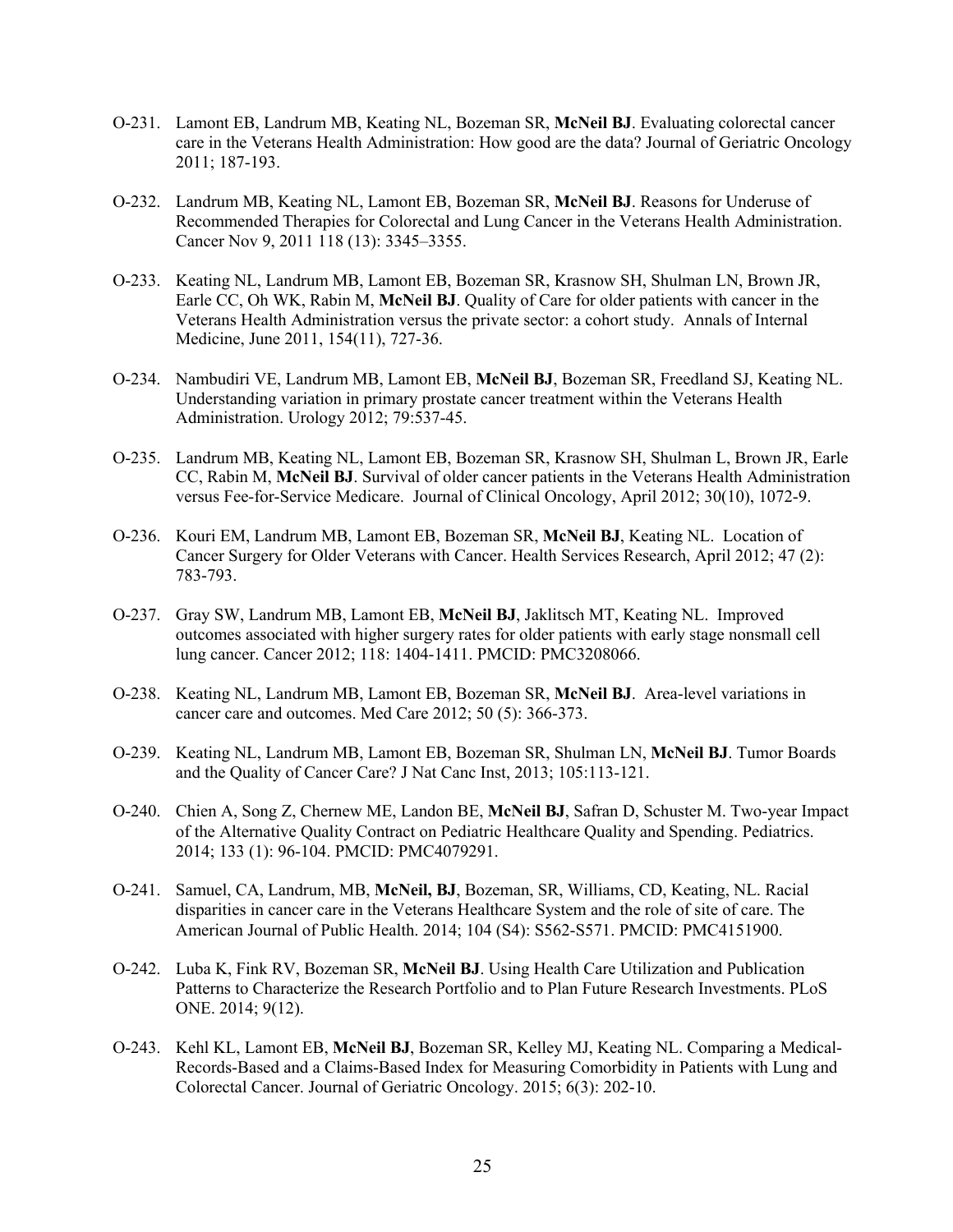- O-244. Chien AT, Schiavoni KH, Sprecher E, Landon BE, **McNeil BJ**, Chernew ME, Schuster MA. How Accountable Care Organizations Responded to Pediatric Incentives in the Alternative Quality Contract. Academic Pediatrics. 2015; 16(2): 200-7.
- O-245. Rubin GD, **McNeil BJ**, Palko A, Thrall JH, Krestin GP, Muellner A, Kressel HY. External Factors That Influence the Practice of Radiology: Proceedings of the International Society for Strategic Studies in Radiology Meeting. Radiology. 2017; 283(3): 845-853.
- O-246. Keating NL, Huskamp HA, Schrag D, McWilliams JM, **McNeil BJ**, Landon BE, Chernew ME, Normand ST. Diffusion of Bevacizumab Across Oncology Practices: An Observational Study. Medical Care. 2017; 56(1): 69-77.
- O-247. Herman K, Schwaiger M, Lewis JS, Solomon SB, **McNeil** BJ, Baumann M, Gambhir SS, Hricak H, Weissleder R. Radiotheranostics: a roadmap for future development. Lancet Oncology. 2020; 21: e146-56.

#### **Under Review**

#### **Reviews and Proceedings**

- R-1. Treves S, McNeil BJ. Skeletal scintigraphy. Postgrad Med 1973;54:104-9
- R-2. McNeil BJ. Contributor for lung and bone sections. In: Potchen EJ, James AE, eds. American College of Radiology self-evaluation syllabus in nuclear medicine; 1974.
- R-3. Weissman BN, McNeil BJ. Bone scintigraphy. Contemp Surg 1974;4:80-4.
- R-4. Holman BL, McNeil BJ, Adelstein SJ. Regional blood flow studies with radioisotopes. In: Dynamic studies with radioisotopes in clinical medicine and research. Vienna: International Atomic Energy Agency 1975;3-18.
- R-5. Holman BL, McNeil BJ, Adelstein SJ. Quantitative tracer kinetics. In: Gottschalk A, Potchen EJ, eds. Diagnostic Nuclear Medicine. Baltimore: Williams & Wilkins; 1976;116-26.
- R-6. McNeil BJ, Holman BL, Adelstein SJ. Theoretical basis for blood flow measurement. In: Gottschalk A, Potchen EJ, eds. Diagnostic Nuclear Medicine. Baltimore: Williams & Wilkins; 1976:109-15.
- R-7. McNeil BJ, Roucayrol J. Cost-effectiveness evaluations for nuclear medicine resources in developing countries. In: Adadevoh BK, ed. Use of ionizing radiation and radioisotopes for medical purposes (nuclear medicine). Geneva: WHO Expert Committee Report. Technical Report #591, 1976.
- R-8. McNeil BJ, Stason WB, Weinstein MC. Evaluation of specific causes of hypertension: costeffectiveness considerations. In: Weinstein MC, Stason WB, eds. Hypertension: a policy perspective. Cambridge, Massachusetts: Harvard University Press; 1976;197-214.
- R-9. Banta HD, McNeil BJ. The costs of medical diagnosis: the case of the CT scanner. In: Blue Cross Association Research and Development Program. Proceedings. Health care in the American economy: issues and forecasts; 1977; 158-87.
- R-10. McNeil BJ. Cost-effectiveness considerations in the evaluation of a new technology. Proceedings of the Society of Photo-Optical Instrumentation Engineering. Washington, DC: DHEW, 1977;127:68-73.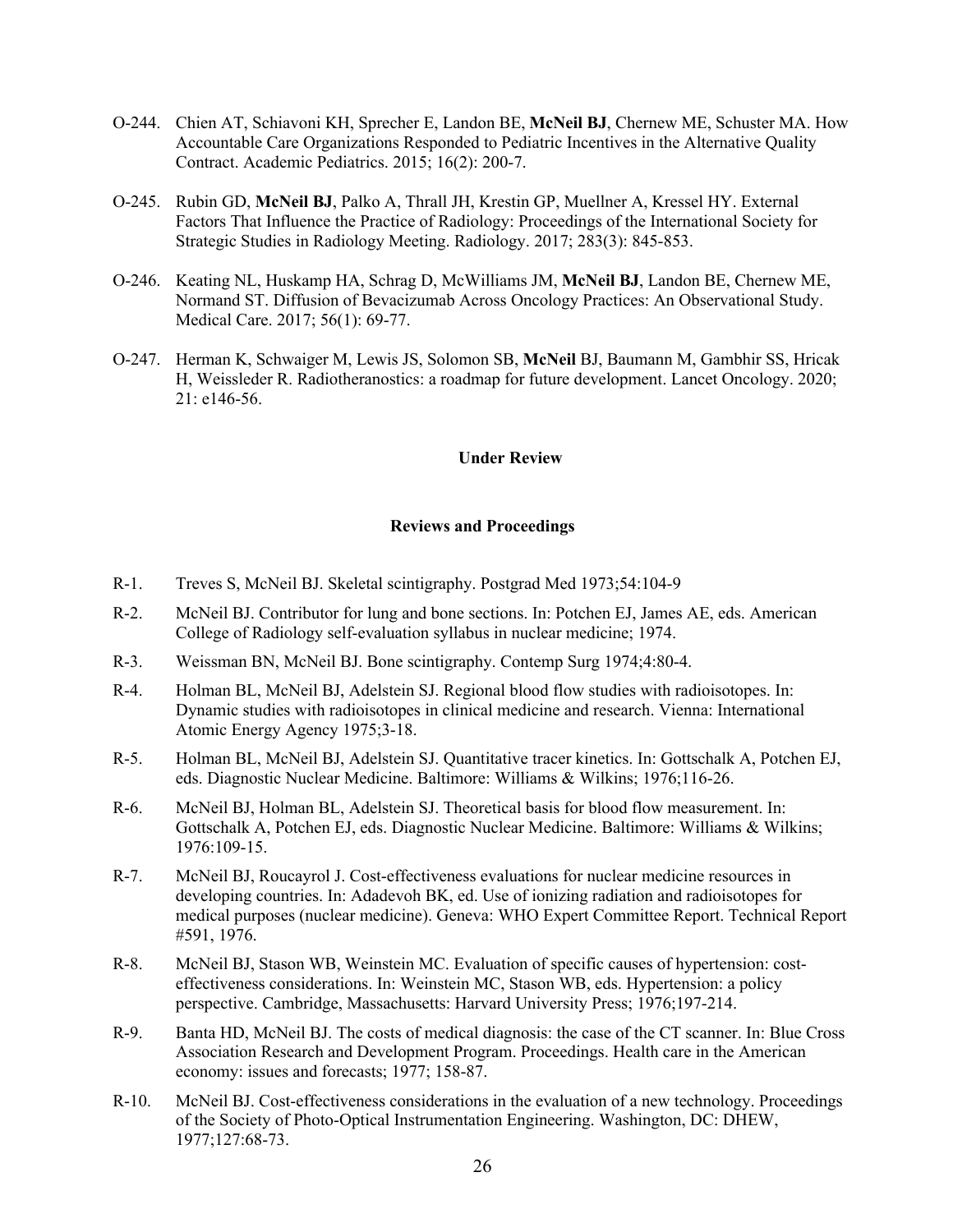- R-11. McNeil BJ. The value of diagnostic aids in patients with potential surgical problems. In: Bunker JP, Mosteller F, Barnes BA, eds. Costs, risks and benefits of surgery. Oxford University Press, 1977;77-90.
- R-12. McNeil BJ. Ventilation-perfusion scintigraphy in the diagnosis of pulmonary embolism. In: Ventilation-perfusion imaging: a clinical update. Pro Clinica; 1977;6-7.
- R-13. McNeil BJ, Adelstein SJ. Evaluation of diagnostic screening tests: a case study in hypertension. In: Potchen EJ, ed. Current concepts in nuclear medicine. St. Louis: C.V. Mosby Co., 1977;3:418- 28.
- R-14. McNeil BJ. Pitfalls in and requirements for evaluations of diagnostic technologies. Proceedings of Conference on Medical Technology. DHEW-PHS #79-3254, 1978; 33-9.
- R-15. McNeil BJ. Sections on adrenal, hematology, decision analysis and GI (Meckel's) disease. In: Siegel BA, ed. Nuclear Radiology syllabus II. American College of Radiology, 1978; 386-396, 410-425, 586-631.
- R-16. McNeil BJ, Adelstein SJ. Pulmonary studies. In: Schneider PB, Treves eds. Nuclear Medicine in Clinical Practice. Amsterdam: Elsevier/North Holland Biomedical Press, 1978; 39-60.
- R-17. McNeil BJ. Guidelines for evaluating new tests. In: DaRocha A, Harbert J, eds. Nuclear Medicine. Rio de Janeiro: Guanabara-Koogen (Spanish). Philadelphia: Lea & Febiger (English), 1979; 473-484.
- R-18. McNeil BJ. Validation of noninvasive tests in cardiovascular disease. In: Parisi AF, Tow DE, eds. Noninvasive approaches to cardiovascular diagnosis. Appleton-Century-Croft, 1979; 211- 228.
- R-19. McNeil BJ, Mellins HZ. Evaluation of diagnostic tests in uroradiology. Rad Clin N Am. 1979; 17: 175-185.
- R-20. McNeil BJ. Resources for health technology assessment for policy making. In: New challenges for vital and health records: Proceedings for the  $18<sup>th</sup>$  National Meeting of the Public Health Conference on Records and Statistics. Hyattsville, Md.: Public Health Service, December, 1980; 281-283.
- R-21. McNeil BJ. Skeletal system. In: Kirchner PT, ed. Nuclear medicine review syllabus. New York: Society of Nuclear Medicine, 1980; 539-586.
- R-22. McNeil BJ, Pauker SG. Assessment of the value of scintigraphic procedures: a case study. In: Horst G, Wagner HN, Buchanan JW, eds. Frontiers in nuclear medicine. Berlin: Springer-Verlag, 1980; 276-284.
- R-23. Greenes RA, McNeil BJ. Modeling of diagnostic test order decisions: a computer technique for prospectively aiding the clinician. In: Proceedings of the Third World Conference on Medical Informatics (MEDINFO). Japan, September 1980. Amsterdam: North Holland Publishing Company, 1981; 815-818.
- R-24. McNeil BJ. Lessons from technology assessment. In: Finkelstein S, Sondik E, Roberts E, eds. Biomedical innovations. Cambridge, Mass. The MIT Press, 1981; 255-274.
- R-25. McNeil BJ. Lung Cancer. In: Fries JF, Ehrlich GE, eds. Prognosis: Contemporary Outcomes of Disease. Bowie, MD: The Charles Press Publishers, 1981; 103-106.
- R-26. McNeil BJ, Pauker SG. Incorporation of patient values in medical decision-making. In: McNeil BJ, Cravalho EG, eds. Critical issues in medical technology. Boston: Auburn House Publishing Co., 1981; 113-126.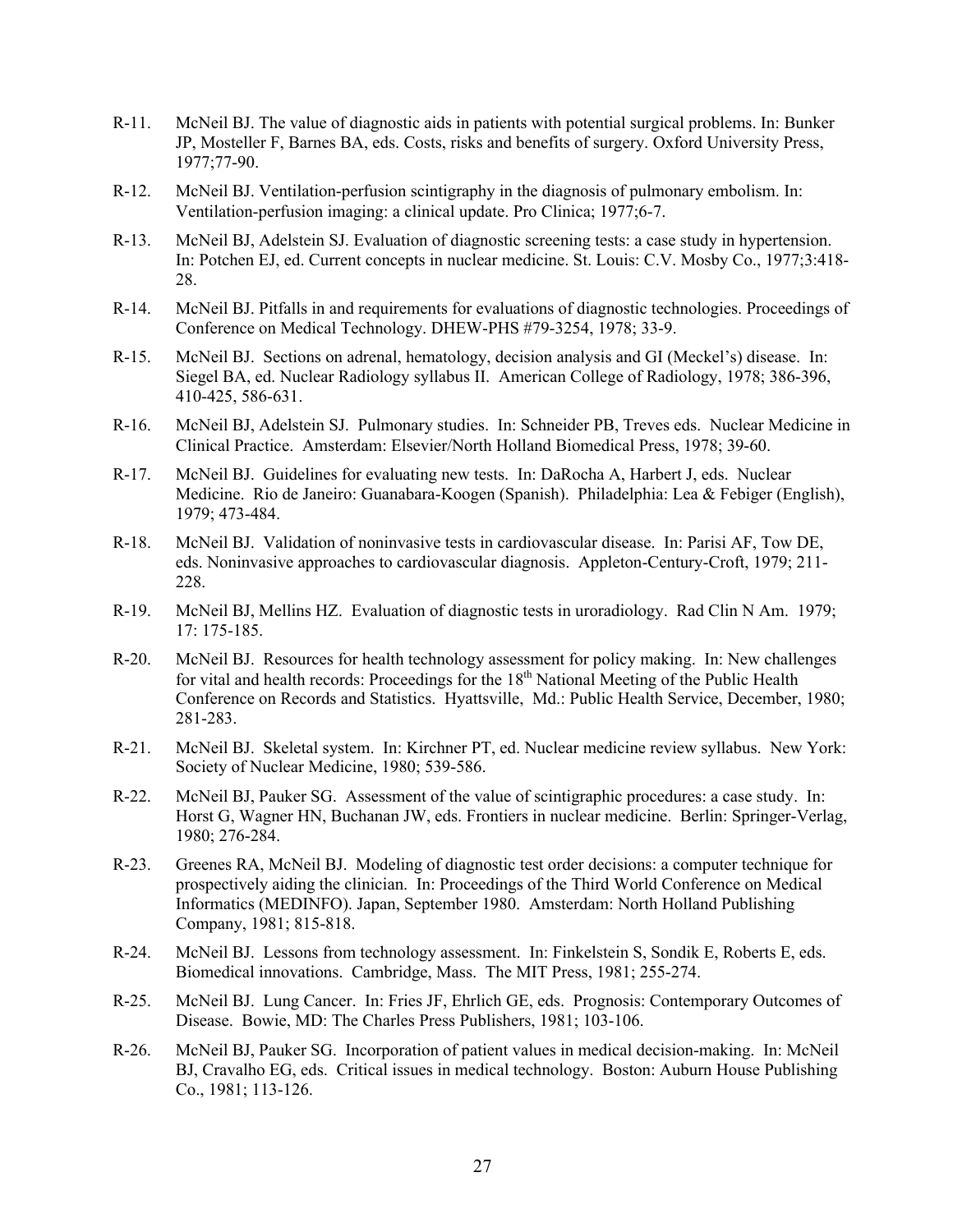- R-27. McNeil BJ, Polak JF. An update on the rationale for the use of bone scans in selected metastatic and primary bone tumors. In: Pauwels EKJ, Schutte HE, Taconis WK, eds. Bone scintigraphy. The Hague: Martinus Nijhoff, 1981; 187-207.
- R-28. Pauker SG, Pauker SP, McNeil BJ. Implications of parents' attitudes on alternative policies for prenatal diagnosis. In: McNeil BJ, Cravalho EG, eds. Critical issues in medical technology. Boston: Auburn House Publishing Co., 1981- 343-357.
- R-29. Branch WT, McNeil BJ. Pleuritic chest pain. In: Branch WT, ed. Office practice of medicine. Philadelphia: W.B. Saunders Co., 1982; 77-93.
- R-30. McNeil BJ. A series of aphorisms regarding the assessment of safety and efficacy. In: Banta HD, White K, eds. New York: Praeger Publishers, 1982; 70-80.
- R-31. McNeil BJ. Computed tomography (CT), nuclear medicine (NM), and ultrasound (US) in oncology patients. Proceedings of Third World Congress of Nuclear Medicine and Biology, August 29-September 2, 1982, Paris, France. In: Raynaud C, ed. Pergamon Press, 1982; 1179- 1182.
- R-32. McNeil BJ, Bettmann MA. The diagnosis of pulmonary embolism. In: Coman RW, Hirsh J, Marder VJ, Salzman EW, eds. Hemostasis and thrombosis. Philadelphia: J.B. Lippincott Co., 1982; 857-871.
- R-33. McNeil BJ, Pauker SG. Optimizing patient and societal decision making by the incorporation of individual values. In: Kane RL, Kane RA, eds. Values and long-term care. Lexington, MA: D.C. Heath (Lexington Books), 1982; 215-230.
- R-34. McNeil, BJ. Decision Making in Radiology: ROC Curves. In: Connelly DP, Benson ES, Burke MD, Fenderson D, eds. Clinical decisions and laboratory use. Minneapolis: Univ. of Minnesota Press, 1982; 185-198.
- R-35. Markisz JA, McNeil BJ. Bone remodeling. In: Alderson PO, et al, eds. Nuclear Radiology (Third Series) Syllabus. Chicago: American College of Radiology, 1983; 476-491.
- R-36. Markisz JA, McNeil BJ. Lymphoscintigraphy. In: Alderson PO, et al, eds. Nuclear Radiology (Third Series) Syllabus. Chicago: American College of Radiology, 1983; 434-475.
- R-37. Markisz JA, McNeil BJ. Principles of biliary imaging. In: Alderson PO, et al, eds. Nuclear Radiology (Third Series) Syllabus. Chicago: American College of Radiology, 1983; 38-55.
- R-38. McNeil BJ. Metastatic bone disease. In: Alderson PO, et al, eds. Nuclear Radiology (Third Series) Syllabus. Chicago: American College of Radiology, 1983; 580-599.
- R-39. McNeil BJ. Pulmonary embolism. In: Alderson PO, et al, eds. Nuclear Radiology (Third Series) Syllabus. Chicago: American College of Radiology, 1983; 204-221.
- R-40. McNeil BJ, Abrams HL. Economic Considerations. In: Margulis AR, Higgins CB, Kaufman L, Crooks LE, eds. Clinical Magnetic Resonance Imaging. San Francisco, Radiology Research and Education Foundation, 1983; 325-328.
- R-41. Royal HD, McNeil BJ. Quantitative aspects of nuclear medicine. In: Maisey MN, Britton KE, Gilday DL, eds. Clinical Nuclear Medicine. London: Chapman and Hall, Ltd., 1983; 457-479.
- R-42. Epstein AM, McNeil BJ. Factors of influencing ambulatory test use. In: Sailly JC, ed. Proceedings of Colloque international d'economie de la sante: analysis of medical prescription – diagnostic tests and pharmaceutical products. Lille, France: Centre de Recherches Economiques Sociologiques et de Gestion, 1984.
- R-43. McNeil BJ. Guidelines for evaluating new tests. In: Harbert J, DaRocha AFG, eds. Textbook of Nuclear Medicine Volume II: Clinical Applications. Rio de Janeiro: Guanabara Koogen (Spanish). Philadelphia: Lea & Febiger (English), 1984; 665-680.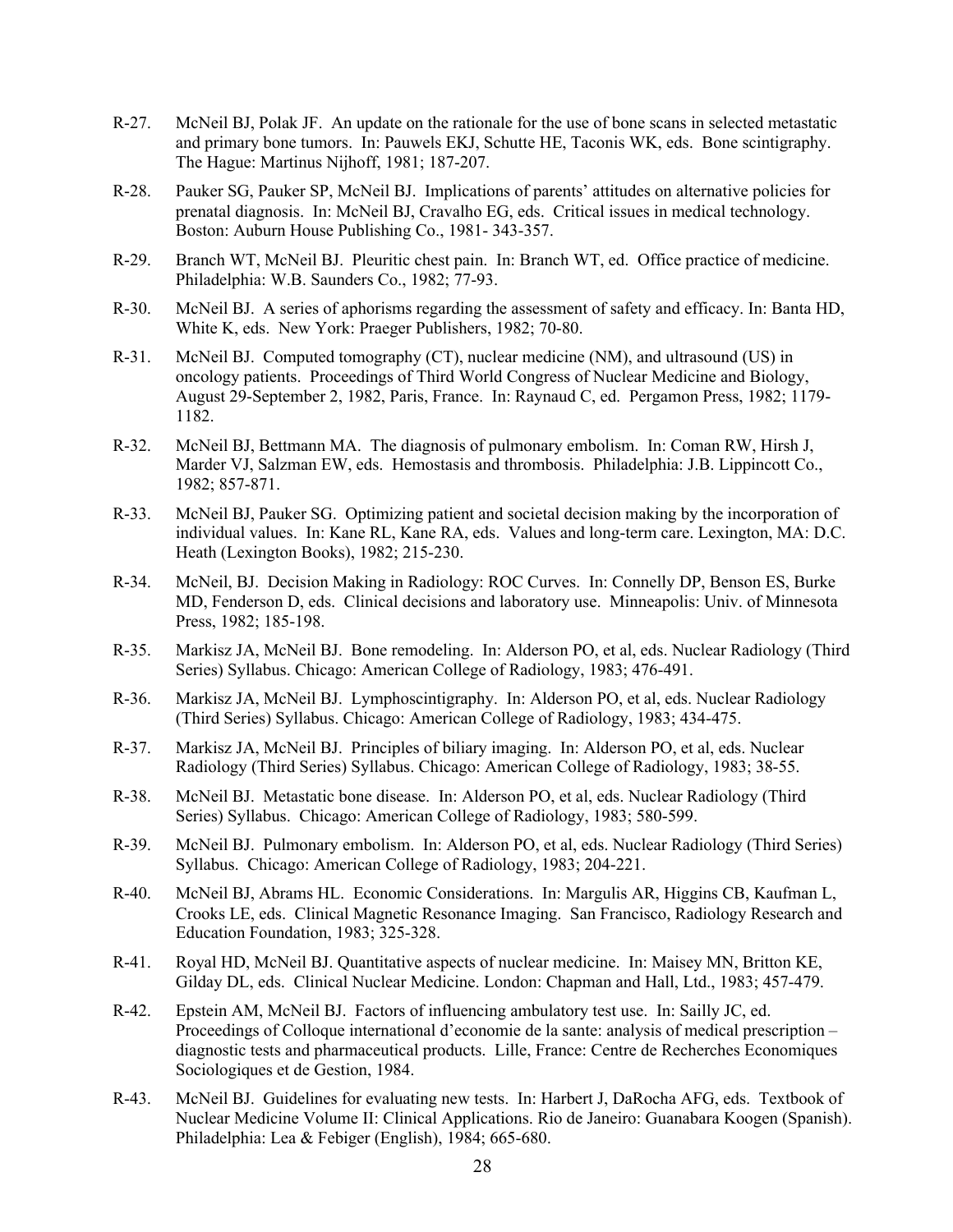- R-44. McNeil BJ, Hanley JA. Critical questions regarding a new diagnostic technology: a case study using computerized tomography of the head. In: Culyer AJ, Horisberger B, eds. Economic and medical evaluation of health care technologies. Berlin: Springer-Verlag, 1983; 275-291. [Kritische Fragen zu einer neuen diagnostichen Technologie: Computeromographie des Schaedels als Fallstudie. In: Culyer AJ, Horisberger B, eds. Technologie im Gesundheitswesen. Medizinische und wirtschaftliche Aspekte. Berlin: Springer-Verlag, 1984; 319-331.]
- R-45. McNeil BJ Pauker SG. Decision analysis for public health: principles and illustrations. Ann Rev Pub Health. 1984; 5:135-161.
- R-46. Polak JF, McNeil BJ. Pulmonary scintigraphy and the diagnosis of pulmonary embolism. A perspective. In: Hyers T, ed. Clinics in Chest Medicine. Philadelphia: WB Saunders Co., 1984; 5:457-464.
- R-47. Begg CB, McNeil BJ. Methodology for the differential diagnosis of a complex data set: a case study using data from routine CT scan examinations (Letter). Med Dec Making. 1985; 5:123-126.
- R-48. Doubilet P, McNeil BJ. Clinical Decision Making. Med Care. 1985; 23:648-662.
- R-49. McNeil BJ. Bone scanning in neoplastic disease. Curr Conc Diag Nucl Med 1985; 2:3-7.
- R-50. Edeburn GR, McNeil BJ. Single moderate-sized segmental V/Q mismatch: Moderate probability for pulmonary embolism (Letter). J Nucl Med 1986; 27:568.
- R-51. McNeil BJ. Bone metastases. Chapter 46. In: McNeil BJ, Abrams HL, eds. Brigham and Women's Hospital handbook of diagnostic imaging. Boston: Little Brown and Company. 1986; 233-238
- R-52. McNeil, BJ. Diagnosis of pulmonary embolism. Chapter 25. In: McNeil BJ, Abrams HL, eds. Brigham and Women's Hospital handbook of diagnostic imaging. Boston: Little Brown and Company. 1986; 124-128.
- R-53. Branch WT Jr, McNeil BJ. Diagnostic problems in pulmonary medicine: Pleuritic chest pain. In: Office practice of medicine, 2<sup>nd</sup> ed. Branch WT Jr, ed. Philadelphia: W.B. Saunders Company. 1987; 330-345
- R-54. Epstein AM, McNeil BJ. Variations in ambulatory test use: what do they mean? Med Clinics of N Amer 1987; 71:705-717
- R-55. Falchuk KH, McNeil BJ. Microparticulate-induced phlebitis: its prevention by in-line filtration (Letter). New Eng J Med 1987; 312:1455
- R-56. McNeil BJ. Hospital Response to DRG-based Prospective Payment. In: Imaging and visual documentation in medicine. Wamsteker K, Jonas U, Van der Veen G, Van Waes PFGM, eds. Proceedings of the International Congress Series 747. Amsterdam, The Netherlands: Excerpta Medica 1987; 813-820
- R-57. McNeil BJ. L'evaluation des nouvelles technologies medicales approches et problemes. (Approaches to the problems with evaluation of new medical technologies). In: Systemes de sante, pouvoirs publics et financeurs: qui controle quoi? Proceedings of the City of Paris Planning Council. Paris, France: La Documentation Francaise 1987; 139-148
- R-58. McNeil BJ, Pauker SG. Prenatal screening for neural tube defects: use of decision analysis. In: Prenatal screening, policies, and values: the example of neural tube defects. Nightingale EO, Meister SB, eds. Cambridge, MA: Harvard University Press 1987; 57-65.
- R-59. McNeil BJ, Pauker SG, Tversky A. On the Framing of Medical Decisions. In: Decision Making: Descriptive, Normative, and Prescriptive Interactions. Bell DE, Raiffa H, Tversky A, eds. Cambridge, MA: Cambridge University Press 1988; 26:562-568.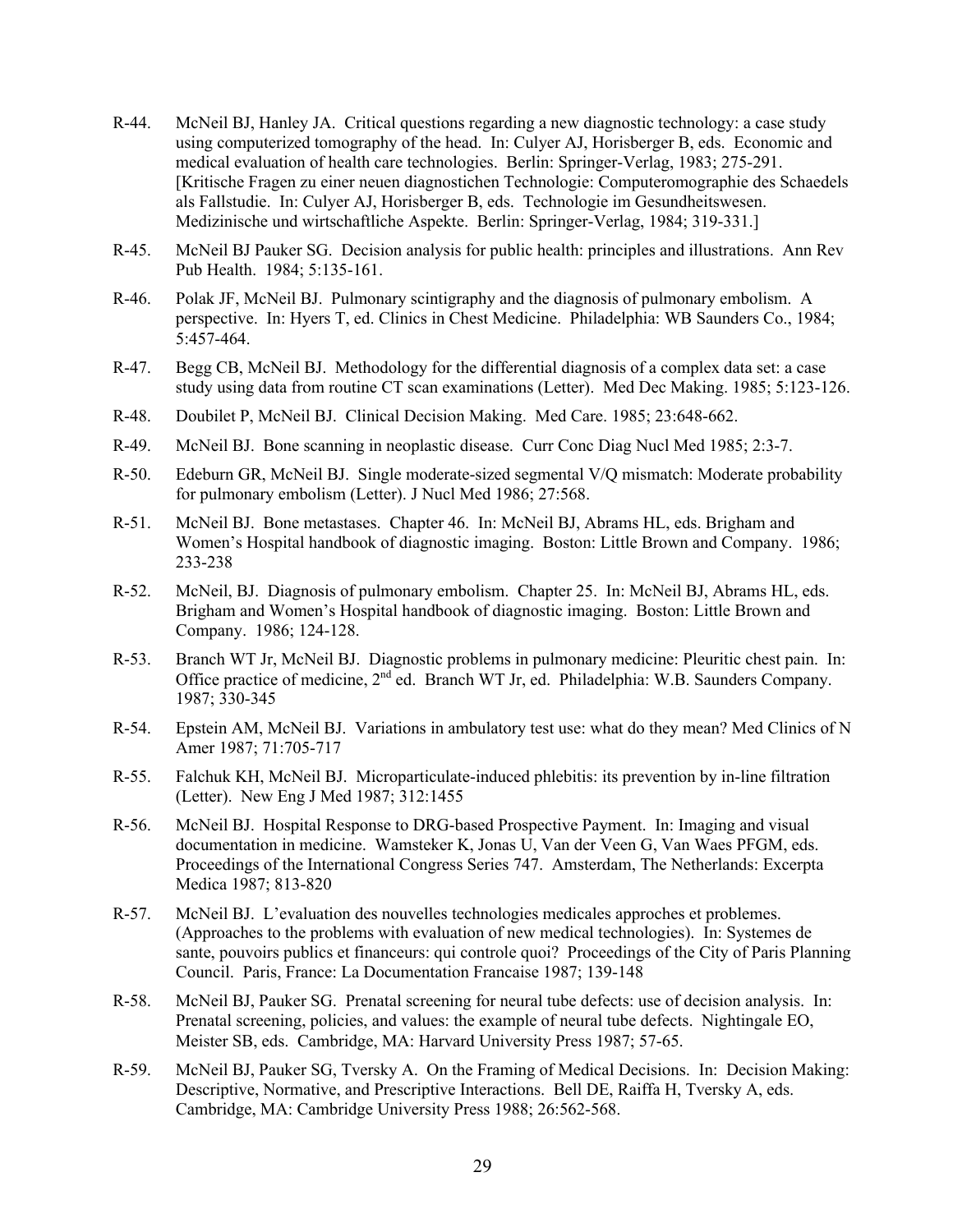- R-60. Cleary PD, McNeil BJ. Patient satisfaction as an indicator of quality care. Inquiry 1988; 25:25- 26.
- R-61. McNeil BJ. Health Policy formulation: The increasing role of technology assessment. Decisions in Imaging Economics 1990; Vol 3, 1:10-14.
- R-62. McNeil BJ. New Momentum for Medical Technology Assessment. In: Decisions in Imaging Economics. Unger Wm, ed. General Electric Medical Systems. Vol 3, 3:21-26 (June 1990).
- R-63. McNeil BJ. Clinical Research in Radiology: Retaining control of traditional arenas. Decisions in Imaging Economics 1990; Vol 3, 5:24-29.
- R-64. Tumeh SS, McNeil BJ. Paget's Disease. In: Thrall J, et al, eds. Nuclear Radiology Syllabus (fourth series). Chicago: American College of Radiology 1990; 7:143-170.
- R-65. Tumeh SS, McNeil BJ. Avascular Necrosis of the Femoral Capital Epiphysis. In: Thrall J, et al, eds. Nuclear Radiology Syllabus (fourth series). Chicago: American College of Radiology 1990; 8:171-192.
- R-66. McNeil BJ. Decision Analysis I. In: Thrall J, et al, eds. Nuclear Radiology Syllabus (fourth series). Chicago: American College of Radiology 1990; 15:299-307.
- R-67. McNeil BJ. Decision Analysis II. In: Thrall J, et al, eds. Nuclear Radiology Syllabus (fourth series). Chicago: American College of Radiology 1990; 16:309-320.
- R-68. Nagel JS, McNeil BJ. SPECT imaging of the brain with IMP. In: Thrall J, et al, eds. Nuclear Radiology Syllabus (fourth series). Chicago: American College of Radiology 1990; 22:403-436.
- R-69. Royal HD, McNeil BJ. The evaluation and impact of diagnostic tests. In: Diagnostic nuclear medicine, 2nd ed. Gottschalk A, Hoffer PB, Gerger HJ, Potchen EJ, eds. Baltimore: Williams and Wilkins 1990;15-30.
- R-70. Pashos CL, McNeil BJ. Consequences of variation in treatment for acute myocardial infarction (AMI): A project of the Harvard Patient Outcome Research Team. Health Services Res 1990; 25(5):717-722.
- R-71. McNeil BJ, Roberts MW. The evolution and current status of conflict of interest regulation in biomedical science. IOM workshop of Potential Conflicts of Interest in the Patient Outcome Research Teams. Washington, DC: National Academy Press 1991; 148-162.
- R-72. Johns WD, McNeil BJ. Bone Scintigraphy in the Evaluation and Staging of Neoplasms. In: Markisz JA, ed. Musculoskeletal Imaging. Boston: Little, Brown & Co. 1991; 3:111-127.
- R-73. Royal HD, McNeil BJ. Quantitative analysis in clinical of nuclear medicine. In: Clinical Nuclear Medicine, 2<sup>nd</sup> ed. Maisey MN, Britton KE, Gilday DL, eds. London: Chapman and Hall Medical 1991; 624-340.
- R-74. McNeil BJ. Pauker SG, Tversky A. On the Framing of Medical Decisions. In: Decision Making: Descriptive, Normative and Prescriptive Interactions. Bell DE, Raiffa H, Tversky A, eds. Cambridge, MA: Cambridge University Press 1988; 26:562-568.
- R-75. McNeil BJ. Claims data and effectiveness: Acute myocardial infarction and other examples. Effectiveness and Outcomes in Health Care. Proceedings of a Conference. Heithoff KA, Lohr KN, Eds. Washington, DC: National Academy Press, 1990; 65-70.
- R-76. McNeil BJ, Pedersen SH, Gatsonis C. Current issues in profiles: Potentials and limitations. In: Physician Payment Review Commission, Conference on Profiling, No. 92-2 (Washington, DC: PPRC, April 1992).
- R-77. McNeil BJ. Technology Assessment: Changing Approaches from the 70's to the 90's. In: Radiation Protection in Medicine, Proceedings No. 14. (Arlington, VA: NCRP, April 1992).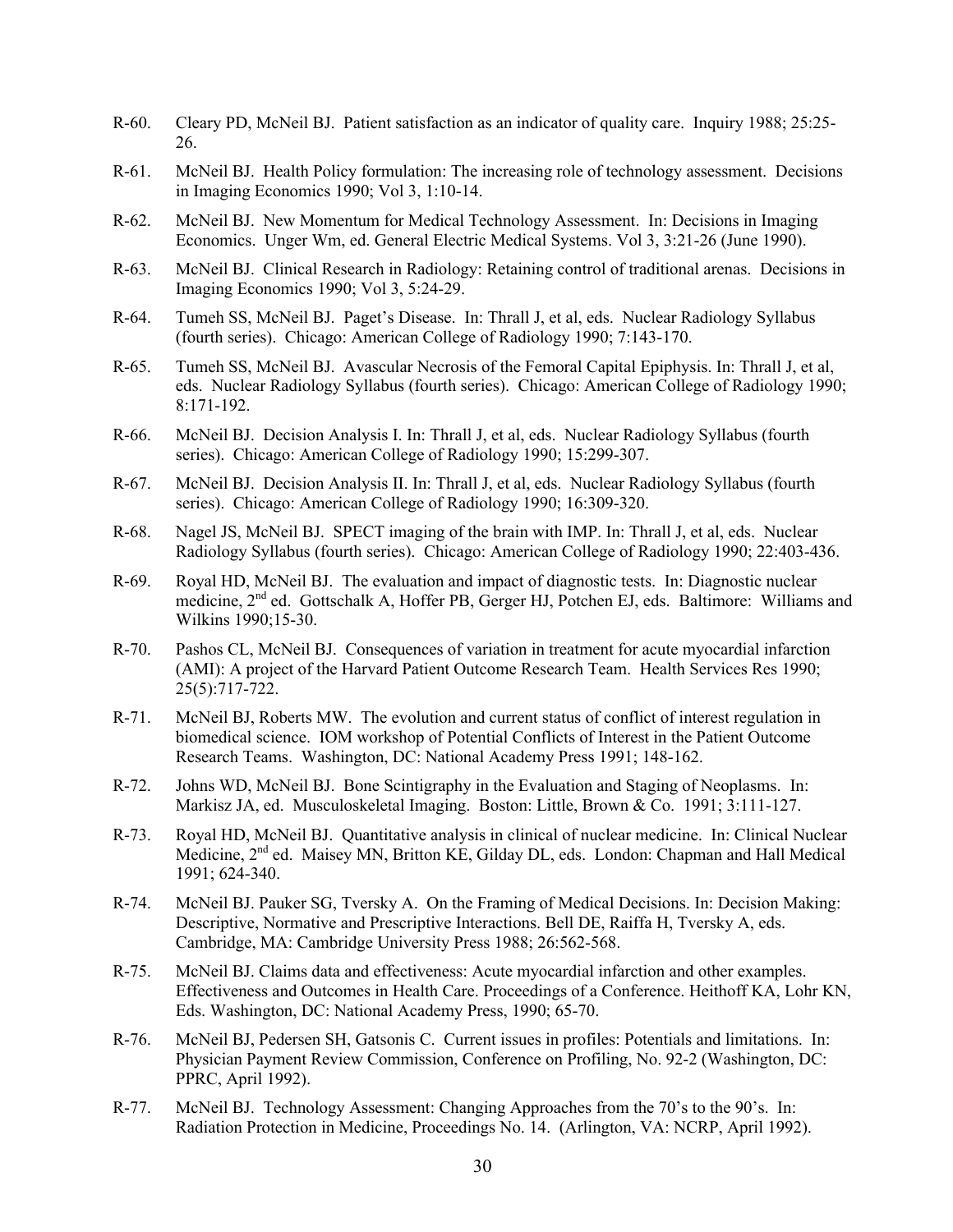- R-78. McNeil, BJ. Profiling: Principles, Caveats and Illustrations. In: Review, Regulate, or Reform? In: Workers Compensation Research Institute. Grannemann, editor. WC-94-5; September 1994; 223-234.
- R-79. Royal HD, McNeil BJ. Evaluation and Impact of Diagnostic Tests. In: Diagnostic Nuclear Medicine, 3rd Edition, Vol 1, Williams and Wilkins 1995; 183-198.
- R-80. McNeil BJ. Implementing Advances in Medical Technology: The American View. Anglo-American Conference, May 1994. J R Soc Med 1995; 8 (Suppl 26): 26-27.
- R-81. McNeil BJ, Rutter C. Methods for Evaluating New Tests. In: Nuclear Medicine. Harbert JC, Eckelman WC, Neumann RD, eds. Vol II, Clinical Sciences, Thieme Medical Publishers, Inc. 1996; 939-947.
- R-82. McNeil BJ. New initiatives advance search for quality. Health Measures 1997; Nov: 46-47.
- R-83. McNeil BJ. Special Submission: Introduction of the Taylor Lecturer. Health Physics 2001;80(4):314-316.
- R-84. Oh WK, Landrum MB, Lamont EB, McNeil BJ, Keating NL. Does oral antiandrogen use before leuteinizing hormone-releasing hormone therapy in patients with metastatic prostate cancer prevent clinical consequences of a testosterone flare? JNCI.
- R-85. Cuddy S, McNeil BJ, Aghayev A, Dorbala S. What is this image? 2018: Image 6 result. JNC.

#### **Abstracts**

- A-1. McNeil BJ. Time-Dependent protein polymerizations by moving boundary gel filtration. Federation Abstracts and Seventh International Congress of Biochemistry. 1967; 26(2): 777.
- A-2. McNeil BJ, Varady PD, Burrows BA, Adelstein SJ. Cost/benefit analyses in renovascular disease. Society of Nuclear Medicine Annual Meeting, San Diego, June 1974. J Nucl Med. 1974; 15:516.
- A-3. McNeil BJ, Holman BL, Button L, Moloney WC, Rosenthal DS. Use of indium chloride scintigraphy in assessment of erythroid activity in patients with myelofibrosis. American Society of Hematology, 1974.
- A-4. Hessel SJ, McNeil BJ, Bjork L, Gerson DG, Herman PG. Pleuritic pain and chest film interpretation in young adults. Association of University Radiologists Meeting, San Diego, April 1975.
- A-5. McNeil BJ, Hessel SJ, Branch WT, Bjork L, Adelstein SJ. Use of signal detection theory in evaluation the effectiveness and cost effectiveness of lung scanning. Society of Nuclear Medicine Annual Meeting, Philadelphia, June 1975; 550.
- A-6. Hessel SJ, McNeil BJ, Bjork L, et al. Pleuritic pain and chest film interpretation in young adults. Invest Radiol. 1975; 10:446.
- A-7. Rappeport JM, McNeil BJ, Nathan DG. Indium-111 chloride (I.C.) scintigraphy in patients with acquired aplastic anemia (A.A.). American Society of Hematology, 1975.
- A-8. McNeil BJ, Jeffcoat MK, Davis MA. Indium and iron as kinetic tracers for early erythropoiesis. Society of Nuclear Medicine 24<sup>th</sup> Annual Meeting, Chicago, June 1977; 628.
- A-9. Hill TC, Costello P, Gramm HF, McNeil BJ, Treves S. Early clinical experience with radioisotope computerized emission tomographic brain imager. RSNA, November 1977.
- A-10. Hill TC, Costello P, Gramm HF, McNeil BJ. Preliminary observation on the clinical value of emission computer tomography. Society of Nuclear Medicine 25<sup>th</sup> Annual Meeting, Anaheim, June 1978; 684.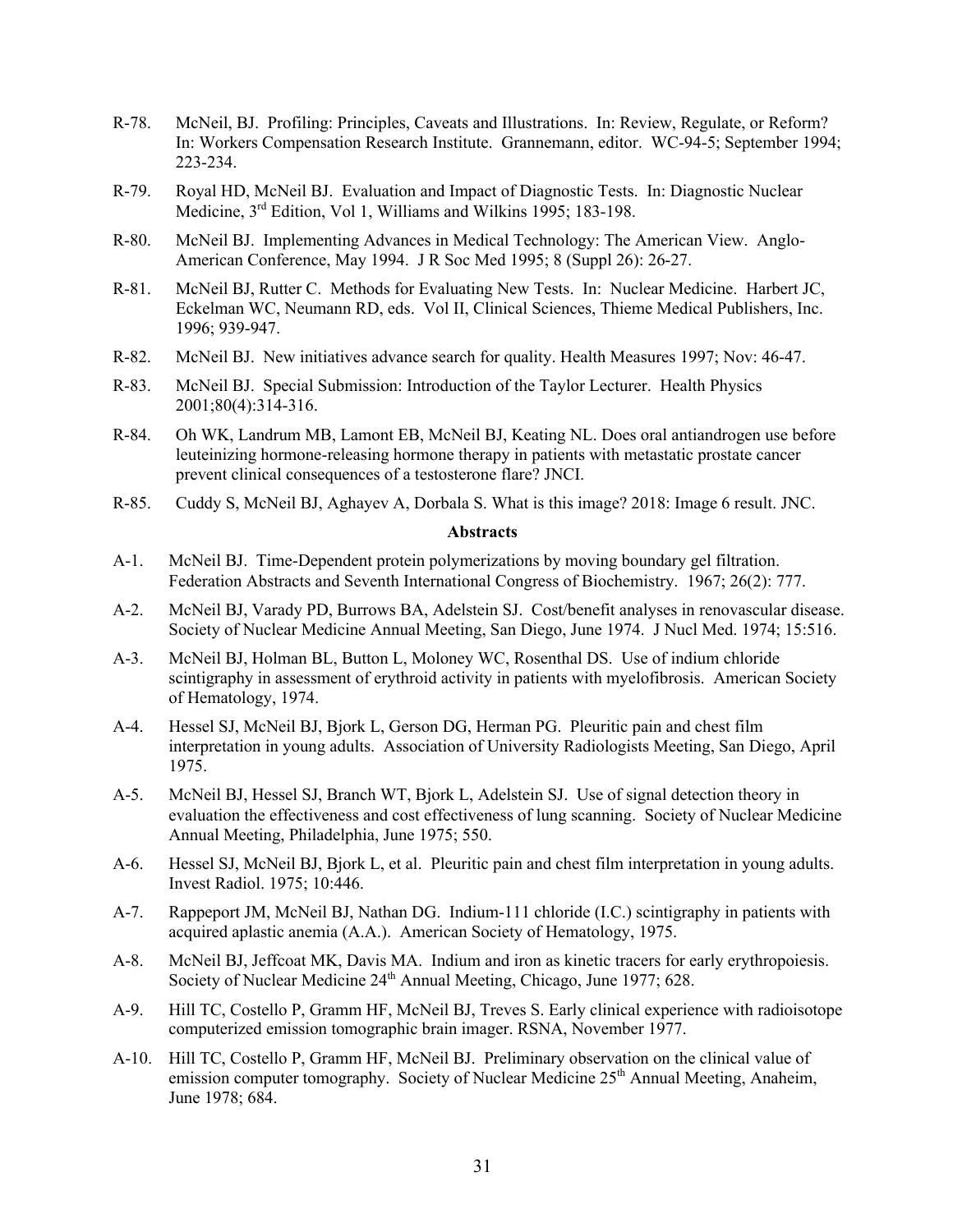- A-11. McNeil BJ. Technologic assessment and its applications to new diagnostic and therapeutic procedures. Second International Congress on Nuclear Medicine and Biology, Washington, D.C., September 1978.
- A-12. Hessel SJ, Adams DF, McNeil BJ, Abrams HL. New technologies: problems and pitfalls in the evolution process. Second International Congress on Nuclear Medicine and Biology, Washington, D.C., September 1978.
- A-13. Greenes RA, McNeil BJ. The use of statistical measures as an aid in the selection of appropriate diagnostic procedures. Radiologic Society of North America, Atlanta, November 1979.
- A-14. Hessel SJ, Siegelman SS, Adams DF, Sanders RC, McNeil BJ, Aldeson PO, Fineberg HJ, Abrams HL. Prospective analysis of computed tomography and ultrasound in evaluating the pancreas. Radiologic Society of North America 65<sup>th</sup> Scientific Assembly and Annual Meeting, Atlanta, November 1979.
- A-15. McNeil BJ, Sanders R, Fineberg HJ, Alderson PO, Hessel SJ, Siegelmann SS, Adams DF, Abrams HL. Gallium-67, ultrasound and computed tomography in patients with sepsis: ROC Analyses. Society of Nuclear Medicine 27<sup>th</sup> Annual Meeting, Detroit, June 1980; 41-42.
- A-16. Hanley JA, McNeil BJ. Statistical approaches to the analysis of receiver operating characteristics (ROC) curves. 4th Annual Meeting of the Society for Medical Decision Making, Boston, October 1982.
- A-17. Pass TM, Komaroff AL, Roux M, Greenes RA, Van Gerpen J, McNeil BJ. A computer system to study resource utilization for hospital patients.  $4<sup>th</sup>$  Annual Meeting of the Society for Medical Decision Making, Boston, October 1982.
- A-18. Doubilet P, McNeil BJ. Diagnostic testing for coronary artery disease: analysis-using microcomputer. 4<sup>th</sup> Annual Meeting of the Society for Medical Decision Making, Boston, October 1982.
- A-19. Epstein AM, Begg CB, McNeil BJ. The effects of practice organization and reimbursement on test ordering for hypertensive patients. 4<sup>th</sup> Annual Meeting of the Society for Medical Decision Making, Boston, October 1982.
- A-20. Epstein AM, McNeil BJ. The relationship of beliefs and behavior in test ordering for hypertensive patients. American Federation of Clinical Research, May 3-6, 1985.
- A-21. Epstein AM, Begg CB, McNeil BJ. The use of ambulatory testing in prepaid and fee for service group practice settings. American Federation of Clinical Research, May 3-6, 1985.
- A-22. Liberati A, Patterson BW, Biener L, McNeil BJ. The impact of early breast cancer randomized clinical trials on the practice of medicine. Society for Clinical Trials Sixth Annual Meeting, New Orleans, May 12-15, 1985.
- A-23. Tumeh SS, Aliabadi P, Weissman B, McNeil BJ. Abnormal TC 99m MDP/GA-67 scan patterns in association with active chronic osteomyelitis. J Nucl Med 1985; 26: 24.
- A-24. Tumeh SS, Aliabadi P, Seltzer S, Weissman B, McNeil BJ. Relative roles of plain radiolography, scintigraphy and computed tomography in the diagnosis and management of chronic osteomyelitis. 71st Scientific Assembly of the Radiological Society of North America, 1985.
- A-25. Epstein AM, Begg CB, McNeil BJ. Diagnostic testing for ambulatory patients in prepaid and fee for service group settings.  $113<sup>th</sup>$  Annual Meeting, American Public Health Association, Washington, D.C., November 17-21, 1985.
- A-26. Epstein AM, Hall J, Besdine R, Cumella E, McNeil BJ, Rowe J. Structure of Ambulatory GAU's. Gerontologist 1985; 25 (special issue): 62.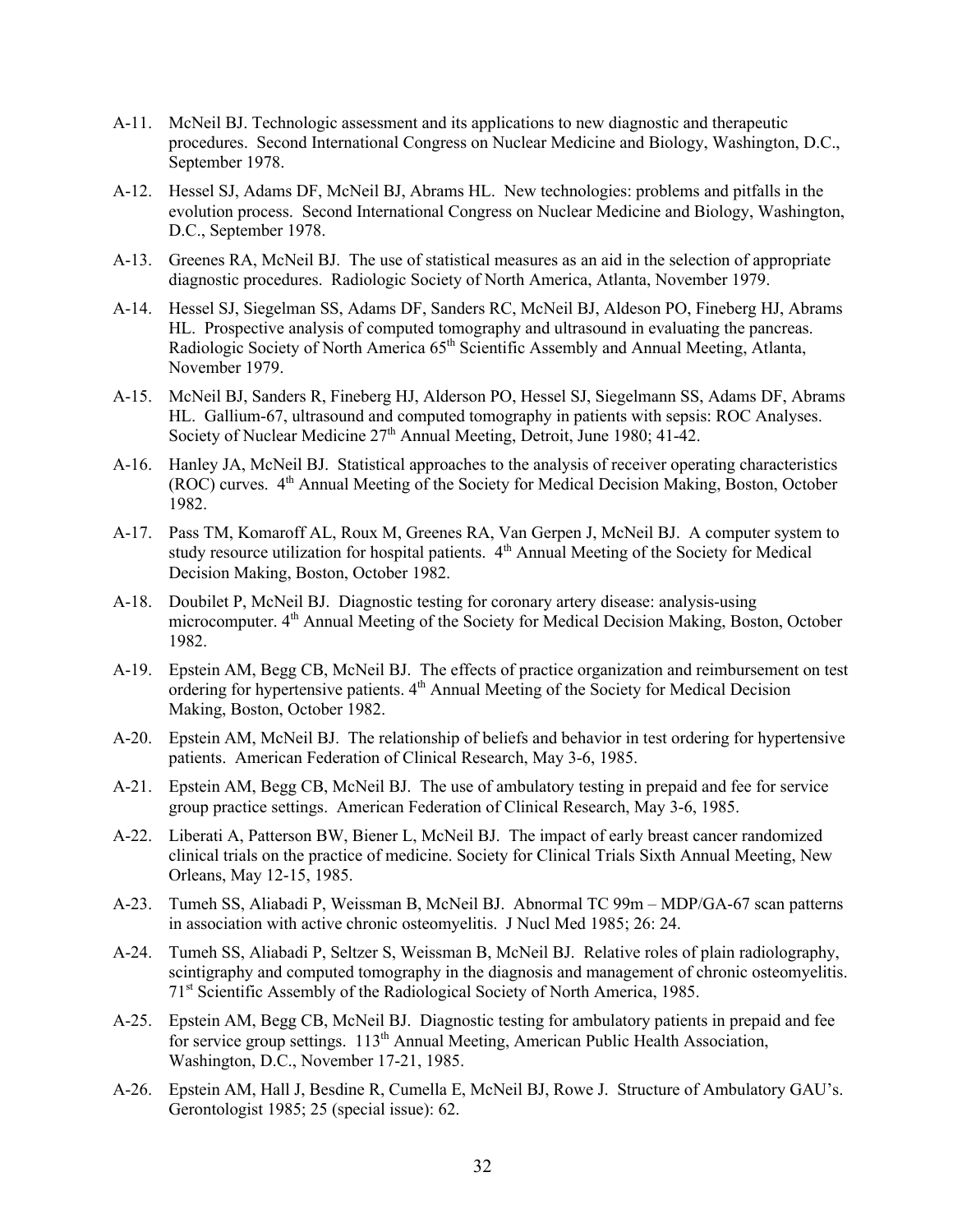- A-27. Tumeh SS, Aliabadi P, Seltzer SE, Weisman BN, McNeil BJ. Relative roles and plain radiography, scintigraphy, and computed tomography in the diagnosis and management of chronic osteomyelitis. J Nucl Med 1986; 27:978.
- A-28. Webb WR, Heelan RT, Glazer GM, Zerhouni EA, Gatsonis CA, McNeil BJ. Comparison of CT and MR imaging in lung cancer staging: Preliminary results of the RDOG study. Proceeding of RSNA, 1989.
- A-29. Megibow AJ, Walsh SJ, Francis IF, Zerhouni EA, Balfe DM, Moss AA, McNeil BJ. A comparison of computed tomography and magnetic resonance imaging in evaluation of patients with pancreatic adenocarcinoma: Report of the Radiological Diagnostic Oncology Group. Proceedings of RSNA, 1991.
- A-30. Zerhouni EA, Gatsonis CA, Balfe D, Megibow A, Francis I, Moss A, McNeil BJ. The role of CT and MR in the staging of colorectal carcinoma: Initial results of the RDOG trials. Proceedings of RSNA, 1991.
- A-31. Ellis JH, Tempany CM, Sarin MS, Gatsonis CA, Rifkin MD, McNeil BJ. Effects of lesion and imaging variables on detections. Proceedings of RSNA, 1993.
- A-32. Tempany CMC, Caudry D, Sarin MS, Ellis JH, Rifkin MD, McNeil BJ. The detection of extraglandular prostate carcinoma by magnetic resonance imaging: A feature analysis report from the Radiological Diagnostic Oncology Group. Proceedings of RSNA, 1993.
- A-33. Zerhouni EA, Caudry D, Balfe D, Francis I, Moss A, Megibow A, Kuhlman JE, Hieken J, Aisen A, Weinreb J, Gatsonis CA, McNeil. Colorectal cancer: Report of the Radiological Diagnostic Oncology Group. Proceedings of RSNA, 1993.
- A-34. Lamas GA, Pashos CL, Normand SL, McNeil BJ. Factors affecting 2-year survival in Medicare pacemaker patients. 14<sup>th</sup> Scientific Sessions of the North American Society of Pacing and Electrophysiology. PACE 1993; 16:919A.
- A-35. Lamas GA, Pashos CL, Normand SL, McNeil BJ. Natural history of sick sinus syndrome (SSS) following pacemaker implantation. European Journal of Cardiac Pacing and Electrophysiology 1994; 4:145A.
- A-36. Aliabadi P, Epstein AM, Harris CM, McNeil BJ. Evaluation of painful total hip replacement. Clin Res.
- A-37. Hartley RM, Epstein AM, Harris CM, McNeil BJ. Role of beliefs and attitudes in test ordering differences between American and English doctors. Clin Res.
- A-38. Epstein AM, Hall JA, Feldstein M, Fretwell M, Tognetti J, Rowe JW, McNeil BJ. The effectiveness of interdisciplinary geriatric assessment units for ambulatory elderly patients. Clin Res.
- A-39. Tempany C, Zou K, Silverman S, Brown D, Kurtz A, McNeil BJ. Staging of ovarian Cancer in the Peritoneum, Lymph Nodes and Liver: Comparison of Imaging Modality – A Report from the RDOG Group. RSNA Sci Session.
- A-40. Guadagnoli E, Hauptman PJ, Ayanian JZ, Pashos CL, McNeil BJ, Cleary PD. Variation in the use of cardiac procedures following acute myocardial infarction: a comparison of practice in two states. AHSR FHSR Annual Meeting Abstract Book (1995) 12:49.
- A-41. Tempany CMC, Caudry D, Herman L, Gatsonis C, McNeil BJ. Evaluation of interobserver variability in prostate MR. RSNA 1996.
- A-42. Normand SLT, McNeil BJ. Much of the variation across hospitals in short-term survival of heart attack patients remains unexplained. AHCPR Research Activities, July-August 1996.